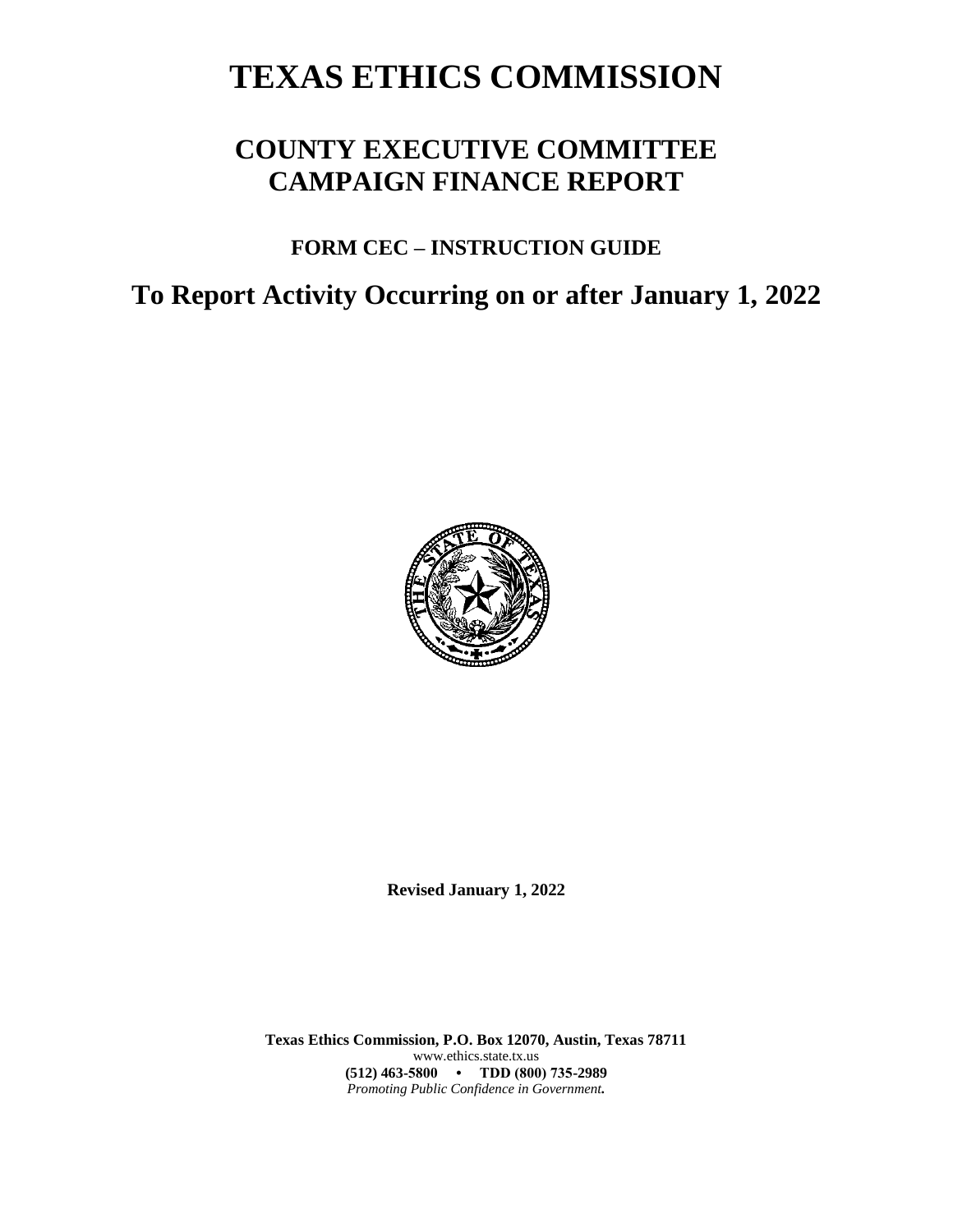### **FORM CEC – INSTRUCTION GUIDE**

#### **TABLE OF CONTENTS**

*These instructions are for the COUNTY EXECUTIVE COMMITTEE COMPAIGN FINANCE REPROT (Form CEC). (Monthly filers use Form MCEC.) Form CEC includes a three-page Cover Sheet and Schedules A1, A2, B, E, F1, F2, F3, F4, I, K, and T. All filers must submit the cover sheet, but only the schedules on which there is information to report need to be included.*

| <b>COUNTY EXECUTIVE COMMITTEE CAMPAIGN FINANCE REPORT  3</b>        |  |
|---------------------------------------------------------------------|--|
|                                                                     |  |
|                                                                     |  |
|                                                                     |  |
|                                                                     |  |
|                                                                     |  |
|                                                                     |  |
| SCHEDULE A2: NON-MONETARY (IN-KIND) POLITICAL CONTRIBUTIONS 15      |  |
|                                                                     |  |
|                                                                     |  |
| SCHEDULE F1: POLITICAL EXPENDITURES FROM POLITICAL CONTRIBUTIONS 22 |  |
|                                                                     |  |
| SCHEDULE F3: PURCHASE OF INVESTMENTS FROM POLITICAL CONTRIBUTIONS   |  |
|                                                                     |  |
|                                                                     |  |
| SCHEDULE I: NON-POLITICAL EXPENDITURES MADE FROM POLITICAL          |  |
|                                                                     |  |
| SCHEDULE K: INTEREST, CREDITS, GAINS, REFUNDS, AND CONTRIBUTIONS    |  |
|                                                                     |  |
| SCHEDULE T: IN-KIND CONTRIBUTIONS OR POLITICAL EXPENDITURES FOR     |  |
|                                                                     |  |
|                                                                     |  |
| REPORTING TIPS TO AVOID COMMON PITFALLS: OUTGOING EXPENDITURES 34   |  |
| EXAMPLES: REPORTING EXPENDITURES MADE BY CREDIT CARD 35             |  |
|                                                                     |  |
|                                                                     |  |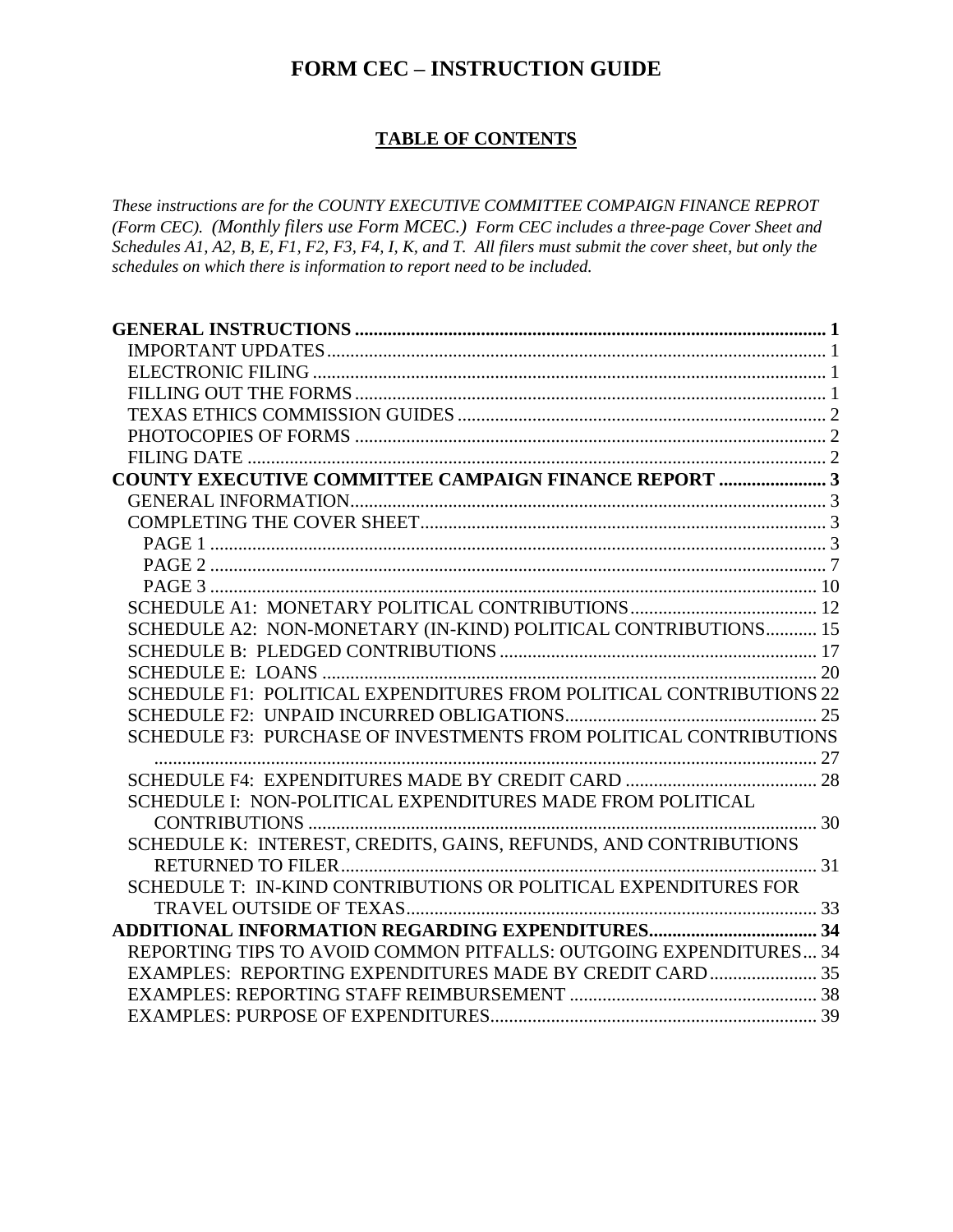### **GENERAL INSTRUCTIONS**

<span id="page-2-0"></span>*These general instructions apply to all forms required to be filed under title 15, Texas Election Code, for activity that occurs on or after January 1, 2022. For a report that includes activity occurring before January 1, 2022, you must use the instructions applicable before calendar year 2022, which are available on the Texas Ethics Commission's website at*  <https://www.ethics.state.tx.us/forms/ptycorp/cecfrm.php>*.*

### <span id="page-2-1"></span>**IMPORTANT UPDATES**

#### **Increased Disclosure Thresholds**

As directed by section 571.064 of the Texas Government Code, the Commission is required to annually adjust certain reporting thresholds upward to the nearest multiple of \$10 in accordance with the percentage increase for the previous year in the Consumer Price Index for Urban Consumers published by the Bureau of Labor Statistics of the United States Department of Labor.

These changes will be made effective January  $1<sup>st</sup>$  of each calendar year; the affected numbers and corresponding new thresholds are located in 1 T.A.C. §18.31, which can be found here: [https://www.ethics.state.tx.us/rules/.](https://www.ethics.state.tx.us/rules/) The higher itemization thresholds will be reflected on the paper forms and in these instructions, as applicable.

Please verify that you are using the correct thresholds and forms that apply to your filing. For example, if you are filing a campaign finance report or lobby activities report that is due in January of 2021, you must use the forms and instructions that are applicable to the period ending December 31, 2020.

#### **Contributions Made Electronically Must Be Itemized**

Beginning on September 1, 2019, all political contributions that are made electronically and accepted by a filer during the reporting period must be itemized in the filer's campaign finance report. This change is made by House Bill 2586, adopted by the 86th Texas Legislature.

#### <span id="page-2-2"></span>**ELECTRONIC FILING**

All persons filing campaign finance reports with the Texas Ethics Commission (Commission) are required to file those reports electronically unless the person is eligible to claim an exemption. Please check the Commission's website at *https://www.ethics.state.tx.us* for more detailed information about electronic filing.

#### <span id="page-2-3"></span>**FILLING OUT THE FORMS**

All reports filed on paper must be either handwritten in ink or typewritten. If you complete the report by hand, please print everything other than your signature.

If you are filing with the Commission, and you are eligible to claim an exemption to electronic filing, *you may use your own computer-generated form* if it provides for disclosure of all the information required on the Commission's form and it is *substantially identical* in paper size,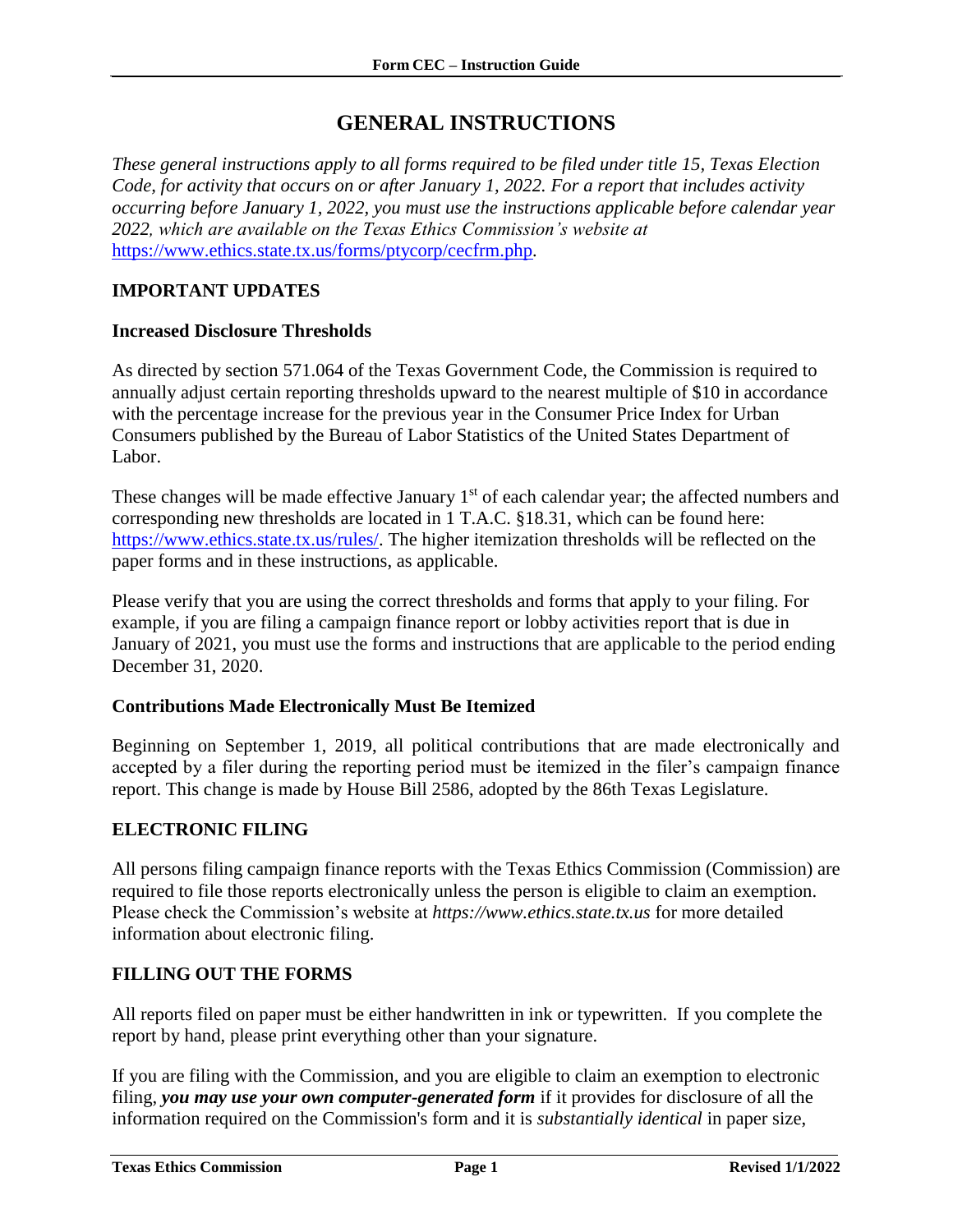color, layout, and format. A substitute form that is substantially identical to the Commission's prescribed form must be submitted for pre-approval by the Commission's executive director.

Always file the cover sheet of the campaign finance report form. You need to file only those schedules on which you have information to report.

You must keep an exact copy of each report filed and all records necessary to complete the report for at least two (2) years after the deadline for filing the report.

If you have questions, please call our office at (512) 463-5800.

#### <span id="page-3-0"></span>**TEXAS ETHICS COMMISSION GUIDES**

The Commission publishes a Campaign Finance Guide for each type of filer. These guides are designed to explain your responsibilities as a filer. The Commission encourages you to read the appropriate guide *before* you begin accepting political contributions or making or authorizing political expenditures.

#### <span id="page-3-1"></span>**PHOTOCOPIES OF FORMS**

You may use photocopies of Commission forms. For example, if the space provided on Schedule A1 is insufficient, you may make copies of a blank Schedule A1 form and attach more pages as needed.

#### <span id="page-3-2"></span>**FILING DATE**

For most reporting deadlines, a document is considered timely filed if it is properly addressed with postage or handling charges prepaid and bears a postmark or receipt mark of a common or contract carrier indicating a time on or before the deadline.

**Pre-Election Reports.** A report due 30 days before an election and a report due 8 days before an election must be *received* by the Commission no later than the report due date.

If you are filing with the Commission, please address your reports and correspondence to the Texas Ethics Commission, P.O. Box 12070, Austin, Texas 78711-2070. For hand-deliveries, the Commission's street address is 201 E. 14th Street, Sam Houston Building, 10th Floor, Austin, Texas 78701.

If the due date for a report falls on a Saturday, Sunday, or legal holiday, the report is due on the next regular business day.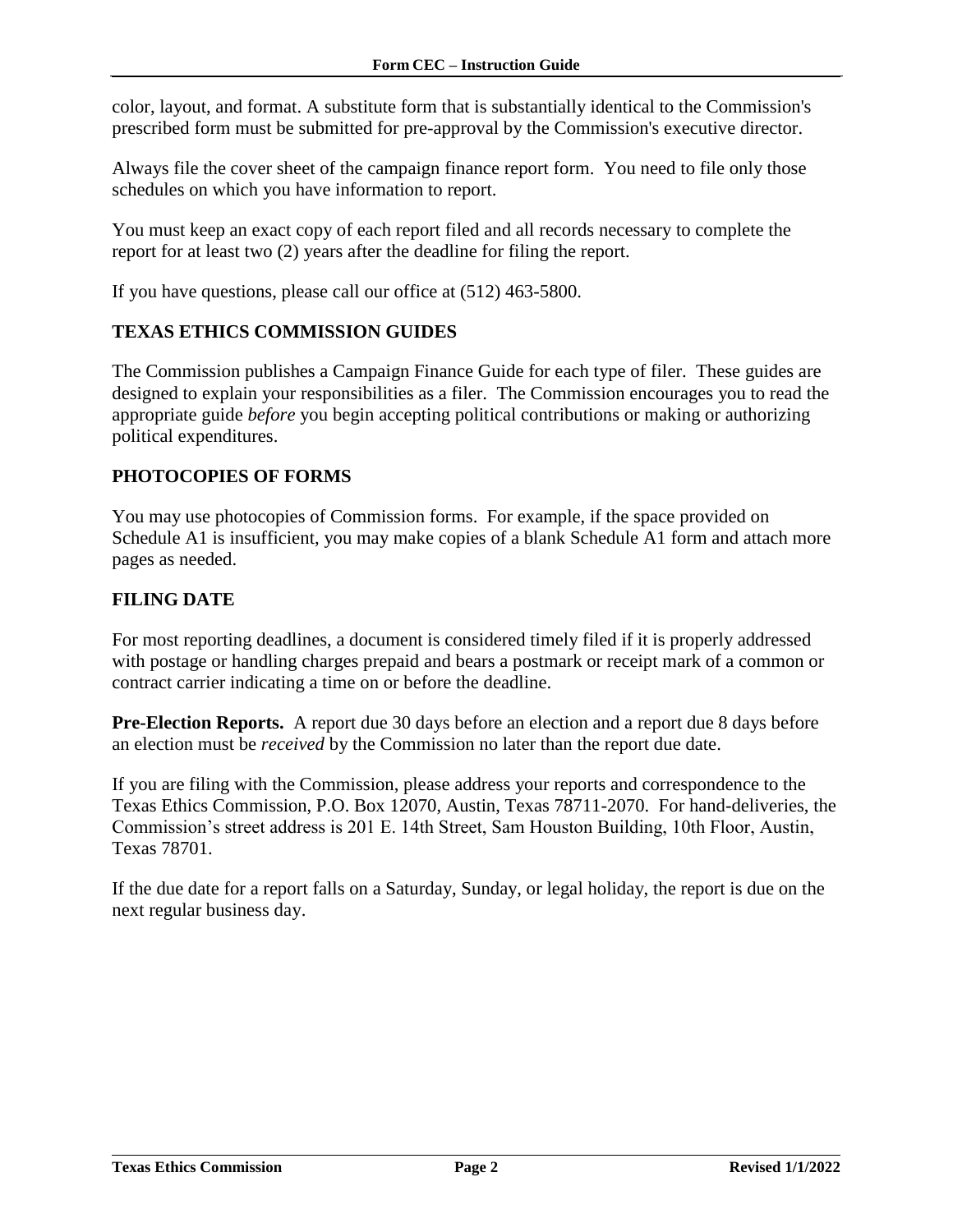### <span id="page-4-0"></span>**COUNTY EXECUTIVE COMMITTEE CAMPAIGN FINANCE REPORT**

### **GENERAL INFORMATION**

<span id="page-4-1"></span>*These instructions are for county executive committee campaign treasurers using the COUNTY EXECUTIVE COMMITTEE CAMPAIGN FINANCE REPORT (Form CEC). (Monthly filers use Form MCEC.) A complete report includes the three pages of Form CEC Cover Sheet and any of the following schedules on which there is information to report: A1, A2, B, E, F1, F2, F3, F4, I, K, and T.*

Use Form CEC for filing the following reports:

- Semiannual reports (January 15 and July 15);
- Pre-election reports (30th day before election, 8th day before election);
- Runoff report (8th day before runoff election);
- 10th day after campaign treasurer termination; and
- Final report.

See the instructions for Sections 9 and 10 of the Cover Sheet for help in deciding which reports you should file.

*Do not use Form CEC for reports filed under the monthly filing schedule. Use Form MCEC.*

#### **DUTIES OF CAMPAIGN TREASURER**

The committee's campaign treasurer is responsible for filing this form and keeping all necessary records. Failing to file a report on time or filing an incomplete report may subject the treasurer to criminal or civil penalties.

#### **WHERE TO FILE**

The campaign treasurer of the county executive committee must file this form, and all other reporting forms and schedules, with the Commission.

#### **COMPLETING THE COVER SHEET**

<span id="page-4-2"></span>*Each numbered item in these instructions corresponds to the same numbered item on the form.*

#### <span id="page-4-3"></span>**PAGE 1**

**1. FILER ID**: The Commission assigned a filer identification number when the initial campaign treasurer appointment (Form CECTA) was filed. The campaign treasurer should have received a letter acknowledging receipt of the campaign treasurer appointment and showing the committee's filer identification number. Enter this number wherever you see "Filer ID."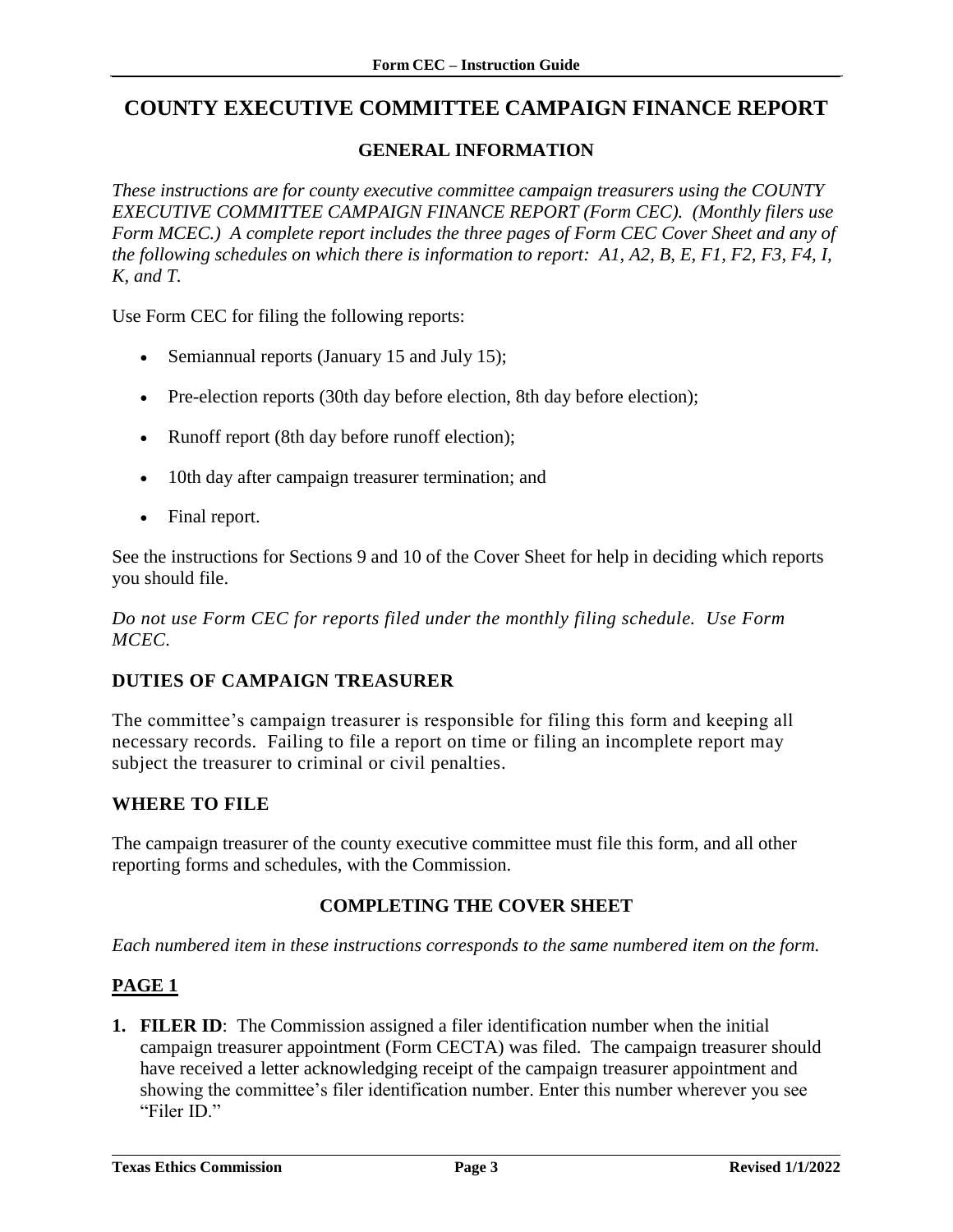- **2. TOTAL PAGES FILED**: After you have completed the form, count the total number of pages of this form and any attached schedules. Enter that number where indicated on the top line of Page 1 only. Each side of a two-sided form counts as one page.
- **3. COMMITTEE NAME**: Enter the committee's full name. Your entry here should be the same as on the committee's campaign treasurer appointment.
- **4. COMMITTEE ADDRESS**: Enter the committee's complete mailing address. If the mailing address has changed since the committee last gave notice of the address, check the "Change of Address" box.
- **5. CAMPAIGN TREASURER NAME**: Enter the full name of the committee's campaign treasurer.
- **6. CAMPAIGN TREASURER STREET ADDRESS**: Enter the complete business or residential street address of the committee's campaign treasurer. Please do not enter a P.O. Box.
- **7. CAMPAIGN TREASURER MAILING ADDRESS**: Enter the complete mailing address of the committee's campaign treasurer. If the mailing address has changed since the committee last gave notice of the address, check the "Change of Address" box.
- **8. CAMPAIGN TREASURER PHONE**: Enter the phone number of the campaign treasurer, including the area code and, if applicable, the extension.
- **9. REPORT TYPE**: Check the box that describes the type of report you are filing, according to the descriptions below. See the instructions for Section 10 for the periods covered by each type of report.

**January 15 Report:** All county executive committees filing under the regular filing schedule must file a semiannual report with the Commission by midnight Central Time on the January 15 report due date.

**July 15 Report:** All county executive committees filing under the regular filing schedule must file a semiannual report with the Commission by midnight Central Time on the July 15 report due date.

**30th Day Before Election Report:** All county executive committees filing under the regular filing schedule that accept political contributions or make political expenditures in connection with an election must file this pre-election report. The report is due no later than 30 days before the election and must be *received* by the Commission no later than midnight Central Time on the report due date. (This report is not required for monthly filers; monthly filers use Form MCEC).

**8th Day Before Election Report:** All county executive committees filing under the regular filing schedule that accept political contributions or make political expenditures in connection with an election must file this pre-election report. Additionally, if your committee files a "30th Day Before Election" report, then your committee must file this report. The report is due no later than 8 days before the election and must be *received* by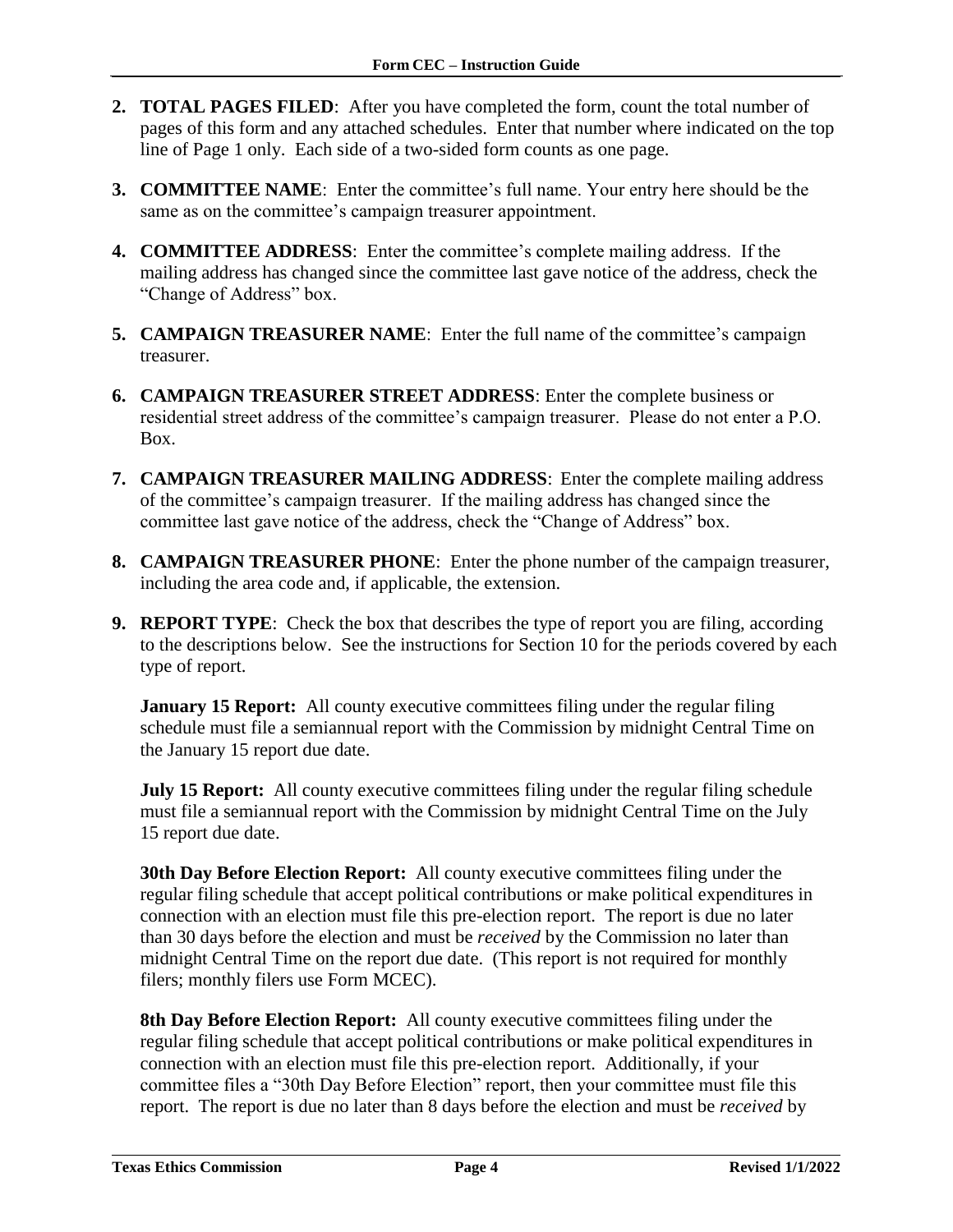the Commission no later than midnight Central Time on the report due date. (This report is not required for monthly filers; monthly filers use Form MCEC.)

**Runoff Report**: All county executive committees filing under the regular filing schedule that accept political contributions or make political expenditures in connection with a runoff election must file this report. The report is due no later than 8 days before the runoff election and must be *received* by the Commission no later than midnight Central Time on the report due date. (This report is not required for monthly filers; monthly filers use Form MCEC.)

**Final Report:** The filing thresholds for county executive committees are annual thresholds. Therefore, a county executive committee that is required to file a campaign treasurer in one year may terminate its appointment of campaign treasurer at the end of a calendar year. If the county executive committee does not file a final report at the end of a calendar year, it may file a final report at any time during the new calendar year if the committee has not exceeded one of the \$34,220 thresholds in the new calendar year. Filing a final report at the end of a calendar year or at any time during the new calendar year will terminate the county executive committee's appointment of campaign treasurer. The committee will have to file a new appointment of campaign treasurer if it crosses one of the \$34,220 thresholds in the new calendar year.

A county executive committee filing under the regular filing schedule that wishes to terminate its campaign treasurer appointment at the end of a calendar year should mark both "Final Report" *and* "January 15" as the report type on the semiannual report that is due by January 15.

**10th Day After Campaign Treasurer Termination Report**: A county executive committee's campaign treasurer must file this report if his or her campaign treasurer appointment is terminated. This report is due no later than the 10th day after the termination occurs. If the termination takes place on the last day of a reporting period, no separate termination report is required.

Daily Pre-Election Reports (Forms Daily-C PAC and Daily-E PAC): A county executive committee may be required to file daily pre-election reports disclosing contributions or direct expenditures during the period beginning the 9th day before an election and ending at 12 noon on the day before the election. This information can be disclosed on Forms Daily-C PAC and Daily-E PAC. For more information, please see the instructions for Forms Daily-C PAC and Daily-E PAC.

**10. PERIOD COVERED**: A reporting period includes the start date and the end date. The report due date will be after the end of the period. Generally, a report picks up where the last report left off and there should be no gaps or overlapping periods. The exception is Daily Pre-election reports (formerly known as telegram reports) which do create overlaps because you are required to report the activity twice.

First Reports: If this is the first campaign finance report that your committee has filed, the start date will be the date your campaign treasurer appointment (Form CECTA) was filed.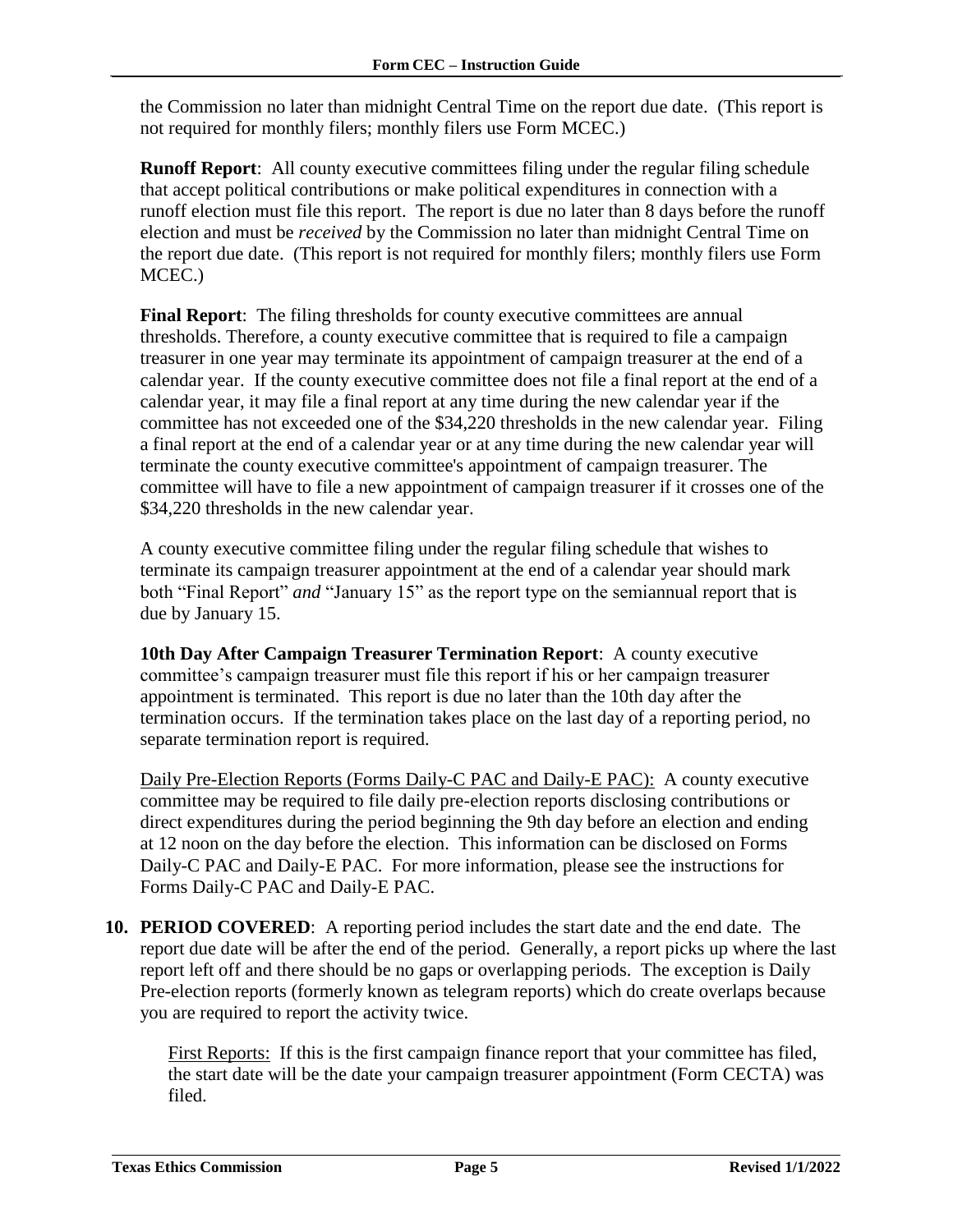**January 15 (Semiannual) Report**: The beginning date is July 1 of the previous year or the day after the last day covered by the last required report, whichever is later. If this is the committee's first report, please see the "First Reports" section above. The end date is December 31 of the previous year. A county executive committee that wishes to terminate its campaign treasurer appointment at the end of the calendar year should mark the January 15 (semiannual) report both as a "January 15" Report and as a "Final Report."

**July 15 (Semiannual) Report**: The start date is January 1 or the day after the last day covered by the last required report, whichever is later. If this is the committee's first report, please see the "First Reports" section above. The end date is June 30.

**30th Day Before Election Report**: The start date is the day after the last day covered by the last required report. If this is the committee's first report, please see the "First Reports" section above. The end date is the 40th day before the election. (This report is not required for county executive committees that are filing under the monthly filing schedule.)

**8th Day Before Election Report**: The start date is the 39th day before the election if your committee filed a 30th Day Before Election Report. Otherwise, the beginning date is the day after the last day covered by the last required report. If this is the committee's first report, please see the "First Reports" section above. The end date is the 10th day before the election. (This report is not required for county executive committees that are filing under the monthly filing schedule.)

**Runoff Report**: The start date is the 9th day before the main election if your committee filed an 8th Day Before Election Report. Otherwise, the start date is the day after the last day covered by the last required report. If this is the committee's first report, please see the "First Reports" section above. The end date is the 10th day before the runoff election. (This report is not required for county executive committees that are filing under the monthly filing schedule.)

**Final Report**: The start date is the day after the last day covered by your committee's last required report. The end date is December 31 if your committee is filing a final report at the end of a calendar year or the date you file the final report in the new calendar year with the Commission. See "Final Report" under the instructions for Section 9 for further guidance.

**10th Day After Campaign Treasurer Termination Report**: The start date is either the day after the last day covered by your committee's last required report or the day your committee appointed a campaign treasurer, whichever is later. The end date is the day the termination is filed. The end date is the day the campaign treasurer's appointment was terminated. This report is due no later than 10 days after the campaign treasurer appointment was terminated.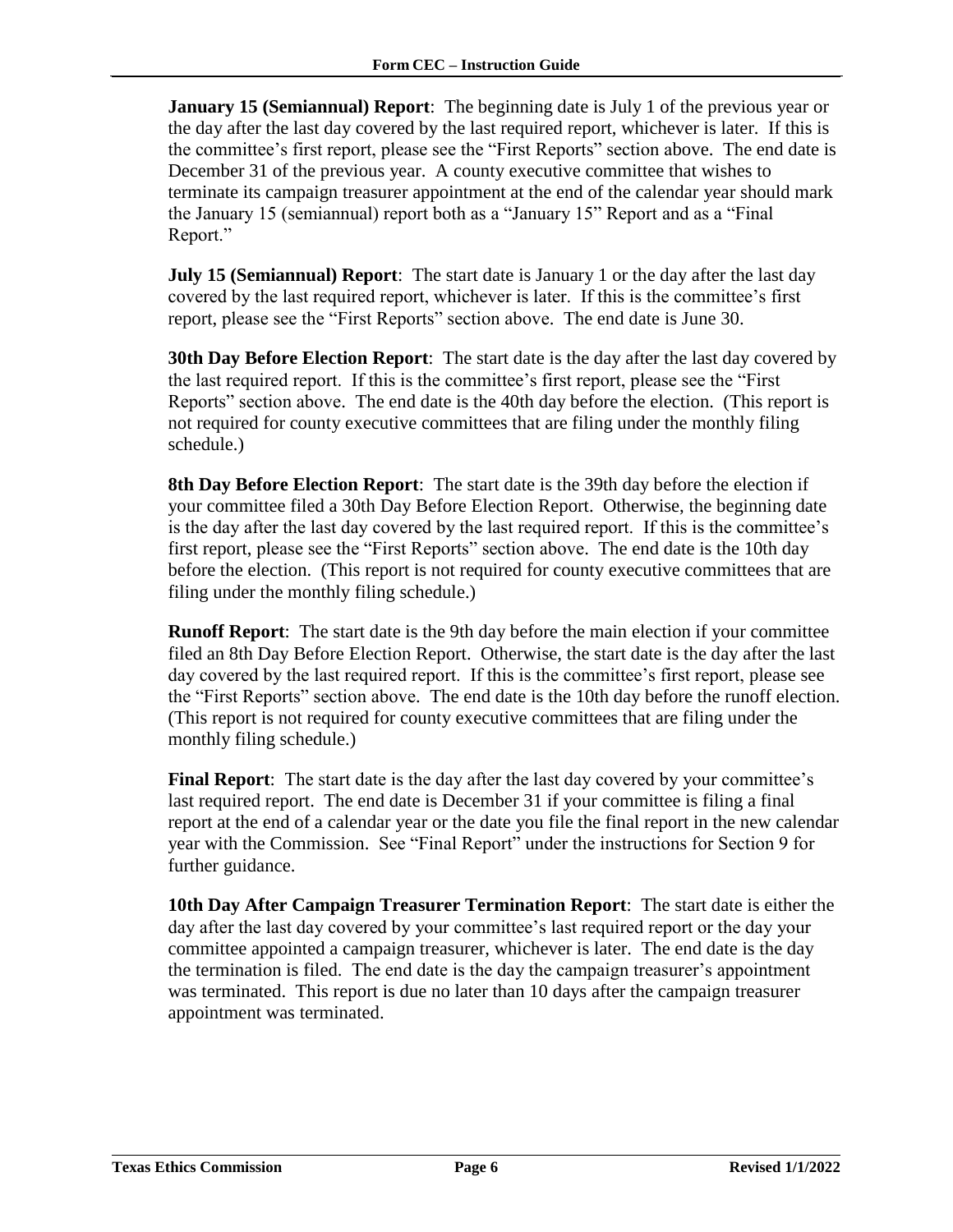*If the committee did not accept any contributions or make any expenditures during this reporting period in connection with an upcoming election or recently held election, skip Section 11.*

**11. ELECTION**: If your county executive committee accepted contributions or made expenditures in connection with an upcoming or recently held election, provide the following information concerning the election.

**Election Date**: Enter the month, day, and year of the election for which the report is filed, if known.

Committee Activity in Connection with an Upcoming Election – If the political activity in this report primarily pertains to an upcoming election, provide the date of the upcoming election in which your committee intends to participate that most immediately follows the deadline for this report.

Committee Activity in Connection with a Recently Held Election – If the political activity in this report primarily pertains to a recently held election, provide the date of the recently held election in which your committee participated that most immediately precedes the deadline for this report.

**Election Type**: Check the box next to the type of election that most accurately describes the upcoming election.

**Primary–An election held by a political party to select its nominees for office.** 

**General**–An election, other than a primary election, that regularly occurs at fixed dates.

**Runoff-An election held if no candidate for a particular office receives the vote** necessary to be elected in an election requiring a majority vote.

**Special–**An election that is neither a general election, nor a primary election, nor a runoff election.

**Other–**If none of the listed election types apply, select "Other" and enter your own description of the election for which this report is filed.

Note**:** If you need additional information, see the *Campaign Finance Guide for Political Committees*.

### <span id="page-8-0"></span>**PAGE 2**

**12. COMMITTEE NAME:** Enter the committee's full name.

**13. FILER ID:** See instructions for Cover Sheet, page 1, section 1.

#### **14. COMMITTEE ACTIVITY:**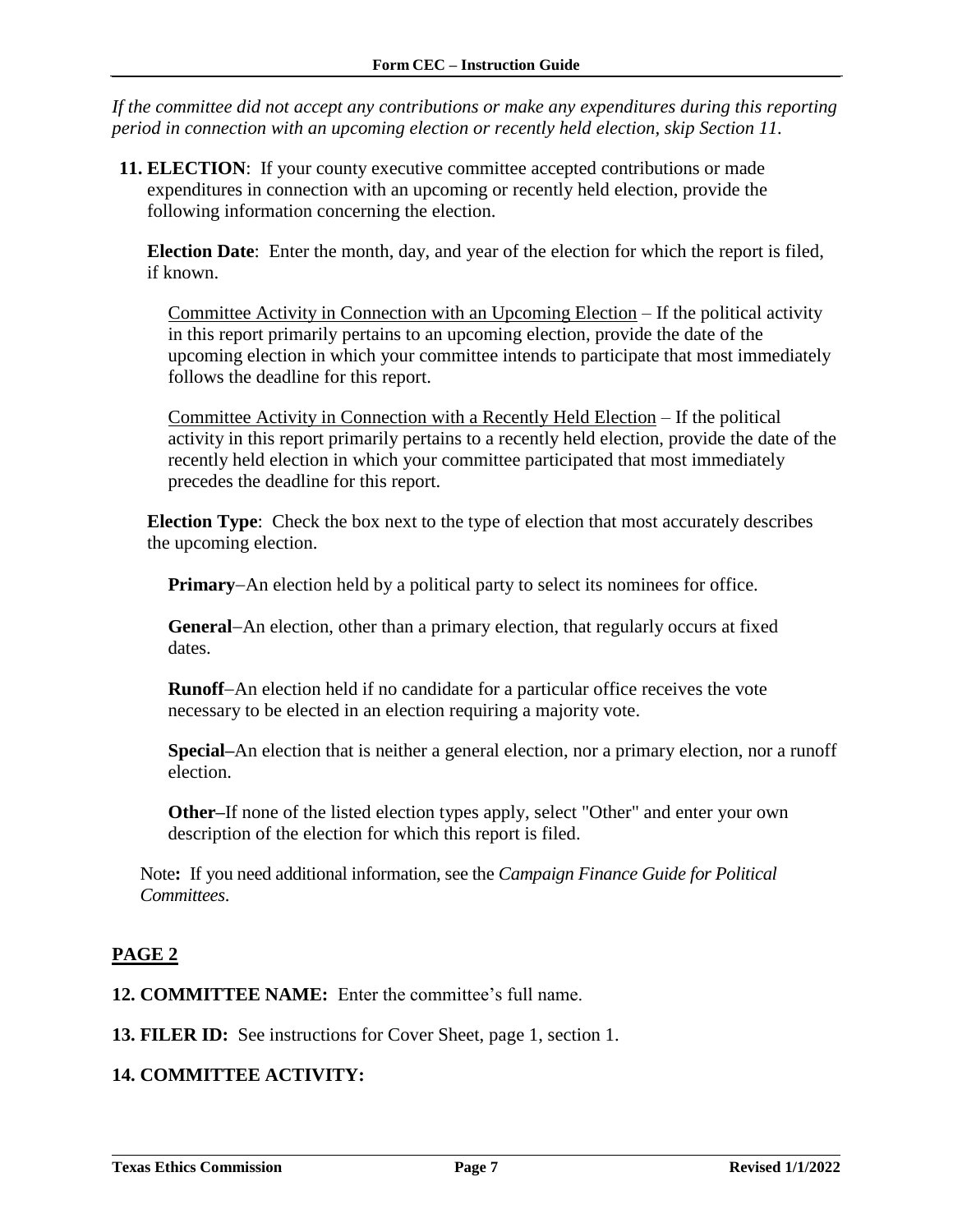**Line 1A**- **CANDIDATES SUPPORTED:** Identify each candidate supported by the committee during the reporting period. If the committee's support was based on the candidate's political party, simply identify the political party.

**Line 1B- CANDIDATES OPPOSED:** Identify each candidate opposed by the committee during the reporting period. If the committee's opposition was based on the candidates' political party, simply identify the party.

**Line 2A- MEASURES SUPPORTED:** Identify each ballot measure supported by the committee during the reporting period. Give the date and location of the election and the nature of the issue on the ballot.

**Line 2B- MEASURES OPPOSED:** Identify each ballot measure opposed by the committee during the reporting period. Give the date and location of the election and the nature of the issue on the ballot.

**Line 3- OFFICEHOLDERS ASSISTED:** Identify each officeholder assisted by the committee during the reporting period. If the committee's assistance was based on the officeholders' political party, simply identify the political party.

**15. TOTALS:** Complete this section only after you have completed any applicable schedules*.*

**Line 1- TOTAL UNITEMIZED POLITICAL CONTRIBUTIONS:** Enter the total of all unitemized contributions (other than pledges, loans, guarantees of loans, or contributions made electronically) of \$90 or less. Do not include any contributions itemized on Schedule A1 and A2 or any contribution made electronically. Enter a "0" if you did not receive any unitemized contributions during the period covered.

On Schedule A1, you are required to itemize political contributions that totaled more than \$90 from one person and any political contribution that is made electronically. (Note**:** If the committee received contributions *totaling* more than \$90 from one person during the reporting period, you are required to itemize all of those contributions, even if individual contributions were \$90 or less.) You also may itemize contributions of \$90 or less from one person. Do not include any itemized contributions in the total entered on Line 1, regardless of amount.

> Alternate Reporting Requirement for Certain Committees: A county executive committee with less than \$27,380 in total political contributions maintained as of the last day of the preceding reporting period may choose to enter on Line 1 the total of all unitemized political contributions (other than pledges or loans or guarantees of loans) of \$190 or less. If the committee is eligible and you choose this alternative, you are required to itemize political contributions that totaled more than \$190 from one person on Schedules A1 and A2. Do not include any itemized contributions in the total entered on Line 1, regardless of amount.

**Line 2- TOTAL POLITICAL CONTRIBUTIONS:** Add the total contributions listed on Schedule A1 and A2 to the amount you entered on Line 1. Enter that total on Line 2. Enter a "0" if you did not receive any contributions during the period covered.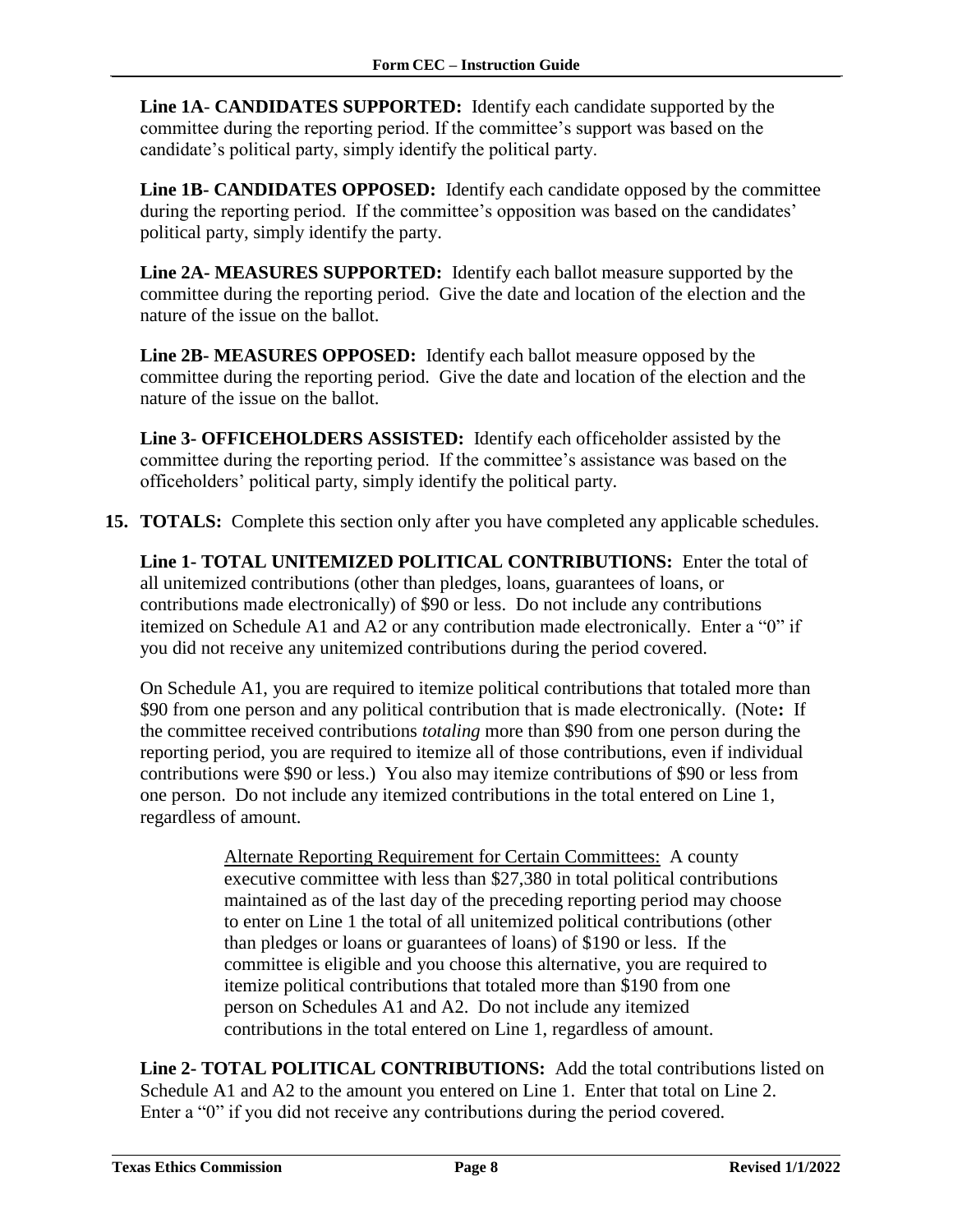**Line 3- TOTAL UNITEMIZED POLITICAL EXPENDITURES:** Enter the total of all unitemized political expenditures of \$190 or less. Do not include any expenditures itemized on Schedules F1, F2, F3, or F4. Enter a "0" if you did not make any unitemized expenditures during the period covered*.*

On Schedules F1, F2, and F4, you were required to itemize political expenditures that totaled more than \$190 to one payee. (Note**:** If the committee made expenditures *totaling* more than \$190 to one person during the reporting period, you were required to itemize all of those expenditures, even if individual expenditures were \$190 or less.) You also had the option of itemizing expenditures totaling \$190 or less to one payee. Do not include any expenditures itemized on Schedules F1, F2, or F4 in the total entered on Line 3, regardless of amount.

#### **Line 4- TOTAL POLITICAL EXPENDITURES:** Add the following:

- (a) the total expenditures listed on Schedule F1;
- (b) the total political expenditures listed on Schedule F2;
- (c) the total political expenditures listed on Schedule F4; and
- (d) the amount you entered on Line 3.

Enter that total on Line 4. Enter a "0" if you did not make any expenditures during the period covered.

**Line 5- TOTAL POLITICAL CONTRIBUTIONS MAINTAINED:** Enter the total amount of political contributions, including interest or other income on those contributions, maintained as of the last day of the reporting period. Enter "0" if you do not maintain political contributions, including interest or other income on those contributions, as of the last day of the reporting period. This is different from the total contributions reported on Line 2. Only contributions accepted during the period covered by the report are entered on Line 2.

The law requires you to disclose the total amount of political contributions accepted, including interest or other income on those contributions, maintained in one or more accounts in which political contributions are deposited as of the last day of the reporting period. The "total amount of political contributions maintained" includes: the total amount of political contributions maintained in one or more accounts, including the balance on deposit in banks, savings and loan institutions and other depository institutions; the present value of any investments that can be readily converted to cash, such as certificates of deposit, money market accounts, stocks, bonds, treasury bills, etc.; and the balance of political contributions accepted and held in any online fundraising account over which the filer can exercise control by making a withdrawal, expenditure, or transfer.

**Line 6- TOTAL PRINCIPAL AMOUNT OF ALL OUTSTANDING LOANS:** Enter the aggregate outstanding principal amount of all loans accepted for political purposes as of the last day of the reporting period. This is different from the information reported on Schedule E. Include outstanding principal of loans made in this reporting period as well as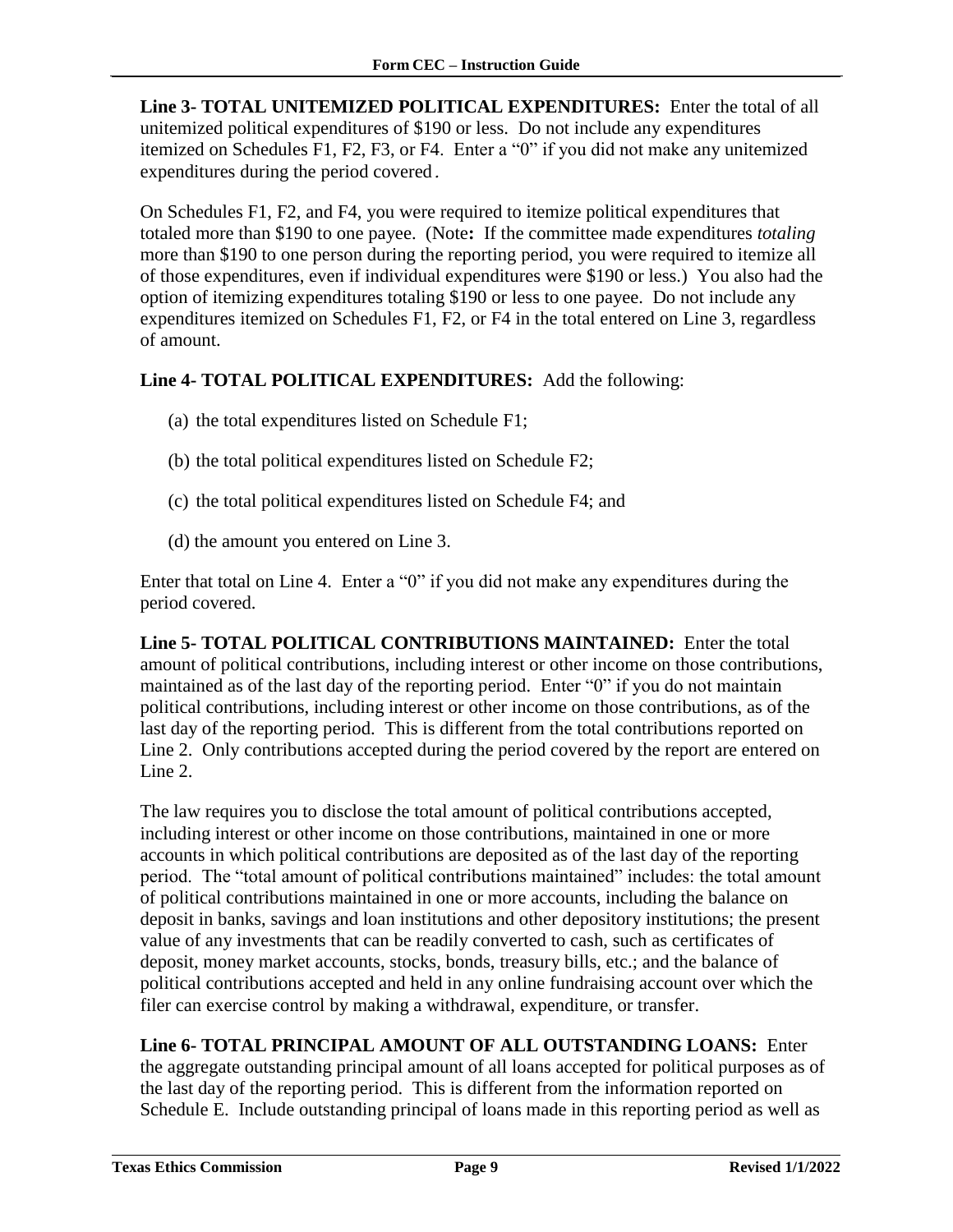outstanding principal of loans made previously. Enter a "0" if you did not accept any loans during the period covered and have no outstanding loans.

**16. SIGNATURE:** Complete this section only after you have completed all applicable sections and schedules. You must always sign a report that you file. You must complete this section even if you have no schedules to attach. *Only the committee's campaign treasure or the assistant campaign treasurer may sign the report.*

If you are using the paper form, fill this section out by hand after you finish the rest of this report. You have the option to either: (1) take the completed form to a notary public where you will sign above the first line that says "Signature of Campaign Treasurer (Declarant)" (an electronic signature is not acceptable) and your signature will be notarized, or (2) sign above both lines that say "Signature of Campaign Treasurer (Declarant)" (an electronic signature is not acceptable), and fill out the unsworn declaration section

### <span id="page-11-0"></span>**PAGE 3**

- **17. COMMITTEE NAME:** Enter the name of the committee.
- **18. FILER ID**: See instructions for Cover Sheet, page 1, section 1.
- **19. SCHEDULE SUBTOTALS:** Complete this section only after you have completed all applicable schedules.

Check the appropriate boxes to indicate which schedules are attached to your report. If a schedule is not included in the report, leave the check box blank.

**Line 1- Schedule A1:** Add the total amount of contributions itemized on Schedule A1 to the amount of unitemized monetary political contributions accepted during the period covered. Enter that total on Line 1. Enter a "0" if you did not accept any contributions during the period covered.

**Line 2- Schedule A2:** Add the total amount of non-monetary in-kind contributions itemized on Schedule A2 to the amount of unitemized non-monetary in-kind contributions accepted during the period covered. Enter that total on Line 2. Enter a "0" if you did not accept any non-monetary in-kind contributions during the period covered.

**Line 3- Schedule B:** Add the total amount of pledged contributions itemized on Schedule B to the amount of unitemized pledged contributions accepted during the period covered. Enter that total on Line 3. Enter a "0" if you did not accept any pledged contributions during the period covered.

**Line 4- Schedule E:** Add the total amount of loans itemized on Schedule E to the amount of unitemized loans accepted during the period covered. Enter that total on Line 4. Enter a "0" if you did not accept any loans during the period covered.

**Line 5- Schedule F1:** Add the total amount of political expenditures from political contributions itemized on Schedule F1 to the amount of unitemized political expenditures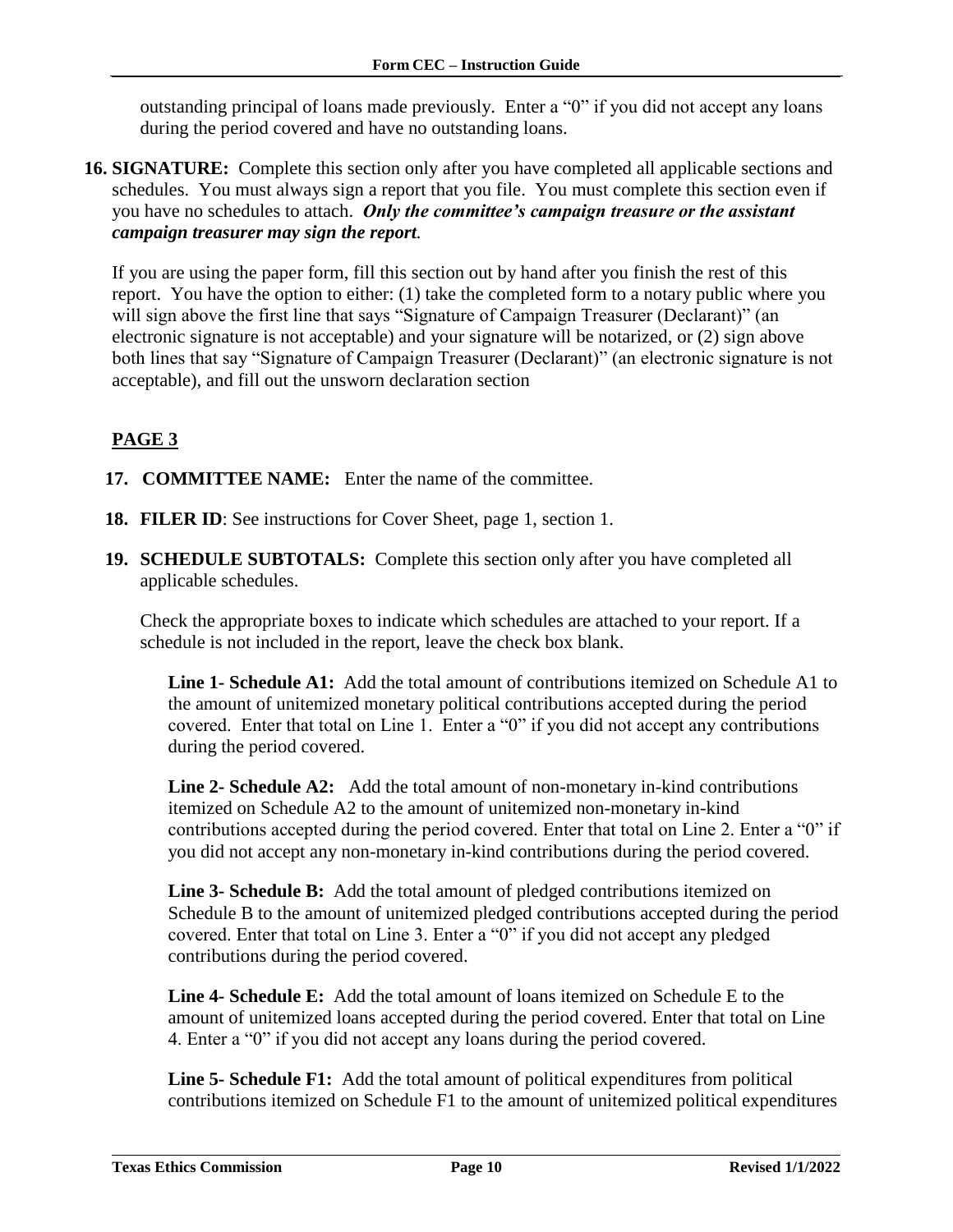from political contributions made during the period covered. Enter that total on Line 5. Enter a "0" if you did not make any political expenditures during the period covered.

**Line 6- Schedule F2:** Add the total amount of unpaid incurred obligations itemized on Schedule F2 to the amount of unitemized unpaid obligations incurred during the period covered*.* Enter that total on Line 6. Enter a "0" if you did not incur any unpaid obligations during the period covered.

**Line 7- Schedule F3:** Add the total amount of investments purchased from political contributions itemized on Schedule F3. Enter that total on Line 7. Enter a "0" if you did not purchase investments from political contributions during the period covered.

**Line 8- Schedule F4:** Add the total amount of expenditures made by a credit card itemized on Schedule F4 to the amount of unitemized expenditures made by a credit card during the period covered. Enter that total on Line 8. Enter a "0" if you did not make any expenditures by credit card during the period covered.

**Line 9- Schedule I:** Add the total amount of non-political expenditures from political contributions itemized on Schedule I. Enter that total on Line 9. Enter a "0" if you did not make any non-political expenditures from political contributions during the period covered.

**Line 10- Schedule K**: Add the total amount of interest, credits, gains, refunds, and contributions returned to filer that were itemized on Schedule K. Enter that total on Line 10. Enter a "0" if you did not have any such activity during the period covered.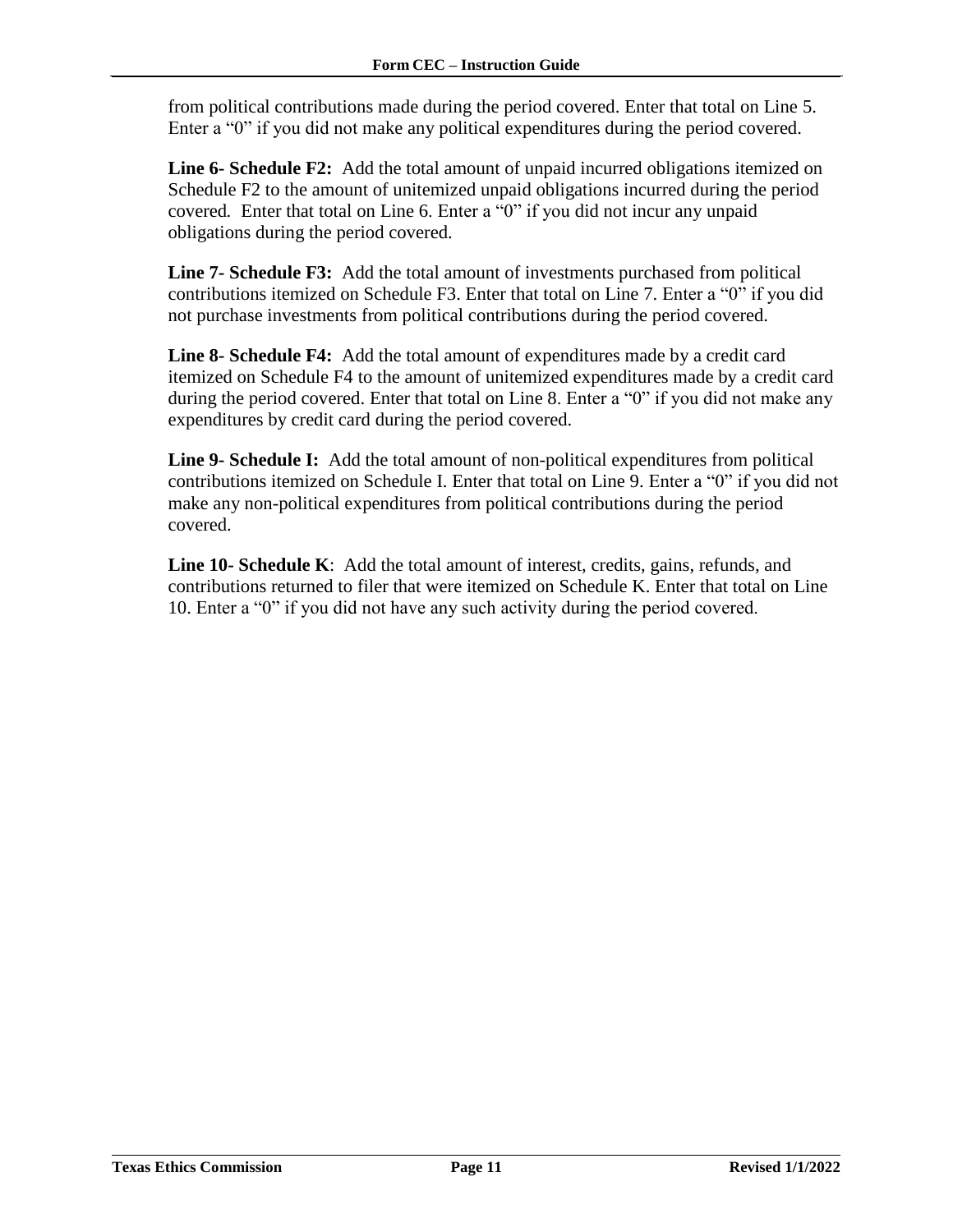### **SCHEDULE A1: MONETARY POLITICAL CONTRIBUTIONS**

#### <span id="page-13-0"></span>*These instructions are for county executive committee campaign treasurers filing under the regular filing schedule.*

Use this schedule to disclose information about incoming monetary political contributions accepted during the reporting period. You are not required to include contributions of an individual's personal services or travel if the individual receives no compensation from any source for the services. Do not enter on this schedule information on other types of incoming funds, such as, non-monetary contributions, interest, pledges, loans, or guarantees of loans. (Report non-monetary contributions on Schedule A2, pledges on Schedule B, loans and guarantees of loans on Schedule E, and interest on Schedule K.)

**Corporate or Labor Organization Contributions**: Do not enter on this schedule contributions from labor organizations or any of the following business associations:

- (1) corporations that are organized under the Texas Business Corporation Act, the Texas For-Profit Corporation Law, the Texas Non-Profit Corporation Act, the Texas Nonprofit Corporation Law, federal law, or law of another state or nation; or
- (2) the following associations, whether incorporated or not: banks, trust companies, savings and loan associations or companies, insurance companies, reciprocal or interinsurance exchanges, railroad companies, cemetery companies, governmentregulated cooperatives, stock companies, and abstract and title insurance companies.

Subject to various restrictions, a corporation or labor organization may make contributions to a political party. If the county executive committee of a political party accepts contributions from a corporation or labor organization, the county chair must report those contributions and expenditures from those contributions on the "POLITICAL PARTY REPORT REGARDING FUNDS FROM CORPORATIONS AND LABOR ORGANIZATIONS" (Form PTY-CORP).

**Itemization:** You must enter contributions that exceed \$90 in the aggregate from one person, and any monetary contribution made electronically, during a reporting period on this schedule. If the committee accepted two or more contributions from the same person, the total of which exceeds \$90, enter each contribution separately. Although you are not required to do so, you may also report contributions from one person that do not exceed \$90 in the period on this schedule. If you do not itemize contributions of \$90 and less on Schedule A1, you must total all such contributions and report them on Form CEC Cover Sheet, page 2, section 15, line 1.

Alternate Reporting Requirement for Certain Committees**:** A general-purpose committee with less than \$27,380 in total political contributions maintained as of the last day of the preceding reporting period may choose to itemize political contributions that exceed \$190 in the aggregate (instead of \$90) from one person during a reporting period on Schedule A1. If the committee accepted two or more contributions from the same person, the total of which exceeds \$190, enter each contribution separately. If you do not itemize contributions of \$190 and less on Schedule A1 you must total all such contributions and report them on Form CEC Cover Sheet, page 2, section 15, line 1.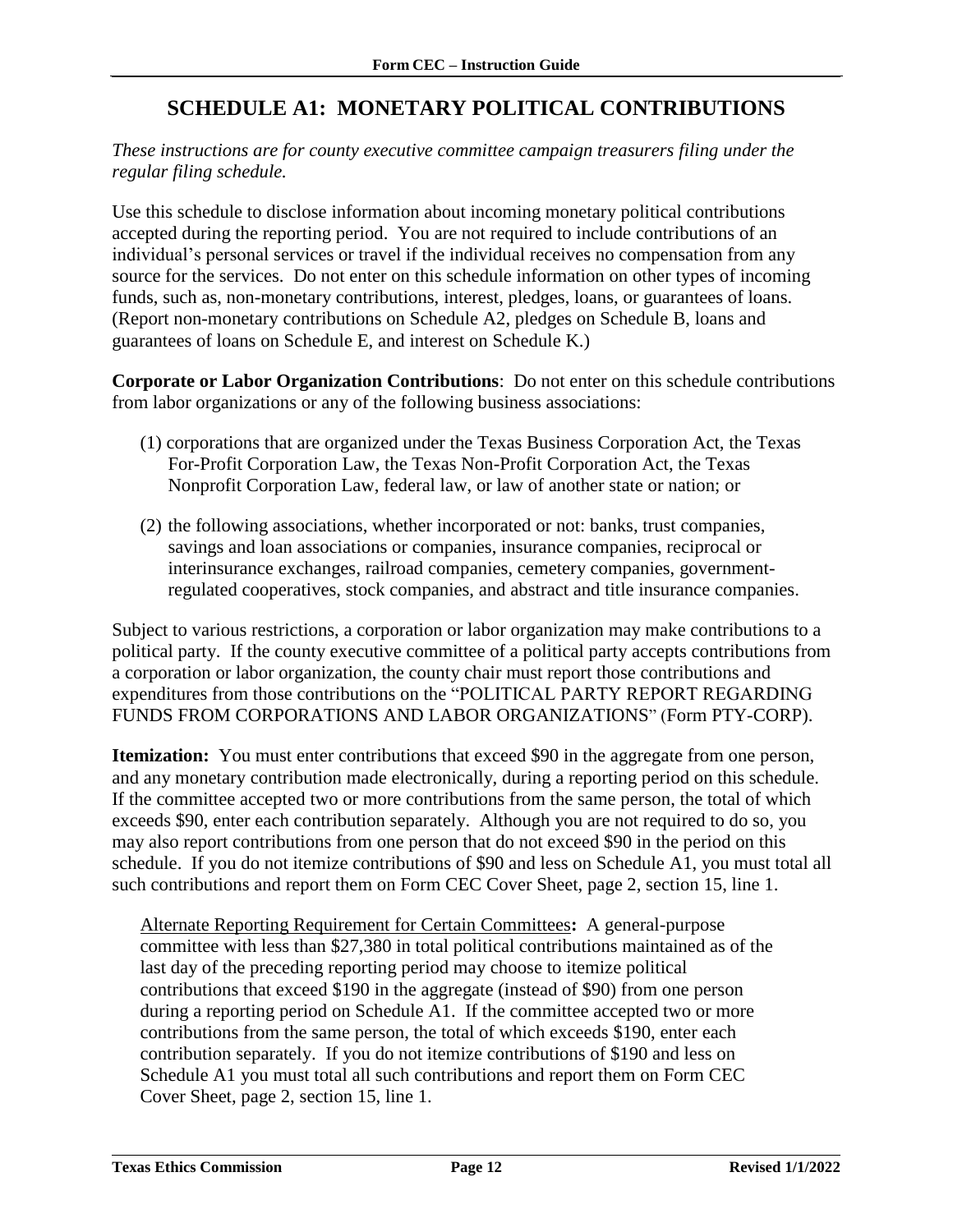*Each numbered item in these instructions corresponds to the same numbered item on the form.*

- **1. TOTAL PAGES SCHEDULE A1**: After you have completed Schedule A1, count the total number of pages. Each side of a two-sided form counts as one page.
- **2. FILER NAME**: Enter the committee's full name.
- **3. FILER ID**: See Instructions for Cover Sheet, page 1, section 1.
- **4. DATE**: Enter the date the committee *accepted* the contribution.

*Accepting* a contribution is different from *receiving* a contribution. The committee accepts a contribution when the determination is made to accept it rather than reject it. This may or may not be the same day that the committee receives the contribution.

Failure to make a determination about acceptance or refusal: If you fail to make a determination to accept or refuse a contribution by the end of the reporting period, the contribution is considered to have been accepted.

Returning refused contributions: If you receive a political contribution but do not accept it, you must return the contribution not later than the 30th day after the end of the reporting period in which the contribution was received. If you fail to do so, the contribution is considered to have been accepted.

**5. FULL NAME OF CONTRIBUTOR**: Enter the full name of the contributor. If the contributor is an individual, enter the full name, first, last, and suffix (Jr., III, etc.) if applicable (title is optional). If the contributor is an entity, enter the full name of the entity.

**"Out-of-State PAC" box:** If the contributor is an out-of-state political committee, check the box. If the contributor is an out-of-state political committee from which the committee accepted more than \$940 in the reporting period (including pledges or loans from sources other than financial institutions that have been in business for more than a year) you must include one of the following with your report:

- a copy of the out-of-state PAC's statement of organization filed as required by law with the Federal Election Commission (FEC) and certified by an officer of the out-of-state PAC; or
- a written statement, certified by an officer of the out-of-state PAC, listing the full name and address of each person who contributed more than \$190 to the out-of state PAC during the 12 months immediately preceding the contribution.

If the contributor is an out-of-state political committee from which the committee accepted \$940 or less (including pledges) during the reporting period, you must include one of the following with your report:

• a copy of the out-of-state political committee's statement of organization filed as required by law with the FEC and certified by an officer of the out-of-state committee.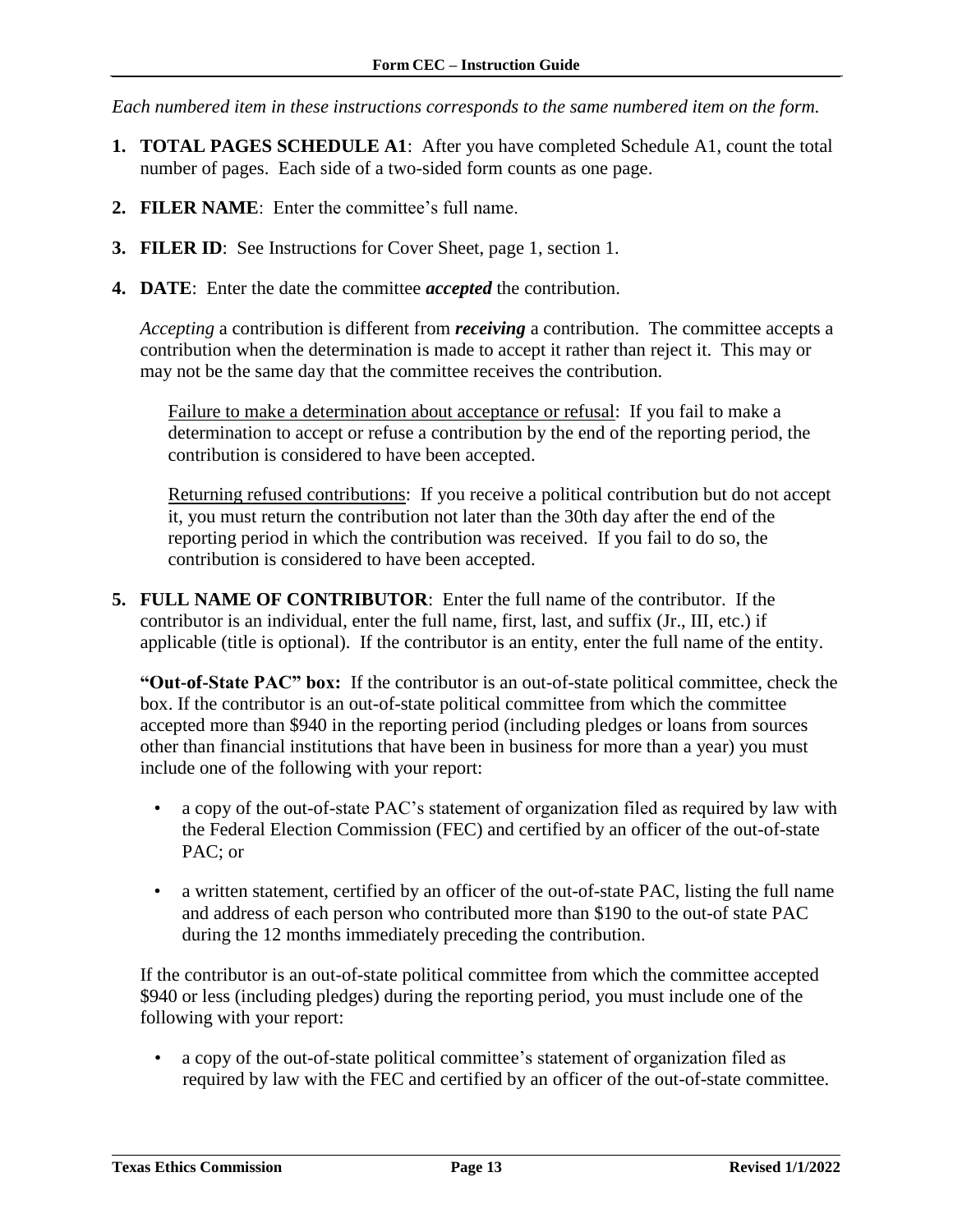• a document listing the committee's name, address and phone number; the name of the person appointing the committee's campaign treasurer; and the name, address and phone number of the committee's campaign treasurer.

**"ID #" Line (Electronic Filing Only):** If you are filing your report electronically, you may enter in this field the out-of-state committee's FEC identification number. If you do not have an FEC # for the out-of-state PAC or are not filing electronically with the Commission, you must provide other documentation as explained above.

Note**:** See the *Campaign Finance Guide for Political Committees* for detailed information on accepting and reporting contributions from out-of-state political committees.

- **6. CONTRIBUTOR ADDRESS**: Enter the complete address of the contributor.
- **7. AMOUNT OF CONTRIBUTION**: Enter the amount of the contribution.
- **8. PRINCIPAL OCCUPATION/JOB TITLE**: Enter the contributor's principal occupation or job title in this section.
- **9. EMPLOYER (***Optional***)**: You may enter the employer of the contributor in this section.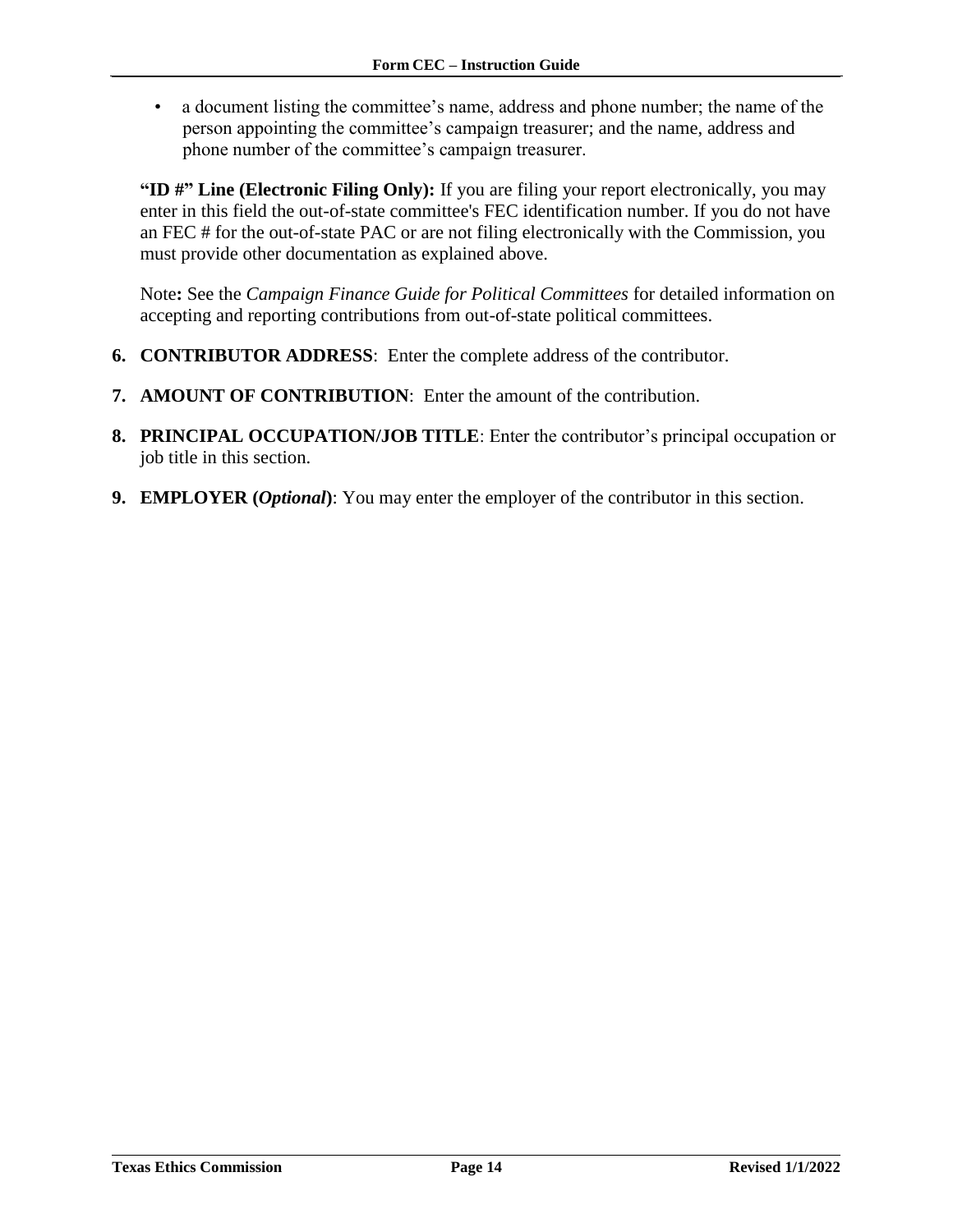### **SCHEDULE A2: NON-MONETARY (IN-KIND) POLITICAL CONTRIBUTIONS**

<span id="page-16-0"></span>*These instructions are for county executive committee campaign treasurers filing under the regular filing schedule.*

Use this schedule to disclose information about incoming non-monetary (in-kind) political contributions. You are not required to include contributions of an individual's personal services or travel if the individual receives no compensation from any source for the services. If your committee accepted other types of incoming funds (such as loans, interest or pledges), enter them on the applicable schedules associated with the categories. (Report pledges on Schedule B, report loans and guarantees of loans on Schedule E, and report interest on Schedule K).

**Corporate or Labor Organization Contributions:** See instructions for Schedule A1.

**Itemization:** You must enter contributions that exceed \$90 from one person, and any nonmonetary contribution made electronically, during a reporting period on this schedule. If the committee accepted two or more contributions from the same person, the total of which exceeds \$90, enter each contribution separately. Although you are not required to do so, you may also report contributions from one person that do not exceed \$90 in the period on this schedule. If you do not itemize contributions of \$90 and less on this schedule, you must total all such contributions and report them on Form CEC Cover Sheet, page 2, section 15, line 1.

Alternate Reporting Requirement for Certain Committees: A general-purpose committee filing monthly with less than \$27,380 in total political contributions maintained as of the last day of the preceding reporting period may choose to itemize political contributions that exceed \$190 (instead of \$90) from one person during a reporting period on this schedule. If the committee accepted two or more contributions from the same person, the total of which exceeds \$190, enter each contribution separately. If you do not itemize contributions of \$190 and less on this schedule, you must total all such contributions and report them on Form CEC Cover Sheet, page 2, section 15, line 1.

*Each numbered item in these instructions corresponds to the same numbered item on the form.*

- **1. TOTAL PAGES SCHEDULE A2**: After you have completed Schedule A2, count the total number of pages. Each side of a two-sided form counts as one page.
- **2. FILER NAME**: Enter the committee's full name.
- **3. FILER ID**: See instructions for Cover Sheet, page 1, section 1*.*
- **4. TOTAL OF UNITEMIZED IN-KIND POLITICAL CONTRIBUTIONS**: Enter the total amount of in-kind political contributions of \$90 or less that you accepted during the period covered that are not itemized on this schedule. If you choose to itemize an in-kind contribution of \$90 or less on this schedule, do not include it in this total. If your committee qualifies for the higher itemization threshold, please see "Alternate Reporting Requirement for Certain Committees" above. All contributions made electronically must be itemized.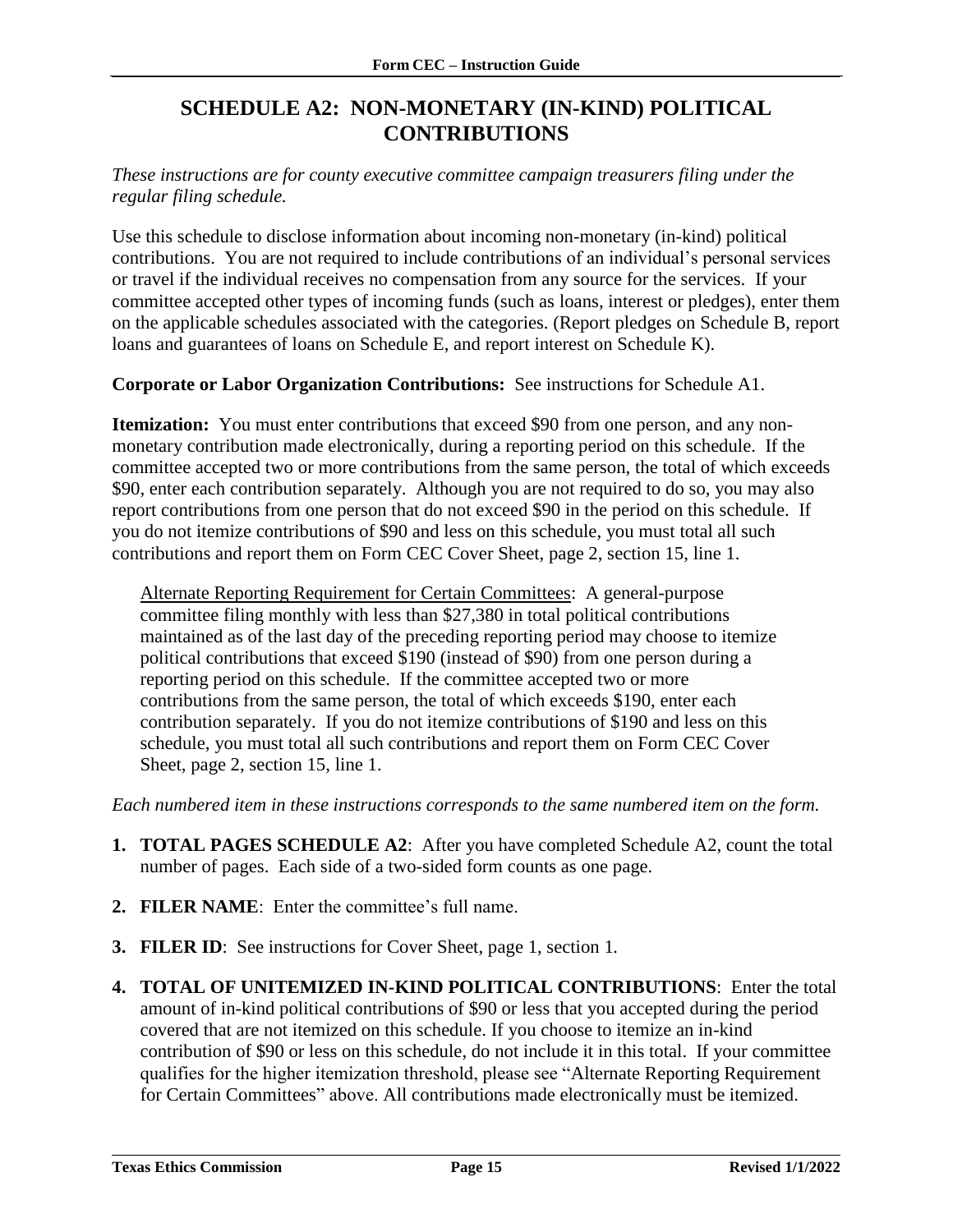- **5. DATE**: See instructions for Schedule A1, section 4.
- **6. FULL NAME OF CONTRIBUTOR**: See instructions for Schedule A1, section 5.
- **7. CONTRIBUTOR ADDRESS**: Enter the complete address of the contributor.
- **8. AMOUNT OF CONTRIBUTION**: Enter the amount of the contribution or the fair market value of an in-kind contribution, as applicable.
- **9**. **IN-KIND CONTRIBUTION DESCRIPTION**: Enter a description of the contribution. The description should be sufficiently detailed to allow a person reviewing the committee's report to understand what was contributed.

**"Travel Outside of Texas" box:** Please check the box to indicate that the inkind contribution was for out-of-state travel. The description of an in-kind contribution for travel outside of the state of Texas must include detailed information. Please report this information on Schedule T.

- **10. PRINCIPAL OCCUPATION/JOB TITLE**: You must enter the contributor's principal occupation or job title in this section.
- **11. EMPLOYER (***Optional***)**: You may enter the employer of the contributor in this section.

*Sections 12-16 pertain to judicial candidates, officeholders, and judicial specific-purpose committees only. Do not complete these sections. If you are a judicial specific-purpose committee, please use Form JSPAC and the corresponding instructions.*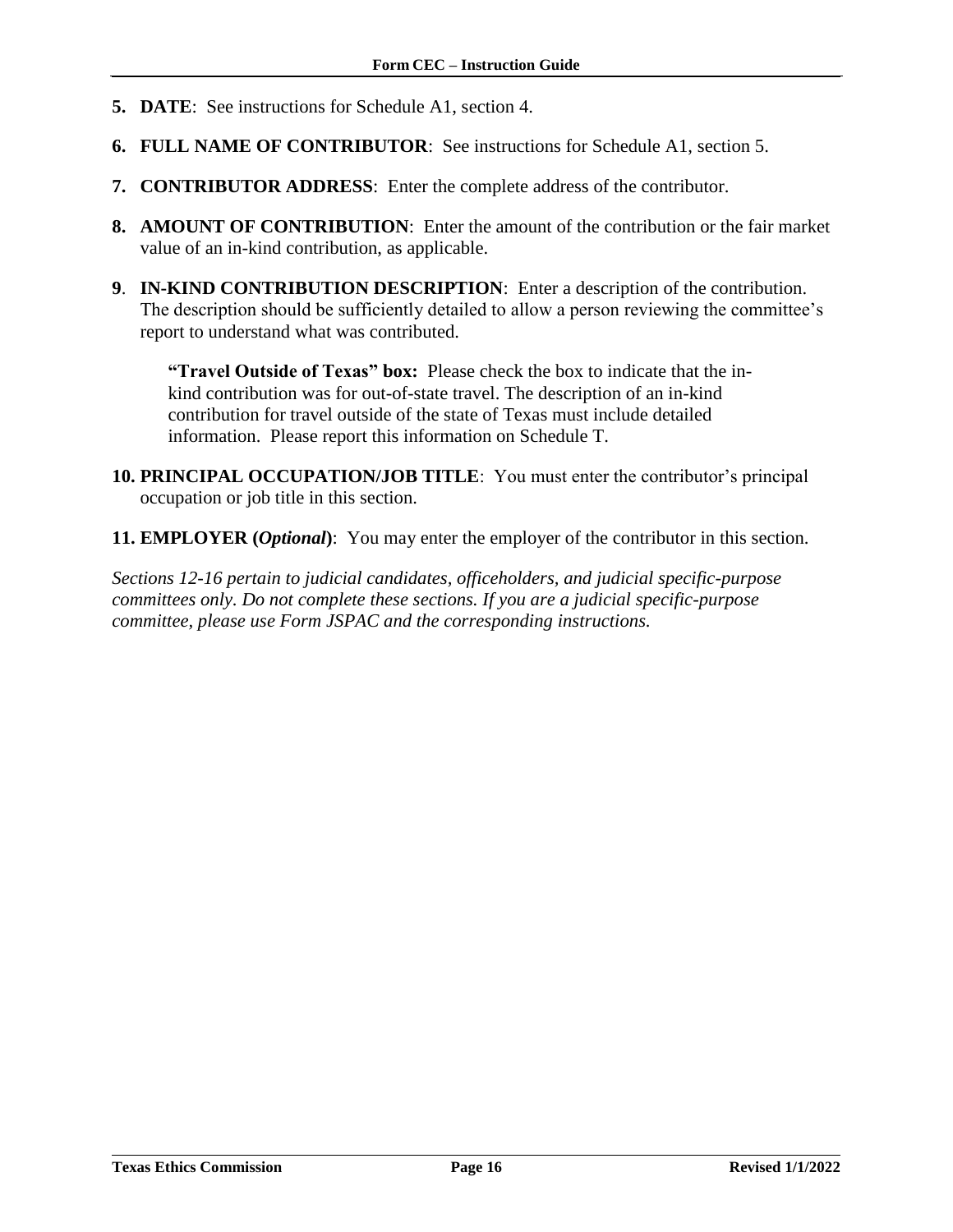### **SCHEDULE B: PLEDGED CONTRIBUTIONS**

<span id="page-18-0"></span>*These instructions are for county executive committee campaign treasurers filing under the regular filing schedule.*

Use this schedule to disclose information about pledges accepted during the reporting period for political purposes. You are not required to include pledges of an individual's personal services or travel if the individual receives no compensation from any source for the services. Do not enter on this schedule information on contributions actually received, loans or guarantees of loans. (Report contributions actually received on Schedules A1 and A2, and report loans and guarantees of loans on Schedule E.)

If the committee *accepts* **a** *pledge* from a person for money, goods, services, or anything of value, that pledge is a reportable contribution. Note that the committee must accept the pledge before you are required to report the pledge.

If the committee accepts a pledge for money, goods, services, etc., you must include the pledge on this schedule for the report covering the period in which the committee *accepts* the pledge.

**Corporate or Labor Organization Contributions:** Do not enter pledges accepted from labor organizations or corporations on this form. See Schedule A1 for further instructions.

**Itemization**: A county executive committee filing under the regular filing schedule must itemize to itemize pledges that exceed \$90 in the aggregate from a single contributor during the reporting period. If your committee accepted two or more pledges from the same person, the total of which exceeds \$90, enter each pledge separately. Although you are not required to do so, you may also itemize on Schedule B pledges that do not exceed \$90 (in the aggregate) for the reporting period.

You must also disclose the receipt of the pledged contribution on Schedule A1 (used for monetary contributions) or A2 (used for non-monetary (in-kind) contributions), as applicable, in the reporting period in which you actually receive the pledged money or thing of value. If the pledge is accepted and received in the same reporting period, it is no longer a pledge disclosed here; it becomes a contribution disclosed on the applicable contributions schedule.

*Each numbered item in these instructions corresponds to the same numbered item on the form.*

- **1. TOTAL PAGES SCHEDULE B**: After you have completed Schedule B, count the total number of pages. Each side of a two-sided form counts as one page.
- **2. FILER NAME**: Enter the committee's full name.
- **3. FILER ID:** See the instructions for Cover Sheet, page 1, section 1.
- **4. TOTAL OF UNITEMIZED PLEDGES**: Enter the total amount of pledges that the committee accepted during the period from each person that did not exceed \$90 in the aggregate. Although you are not required to do so, you may also itemize pledges of \$90 or less on this schedule. If you itemize some pledges of \$90 or less, do not include those pledges in the total entered here. If you choose to itemize all pledges of \$90 or less, do not enter a total amount here.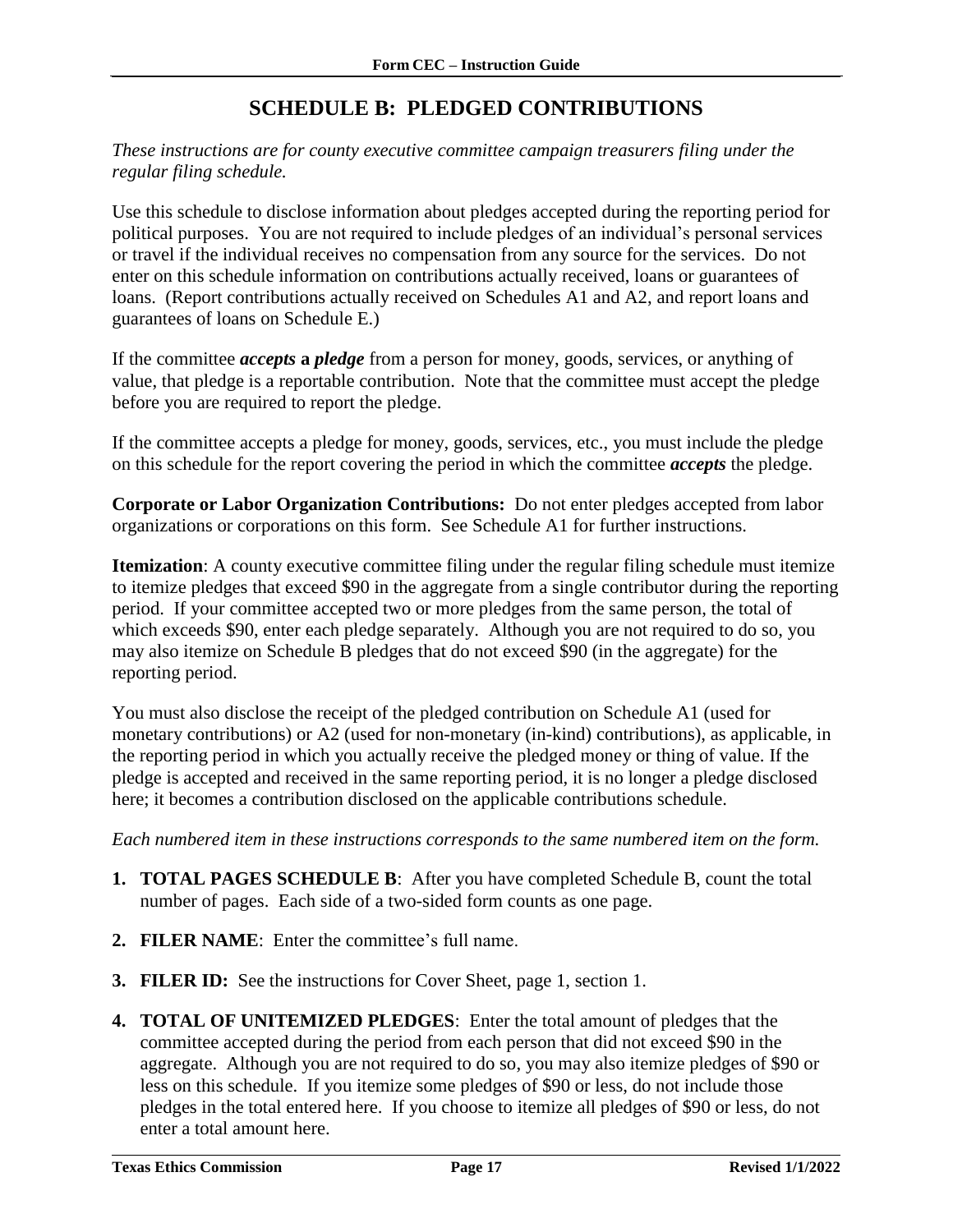**5. DATE**: Enter the date your committee accepted the pledge, regardless of when the pledge is actually received. You accept a pledge when you decide to accept it rather than reject it. Note that your committee must accept a pledge before you are required to report it.

Pledge accepted and received in different reporting periods: If your committee *accepts* a pledge in one reporting period and then *receives* the pledged money or other thing of value in a later reporting period, you will disclose the pledge on this schedule in the reporting period in which you accepted the pledge. You will also disclose the receipt of the pledged money or other thing of value on the appropriate incoming funds schedule (such as monetary or non-monetary contributions, or loans) in the reporting period in which you received the pledge.

Pledge received in same reporting period as accepted: If your committee receives a pledge in the same reporting period in which it was accepted, then you will not report the pledge on this schedule. You will only disclose the contribution on the appropriate incoming funds schedule (such as monetary or non-monetary contributions, or loans). The date of the contribution will be the date your committee accepted the pledged contribution, regardless of when the pledged contribution was actually received.

Pledge accepted but never received: You will disclose the pledge on this schedule in the reporting period in which you accepted the pledge. If your committee never actually receives the pledge, it is not necessary to correct your report to delete the pledge.

Example: In June a supporter promises that he will give Juan Garcia \$1,000 in the last week before the November election. Juan accepts his promise. Juan must disclose the pledge on his July 15 report covering the period in which he accepted the pledge. (Note: When he receives the \$1,000, he will disclose it as a monetary contribution on Schedule A1 of the report covering the period in which he received the money. Also, if he never receives the \$1,000, he does not correct/amend his report to delete the entry for the pledge.)

**6. FULL NAME OF PLEDGOR**: Enter the full name of the person who made the pledge.

**"Out-of-State PAC" box:** See instructions for Schedule A1, section 5.

- **7 PLEDGOR ADDRESS**: Enter the complete address of the person who made the pledge.
- **8. AMOUNT OF PLEDGE**: Enter the amount of the pledge or the fair market value of any pledged goods or services or other thing of value, as applicable.
- **9. IN-KIND CONTRIBUTION DESCRIPTION**: If the pledge was for goods or services or any other thing of value, enter a description of the pledged goods or services or other thing of value. The description should be sufficiently detailed to allow a person reviewing the committee's report to understand what was pledged.

**"Travel Outside of Texas" box:** Please check the box to indicate that the in-kind contribution was for out-of-state travel.The description of an in-kind contribution for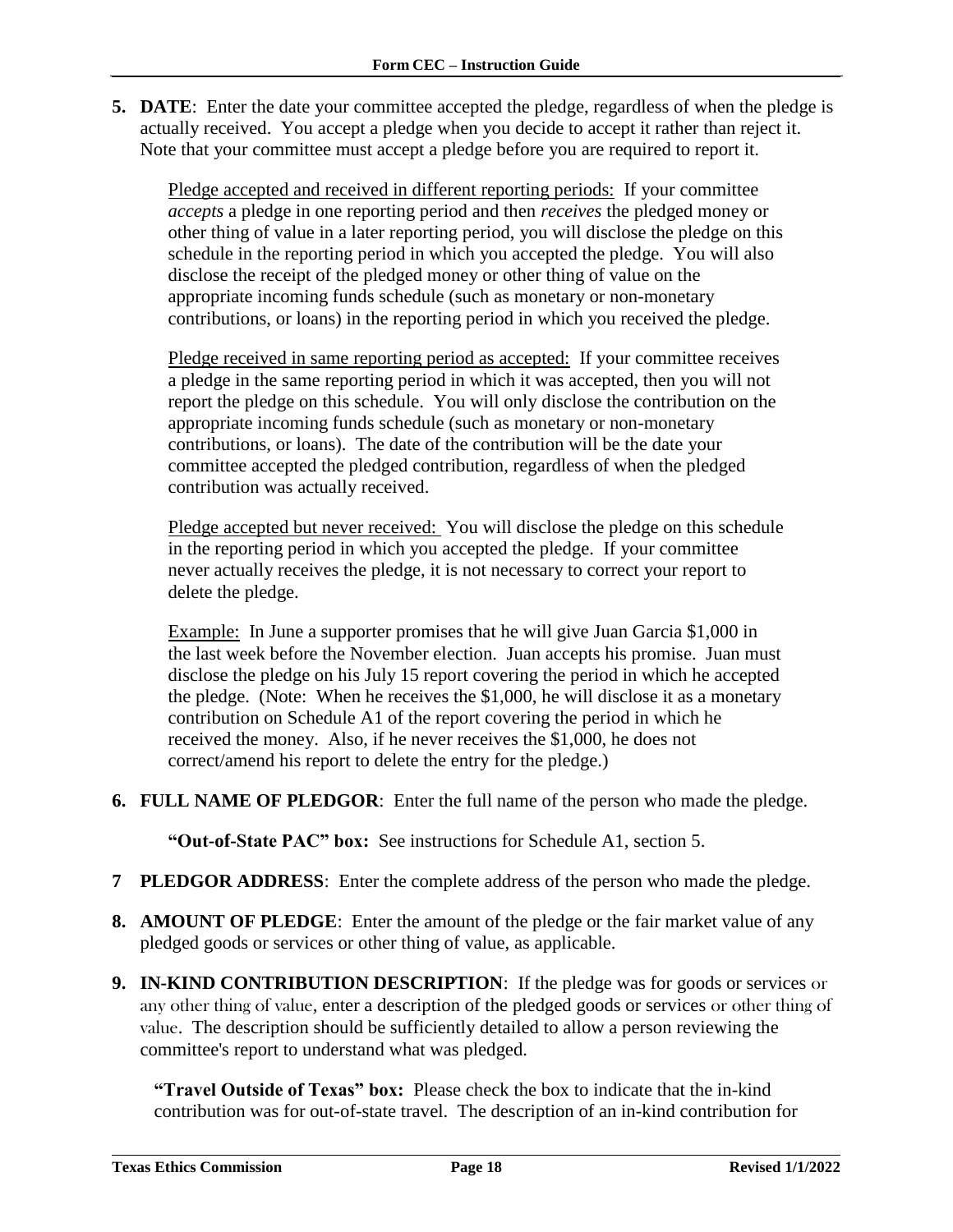travel outside of the state of Texas must include detailed information. Please report this information on Schedule T.

- **10. PRINCIPAL OCCUPATION/JOB TITLE**: Enter the pledgor's principal occupation or job title in this section.
- **11. EMPLOYER (***Optional***)**: You may enter the pledgor's employer in this section.

*You Do Not Need Schedules C1, C2, C3, C4, or D: These schedules are for political committees to report contributions from corporations and labor organizations. Remember that if a county political party accepts contributions from corporations or labor organizations, the county chair of the political party is to report those contributions and expenditures from those contributions on the "POLITICAL PARTY REPORT REGARDING FUNDS FROM CORPORATIONS AND LABOR ORGANIZATIONS" (Form PTY-CORP).*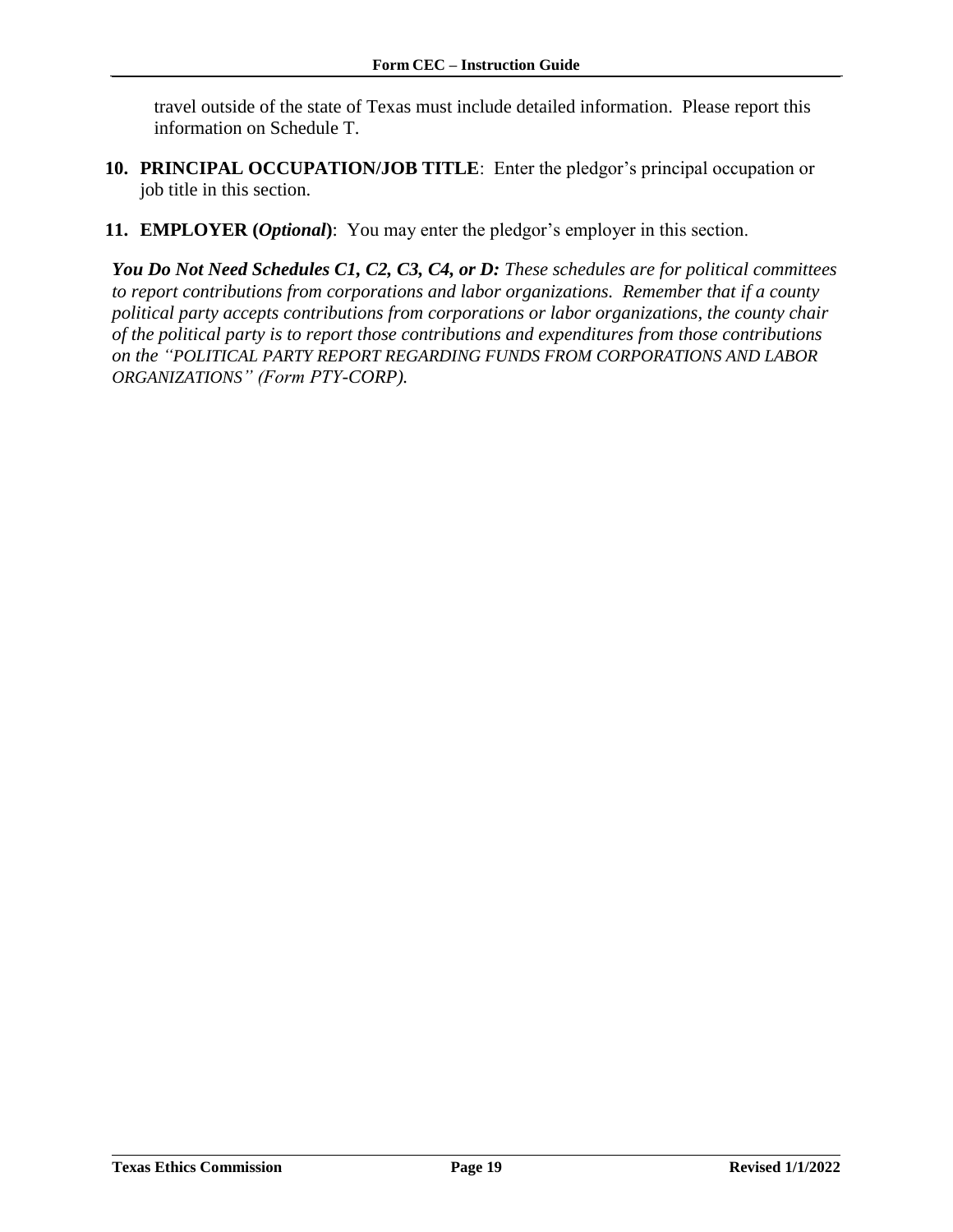### **SCHEDULE E: LOANS**

<span id="page-21-0"></span>*These instructions are for county executive committee campaign treasurers filing under the regular filing schedule*.

Use this schedule to disclose information about loans, and guarantees of loans, accepted during the reporting period for political purposes*.*

**Itemization**: You are required to itemize all loans from financial institutions, regardless of the amount. Additionally, as a general-purpose committee filing under the regular filing schedule, your committee must itemize loans that exceed \$90 that the committee accepted during the period from one person. If the committee accepted two or more loans from the same person, the total of which exceeds \$90, itemize each loan separately. You must also itemize loans that are made electronically by a person other than a financial institution. Although you are not required to do so, you may also itemize on this schedule any other loans from persons other than financial institutions that do not exceed \$90 for the reporting period. If you do not itemize loans of \$90 and less from persons other than financial institutions on Schedule E, you must total all such loans and enter the lump sum total on line 4 of Schedule E.

*Each numbered item in these instructions corresponds to the same numbered item on the form.*

- **1. TOTAL PAGES SCHEDULE E**: After you have completed Schedule E, count the total number of pages. Each side of a two-sided form counts as one page.
- **2. FILER NAME**: Enter the committee's full name.
- **3. FILER ID:** See instructions for Cover Sheet, page 1, section 1.
- **4. TOTAL OF UNITEMIZED LOANS**: Enter the total amount of loans accepted during the reporting period that did not exceed \$90 in the aggregate per person and were not from financial institutions.

Although you are not required to do so, you may also itemize loans of \$90 or less that are made electronically and are from persons other than financial institutions on this schedule. If you itemize some loans of \$90 or less, do not include those loans in the total you enter here. If you choose to itemize all loans of \$90 or less, do not enter a total amount here.

- **5. DATE OF LOAN**: Enter the date the committee accepted the loan.
- **6. IS LENDER A FINANCIAL INSTITUTION?**: If the committee accepted the loan from a corporation that has been legally engaged in the business of making loans for more than one year, circle the "Y" for yes. If the committee accepted the loan from any other source, circle "N" for no. Remember that a loan from a corporation that is not a financial institution that has been legally engaged in the business of making loans for more than one year is a corporate contribution. Subject to various restrictions, a corporation or labor organization may make contributions to a political party. If the county executive committee of a political party accepts contributions from a corporation or labor organization, the county chair must report those contributions and expenditures from those contributions on the "POLITICAL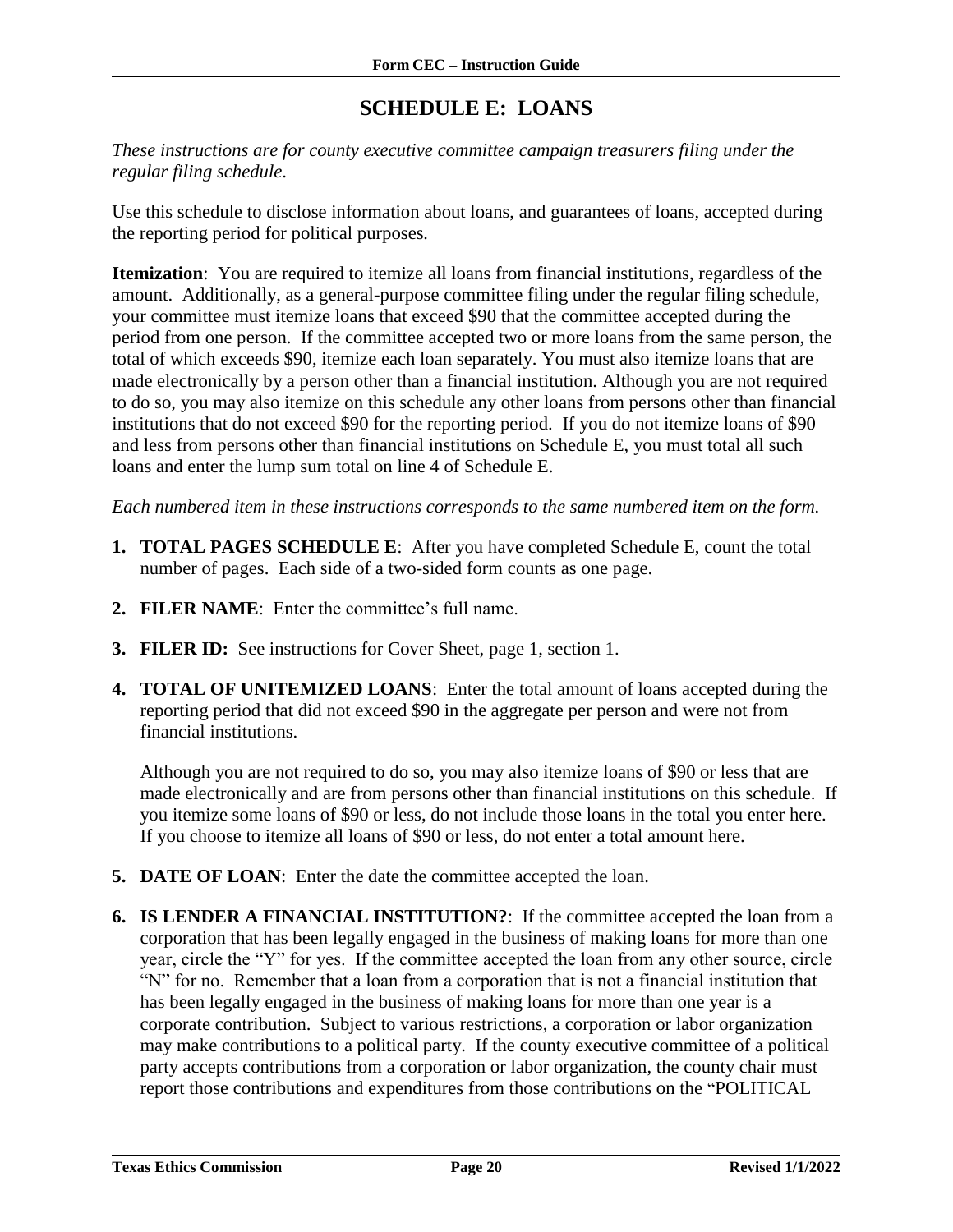PARTY REPORT REGARDING FUNDS FROM CORPORATIONS AND LABOR ORGANIZATIONS" (Form PTY-CORP).

**7. NAME OF LENDER**: Enter the full name of the person or financial institution that made the loan.

**"Out-Of-State PAC" Box:** See instructions for Schedule A1, box 5.

- **8. LENDER ADDRESS**: Enter the complete address of the person or financial institution that made the loan.
- **9. LOAN AMOUNT**: Enter the principal amount of the loan.
- **10. INTEREST RATE**: Enter the interest rate.
- **11. MATURITY DATE**: Enter the maturity date.
- **12. PRINCIPAL OCCUPATION/JOB TITLE**: You must enter the lender's principal occupation if the lender is not a corporation legally engaged in the business of lending money as described by Section 251.001(2)(A) of the Election Code.
- **13. EMPLOYER** *(Optional):* You may enter the employer of the lender in this section.
- **14. DESCRIPTION OF COLLATERAL**: If there is no collateral for the loan, check the "none" box and go to Section 13. If there is collateral for the loan, enter a description of the collateral for the loan.
- **15. "Check if personal funds were deposited into political account" box:** Skip to section 16. This only applies to candidates and officeholders.
- **16. GUARANTOR INFORMATION**: If there are no guarantors for the loan, check the "Not Applicable" box and go to the next loan. If you have no further loans to report, go to the next applicable schedule.

Note: A person who guarantees all or part of a loan makes a reportable contribution in the amount of the guarantee. You must report such a contribution on this schedule, and not on Schedule A1.

- **17. NAME OF GUARANTOR**: Enter the full name of the guarantor.
- **18. GUARANTOR ADDRESS**: Enter the complete address of the guarantor.
- **19. AMOUNT GUARANTEED**: Enter the dollar amount of the loan that the guarantor has agreed to guarantee.
- **20. PRINCIPAL OCCUPATION**: Enter the principal occupation of the guarantor.
- **21. EMPLOYER**: Enter the employer of the guarantor.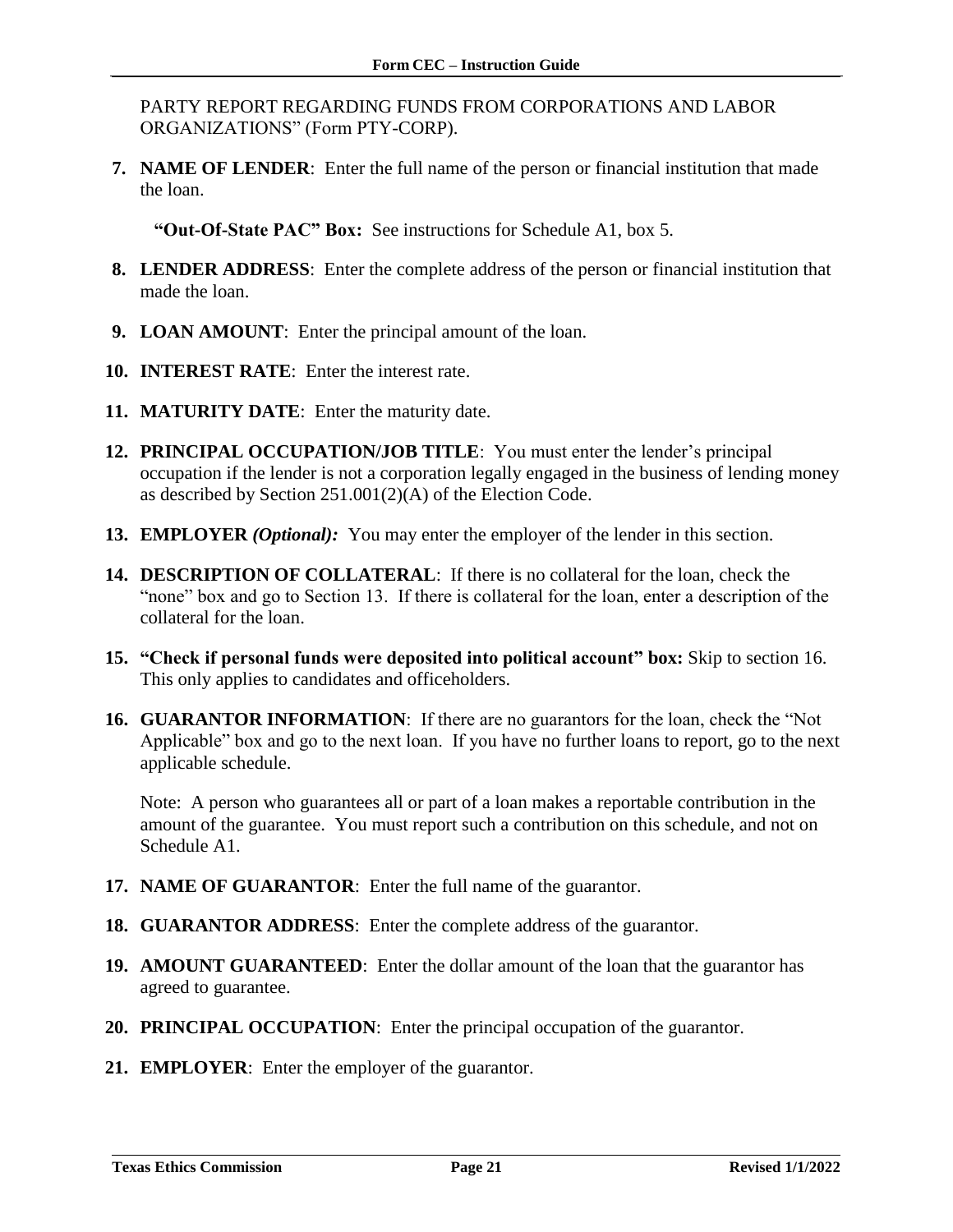### <span id="page-23-0"></span>**SCHEDULE F1: POLITICAL EXPENDITURES FROM POLITICAL CONTRIBUTIONS**

*These instructions are for county executive committee campaign treasurers filing under the regular filing schedule.*

Use this schedule to disclose information about outgoing political payments made from political contributions during the reporting period. Do not enter on this schedule unpaid incurred obligations, political expenditures made from personal funds, the purchase of investments from political contributions, or expenditures made by credit card. (Report unpaid incurred obligations on Schedule F2; report the purchase of investments from political contributions on Schedule F3; and report expenditures made by credit card on Schedule F4.)

Expenditures Made by Credit Card: You must disclose expenditures charged to a credit card on Schedule F4 and *not* on this schedule. When you pay the credit card bill, you must disclose the payment to the credit card company on Schedule F1 (used for political payments from political contributions) or Schedule I (used for nonpolitical payments from political contributions), as applicable. See instructions for Schedule F4: Expenditures Made by Credit Card for more information.

**Itemization**: You must enter political expenditures made to an individual or entity during a reporting period that exceed \$190 under this schedule. If the committee made more than one expenditure to the same payee, the total of which exceeded \$190, enter each expenditure separately. Although you are not required to do so, you may report expenditures to one person that do not exceed \$190 on this schedule. If you choose not to itemize expenditures of \$190 and less on this schedule, you must total all unitemized expenditures and report them on Form CEC Cover Sheet, Page 2, Section 15, Line 3.

**Note:** Do not include political expenditures made out of contributions from corporations or labor organizations on this schedule. The county chair must report those expenditures on Form PTY-CORP.

*Each numbered item in these instructions corresponds to the same numbered item on the form.*

- **1. TOTAL PAGES SCHEDULE F1**: After you have completed Schedule F, count the total number of pages. Each side of a two-sided form counts as one page.
- **2. FILER NAME**: Enter the committee's full name.
- **3. FILER ID:** See instructions for Cover Sheet, page 1, section 1.
- **4. DATE:** Enter the date the expenditure was made. Remember: Expenditure obligations your committee incurred in this reporting period *but have not yet paid* are entered on Schedule F2. Expenditures made by credit card are entered on Schedule F4.
- **5. PAYEE NAME**: Enter the full name of the person to whom the expenditure was made.

Note**:** If you make an expenditure for goods or services to benefit a candidate, officeholder, or other committee, enter the name of the vendor who sold the goods or services to the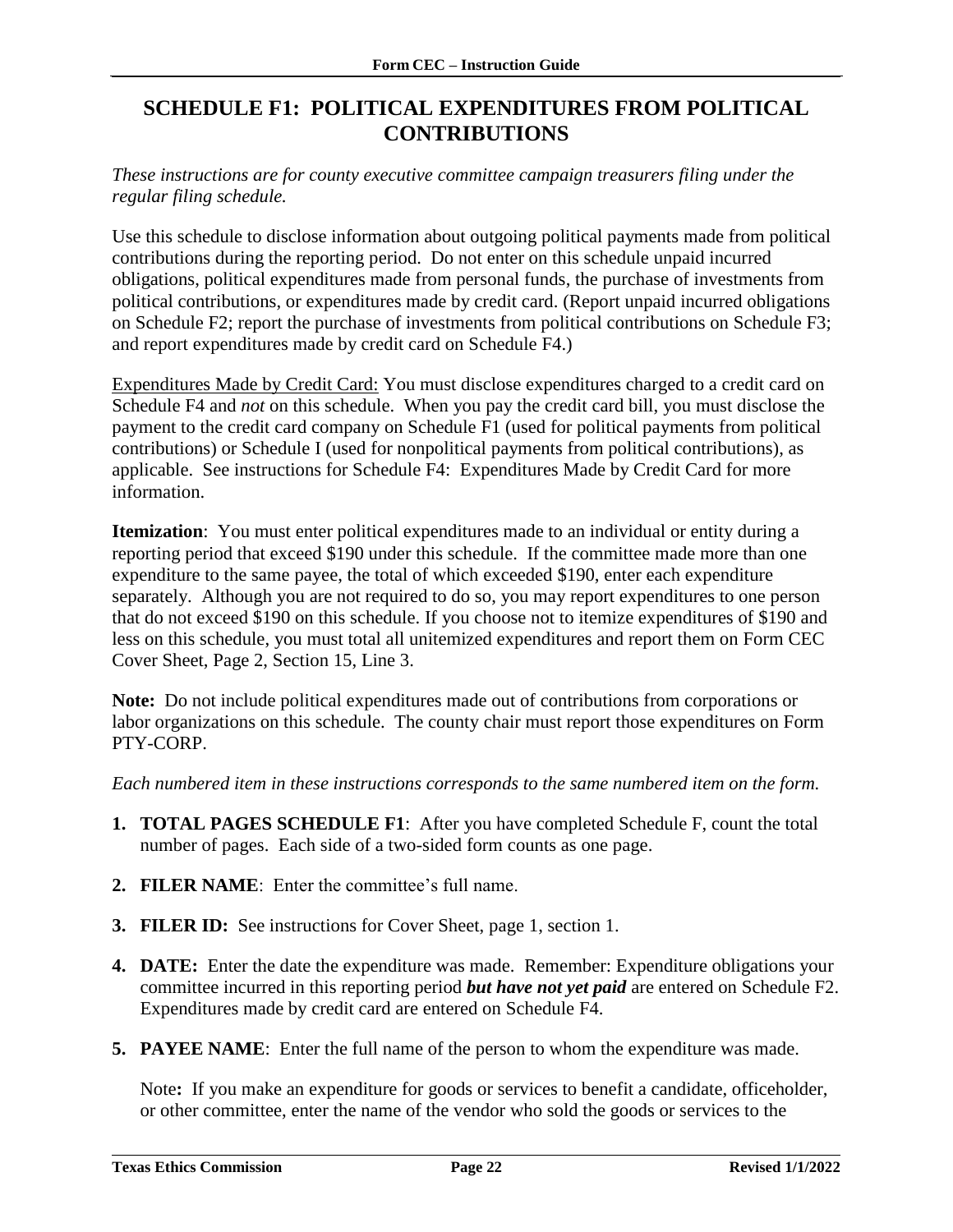committee. Do not enter the name of the person for whose benefit the committee made the expenditure. Include that information under Section 8, "Purpose of Expenditure."

- **6. AMOUNT**: Enter the exact amount of the expenditure.
- **7. PAYEE ADDRESS**: Enter the complete address of the person to whom the expenditure was made.
- **8. PURPOSE OF EXPENDITURE:** You must disclose the purpose of the expenditure in two parts: Category and Description. Merely disclosing the category of goods, services, or other thing of value for which the expenditure is made does not adequately describe the purpose of an expenditure.
	- **(a) Category:** Select a category of goods, services, or other thing of value for which an expenditure is made. Examples of acceptable categories include:

Advertising Expense

Accounting/Banking

Consulting Expense

Contributions/Donations Made By Candidate/Officeholder/Political Committee

Credit Card Payment

Event Expense

Fees

Food/Beverage Expense

Gifts/Awards/Memorials Expense

Legal Services

Loan Repayment/Reimbursement

Office Overhead/Rental Expense

Polling Expense

Printing Expense

Salaries/Wages/Contract Labor

Solicitation/Fundraising Expense

Transportation Equipment and Related Expense

Travel In District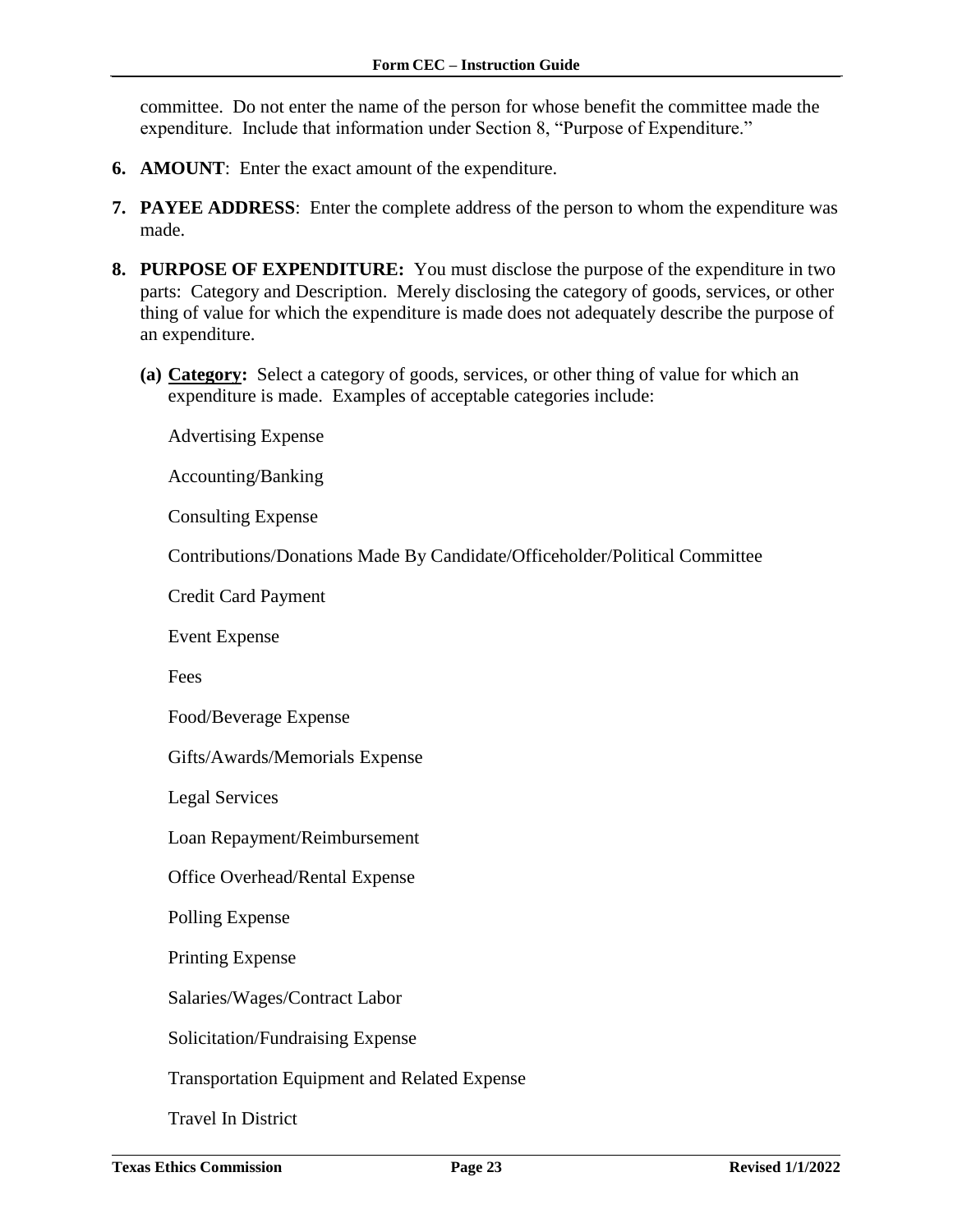Travel Out Of District

Other (Enter your own category, if none of the listed categories apply.)

**(b) Description:** Enter a brief statement or description of the political committee activity that is conducted by making the political payment. The brief statement or description must include the item or service purchased and must be sufficiently specific, when considered within the context of the description of the category, to make the reason for the expenditure clear. State whether the expenditure was to support or oppose a candidate, officeholder, political party, or ballot measure, and identify the candidate, officeholder, political party, or ballot measure.

**"Check if travel outside of Texas" box:** The description of a political expenditure for travel outside of the state of Texas must include detailed information. Please report this information on Schedule T.

**"Check if Austin, TX, officeholder living expense" box:** Check this box if the expenditure is an officeholder expense for living in Austin, Texas.

For examples of acceptable ways to disclose the purpose of an expenditure, including both a description of the category of goods or services received in exchange for the expenditure and a brief statement or description of the candidate or officeholder activity that is conducted by making the expenditure, please see the "Examples: Purpose of Expenditures" on page 42.

**9. DIRECT EXPENDITURE TO BENEFIT CANDIDATE/OFFICEHOLDER:** If the committee made a direct campaign expenditure to benefit a candidate or officeholder, enter the full name of the candidate or officeholder and the name of the office sought or held, including the district, precinct, or other designation of the office, as applicable. (Attach additional sheets to list multiple candidates.) Do not complete this section if the expenditure was not a direct campaign expenditure.

NOTE*:* Do NOT complete this section if your committee is the principal political committee for a political party in the state or in a county and the direct campaign expenditure is made on behalf of a slate of two or more nominees of the party.

A "direct campaign expenditure" to benefit a candidate is not a "political contribution" to that candidate. A direct campaign expenditure is a campaign expenditure that the committee made on someone else's behalf and without the prior consent or approval of that person. This is in contrast to a political contribution, which the person has the opportunity to accept or reject.

Example: If the committee made an expenditure to prepare and distribute an endorsement letter in support of a candidate and the committee did not get the candidate's approval *before* it made the expenditure, the committee made a *direct campaign expenditure.* However, if the committee asked for and received the candidate's approval before making the expenditure, the committee made an *inkind contribution* to the candidate.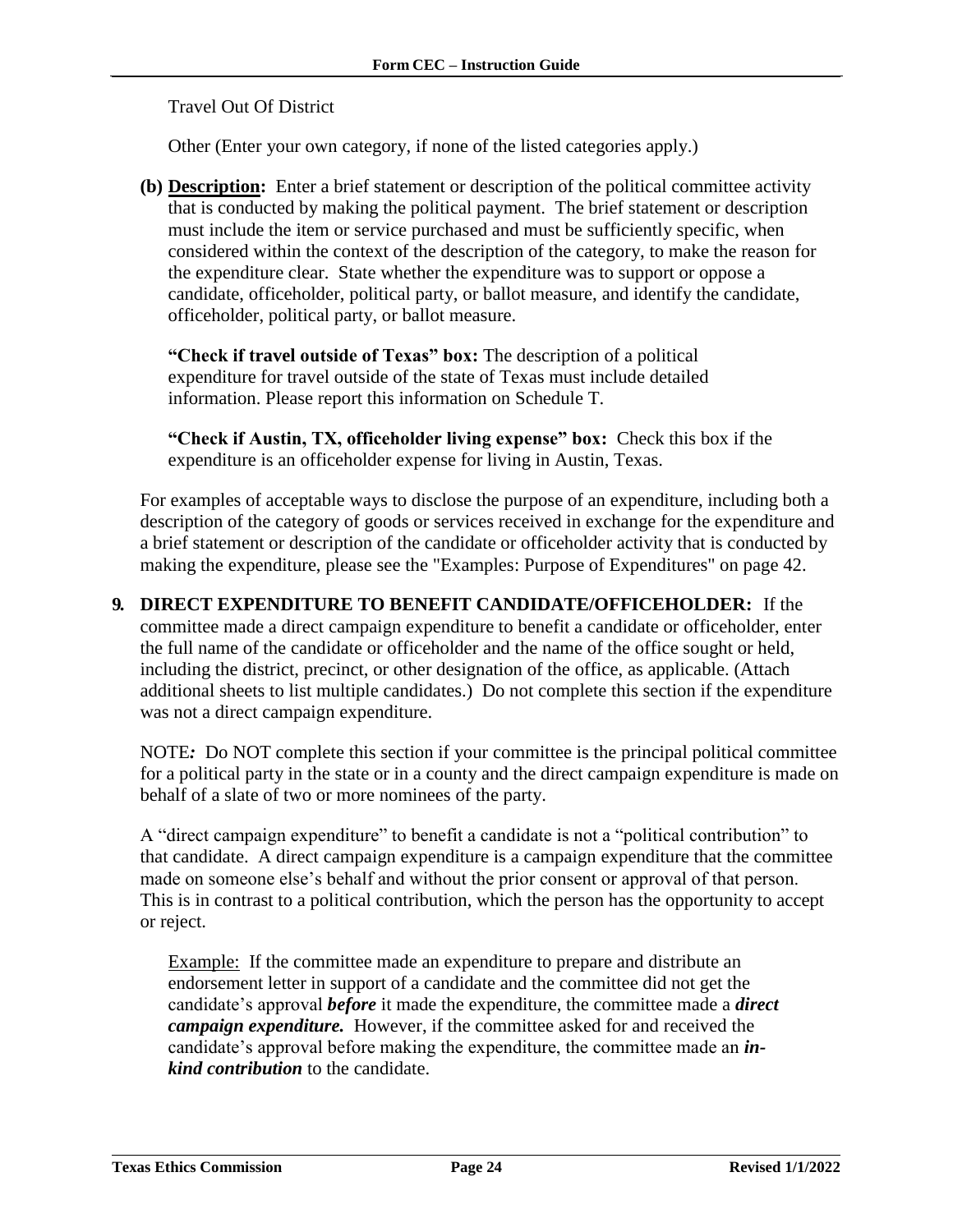### **SCHEDULE F2: UNPAID INCURRED OBLIGATIONS**

<span id="page-26-0"></span>*These instructions are for county executive committee campaign treasurers filing under the regular filing schedule.*

Use this schedule to disclose information about obligations to make an expenditure that your committee incurred during the reporting period but have not yet paid. Do not enter on this schedule obligations that were incurred and paid during the reporting period, or other outgoing funds. (Report obligations incurred and paid during the reporting period on Schedule F1, F3, or I, as appropriate; report expenditures made by credit card on Schedule F4.)

**Itemization**: Itemization requirements differ depending on whether the unpaid incurred obligation is for a political or non-political expenditure.

Unpaid Incurred Political Obligations: As a county executive committee filing under the regular filing schedule, your committee is required to itemize incurred expenditures that exceed \$190 (in the aggregate) to a single payee. If your committee incurred two or more political expenditures to the same payee, the total of which exceeded \$190, enter each incurred expenditure obligation separately. Although you are not required to do so, you may also itemize on Schedule F2 incurred political expenditures to a single payee that do not exceed \$190 for the reporting period. If you do not itemize incurred political expenditures of \$190 and less on Schedule F2, you must total all such incurred political expenditures and enter the lump sum total on Line 4 of this schedule.

Unpaid Incurred Non-Political Obligations: Your committee is required to itemize any non-political expenditure, regardless of the amount. If your committee incurred two or more non-political expenditures to the same payee, enter each incurred expenditure obligation separately.

**Note:** Do not include incurred expenditure obligations from contributions from corporations or labor organizations on this schedule. The *county chair* must report those incurred obligations from those corporate contributions on Form PTY-CORP.

*Each numbered item in these instructions corresponds to the same numbered item on the form.*

- **1. TOTAL PAGES SCHEDULE F2**: After you have completed Schedule F2, count the total number of pages. Each side of a two-sided form counts as one page.
- **2. FILER NAME**: Enter the committee's full name.
- **3. FILER ID**: See instructions for Cover Sheet, page 1, section 1.
- **4**. **TOTAL OF UNITEMIZED UNPAID INCURRED OBLIGATIONS**: Enter the total amount of political obligations incurred during the reporting period that do not exceed \$190 in the aggregate per person, unless itemized on this schedule. You are not required to itemize unpaid incurred political obligations of \$190 or less, but if you choose to do so, do not include those unpaid incurred obligations in the total you enter here.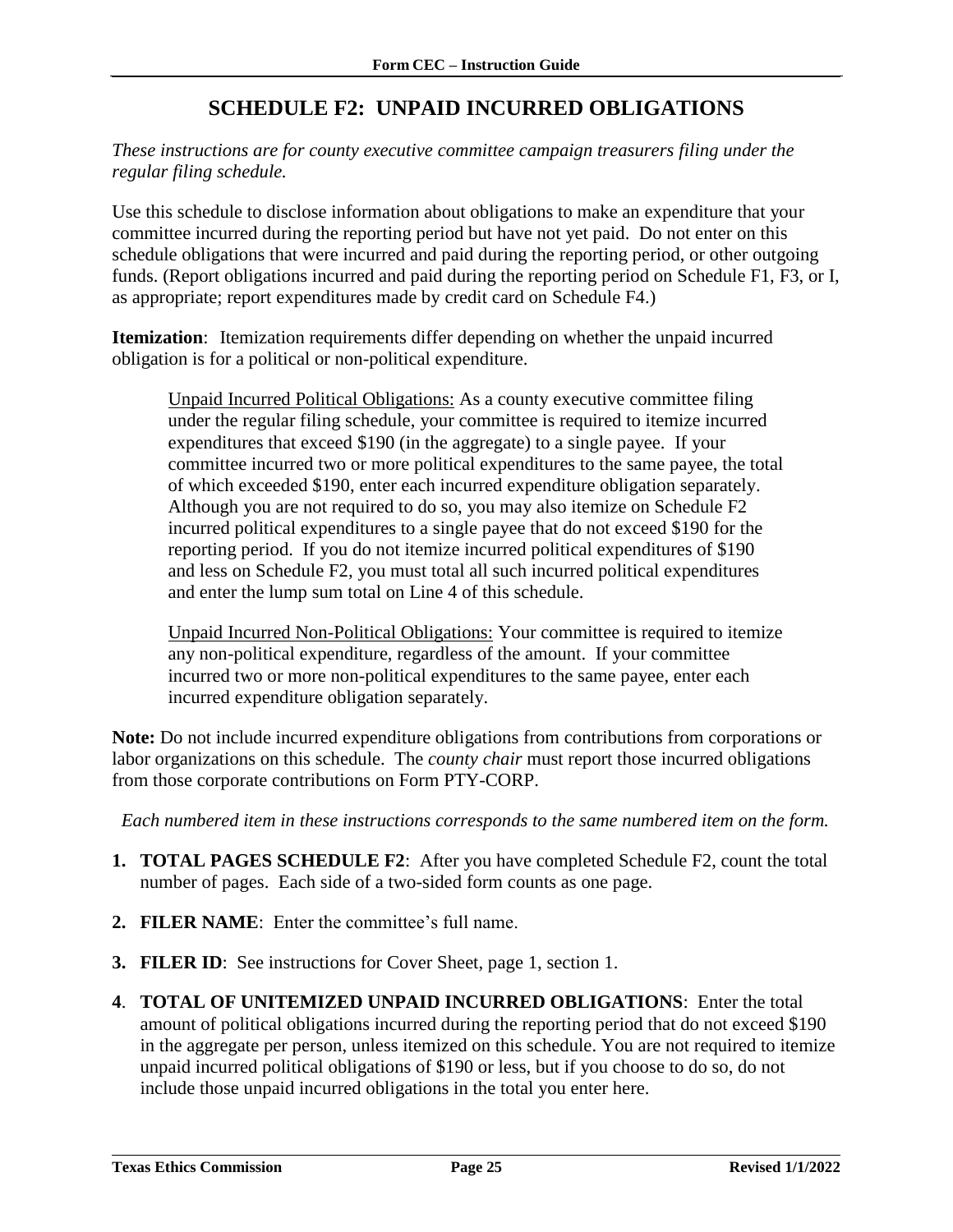- **5. DATE**: Enter the date your committee incurred the expenditure obligation. Remember: Expenditure obligations you incurred *and* paid in this reporting period are entered on Schedule F1 or I, as applicable. Expenditures made by credit card are disclosed on Schedule F4.
- **6. PAYEE NAME**: Enter the full name of the payee of the expenditure obligation.

Note: If you incurred an obligation for goods or services to benefit a candidate, officeholder, or other committee, enter the name of the vendor of the goods or services. Do not enter the name of the person for whose benefit you incurred the obligation. Include that information under section 10, "Purpose of Expenditure."

- **7. AMOUNT**: Enter the amount of the incurred expenditure obligation.
- **8. PAYEE ADDRESS**: Enter the complete address of the payee of the expenditure obligation.
- **9. TYPE OF EXPENDITURE**: Check only one box to indicate whether the incurred obligation was political or non-political.

A non-political expenditure is an expenditure that is neither a campaign expenditure nor an officeholder expenditure. As a practical matter, *very few* expenditures made from political contributions are non-political expenditures. For instance, expenditures for administrative expenses, banking fees, and professional dues are typically political expenditures.

- **10. PURPOSE OF EXPENDITURE**: See instructions for Schedule F1, section 8.
- **11. DIRECT EXPENDITURE TO BENEFIT CANDIDATE/OFFICEHOLDER**: See instructions for Schedule F1, section 9.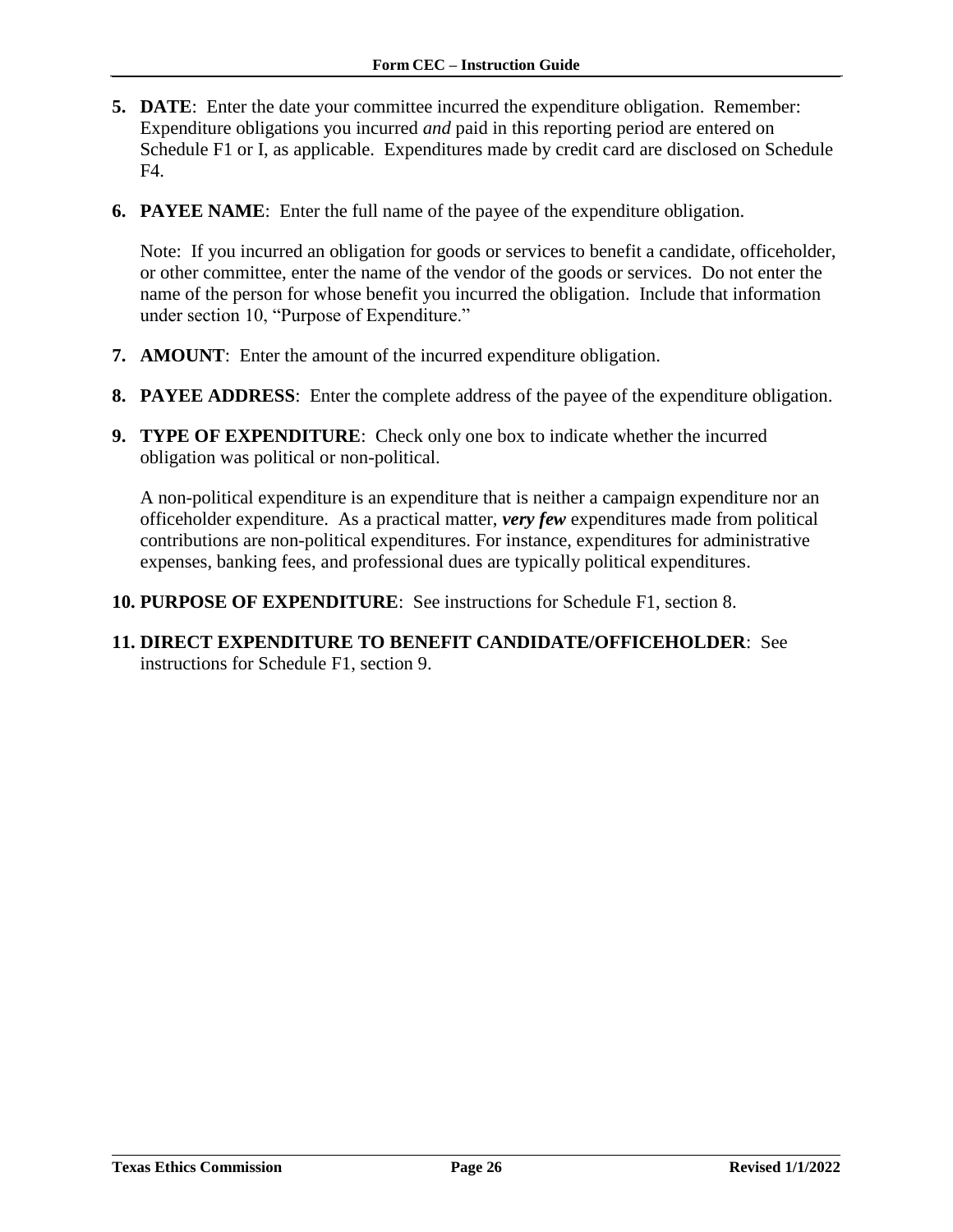### <span id="page-28-0"></span>**SCHEDULE F3: PURCHASE OF INVESTMENTS FROM POLITICAL CONTRIBUTIONS**

*These instructions are for county executive committee campaign treasurers filing under the regular filing schedule.*

Use this schedule to disclose information about investments purchased from political contributions during the reporting period. Do not enter on this schedule other types of outgoing funds or activity, such as political payments, unpaid incurred expenditure obligations, or expenditures made by credit card. (Report political payments on Schedule F1; report unpaid incurred expenditure obligations on Schedule F2; and report expenditures made by credit card on Schedule F4.)

**Itemization**: You are required to itemize investments that exceed \$120. If your committee made two or more payments to the same payee to purchase an investment, the total of which exceeded \$120, enter each payment separately. Although you are not required to do so, you may also itemize on Schedule F3 a political payment to purchase an investment that does not exceed \$120 for the reporting period.

*Each numbered item in these instructions corresponds to the same numbered item on the form.*

- **1. TOTAL PAGES SCHEDULE F3**: After you have completed Schedule F3, count the total number of pages. Each side of a two-sided form counts as one page.
- **2. FILER NAME**: Enter the committee's full name.
- **3. FILER ID**: See instructions for Cover Sheet, page 1, section 1.
- **4. DATE**: Enter the date your committee purchased the investment.
- **5. NAME OF PERSON FROM WHOM INVESTMENT IS PURCHASED**: Enter the full name of the person or entity from whom you purchased the investment. If you purchased the investment from an individual, enter the full first and last name, and suffix (Jr., III, etc.) if applicable (title is optional). If you purchased the investment from an entity, enter the full name of the entity.
- **6. ADDRESS OF PERSON FROM WHOM INVESTMENT IS PURCHASED**: Enter the complete address of the person or entity from whom you purchased the investment.
- **7. DESCRIPTION OF INVESTMENT**: Enter a brief statement or description of the investment (for example, "ten shares of stock in ABC Company").
- **8. AMOUNT OF INVESTMENT**: Enter the amount of the investment purchased.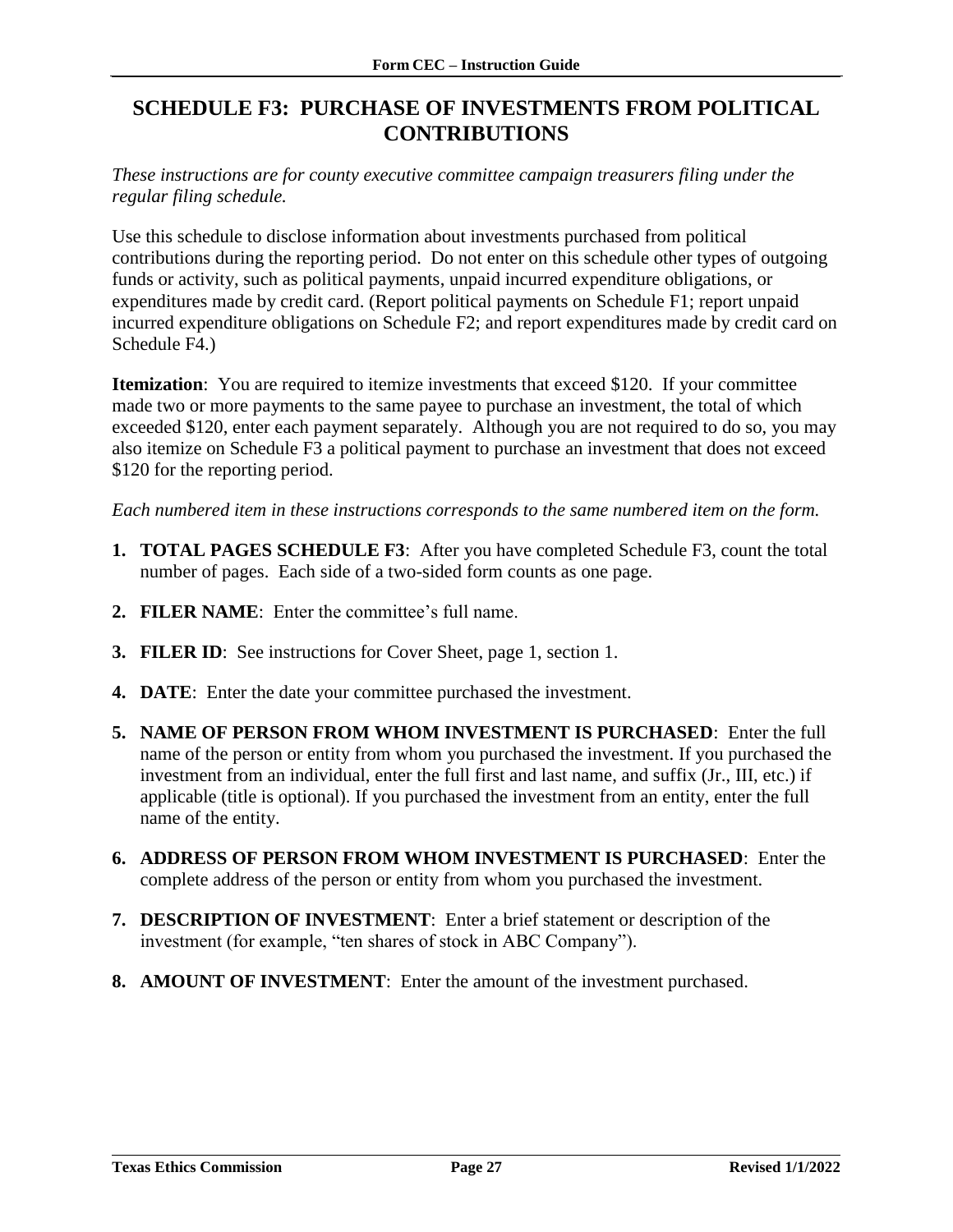### **SCHEDULE F4: EXPENDITURES MADE BY CREDIT CARD**

<span id="page-29-0"></span>*These instructions are for county executive committee campaign treasurers filing SCHEDULE F4: EXPENDITURES MADE BY CREDIT CARD.*

Use this schedule to disclose information about expenditures made by a credit card. You must disclose expenditures charged to a credit card on this schedule and identify the individual, entity, or vendor who receives payment from the credit card company. When you pay the credit card bill, you must disclose the payment to the credit card company on Schedule F1 (used for political payments from political contributions) or Schedule I (used for nonpolitical payments from political contributions), as applicable.

Do not enter on this schedule political expenditures from political contributions or unpaid incurred obligations. (Report political expenditures from political contributions on Schedule F1; report unpaid incurred obligations on Schedule F2.)

For examples regarding the disclosure of expenditures made by credit card, please see "Examples: Reporting Expenditures Made by Credit Card" on page 38.

**Note***:* Do not include credit card expenditures to be paid out of contributions from corporations or labor organizations on this schedule. The *county chair* must report those credit card expenditures to be paid out of those corporate contributions using Form PTY-CORP.

**Itemization:** Itemization requirements differ depending on whether the expenditure made by a credit card is for a political or non-political expenditure.

Political Expenditures Made by Credit Card: You must itemize political expenditures made by credit card that exceed \$190 (in the aggregate) to a single payee. If you made two or more expenditures to the same payee, the total of which exceeded \$190, enter each expenditure made by credit card separately. Although you are not required to do so, you may also report political expenditures made by credit card that do not exceed \$190 in the reporting period on this schedule. If you choose not to itemize political expenditures made by credit card of \$190 and less on this schedule, you must total all unitemized political expenditures and report them in section 4 of this Schedule. You must also include that amount in the total unitemized political expenditures of \$190 or less on CEC Cover Sheet, page 2, section 15, line 3.

Non-Political Expenditures Made by Credit Card: You must itemize any nonpolitical expenditure made by credit card, regardless of the amount.

*Each numbered item in these instructions corresponds to the same numbered item on the form.*

- **1. TOTAL PAGES SCHEDULE F4:** After you have completed Schedule F4, count the total number of pages. Each side of a two-sided form counts as one page.
- **2. FILER NAME:** Enter your full name.
- **3. FILER ID:** See instructions for Cover Sheet, page 1, section 1.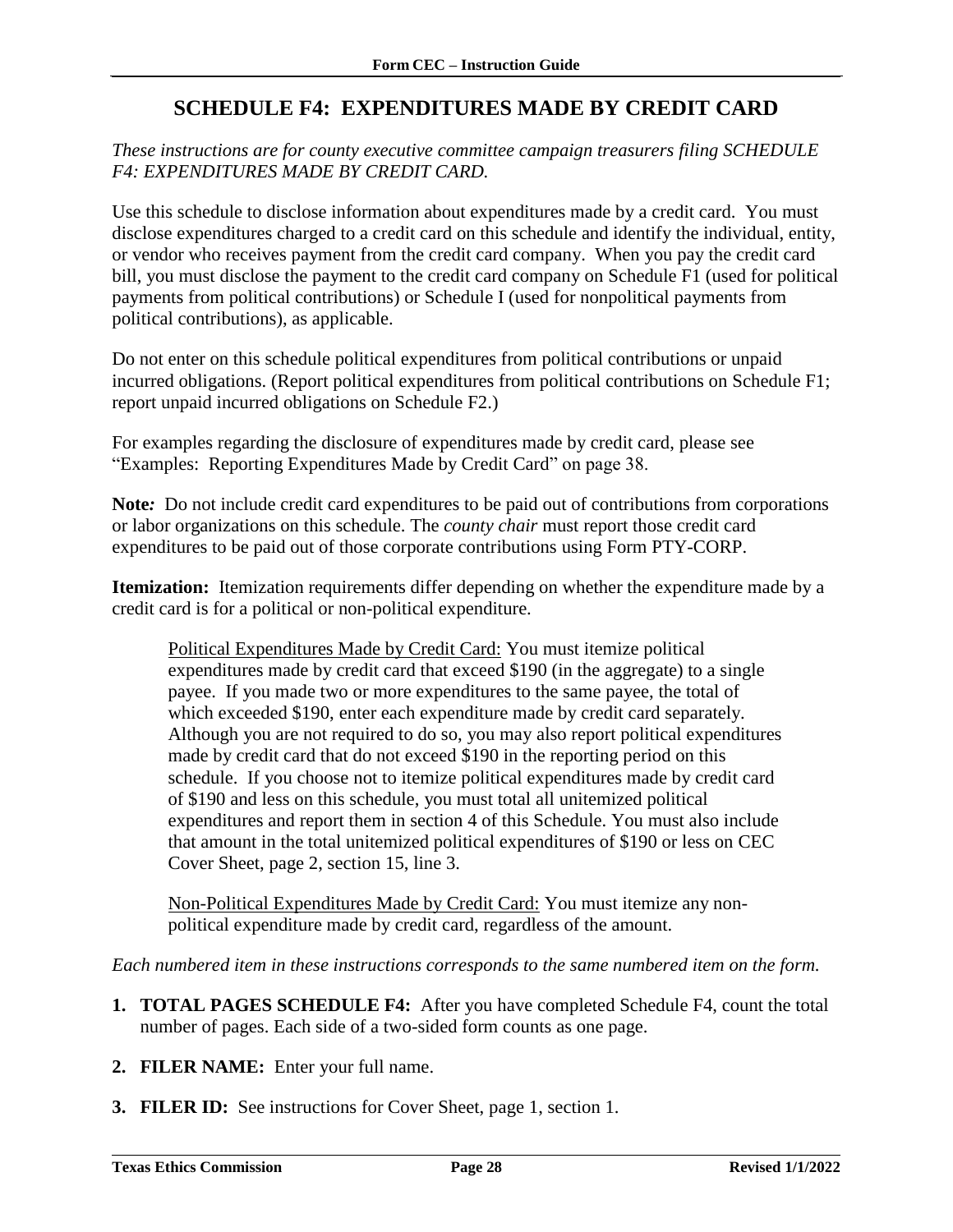- **4. TOTAL OF UNITEMIZED EXPENDITURES CHARGED TO A CREDIT CARD:**  Enter the total amount of political expenditures charged to a credit card during the reporting period that do not exceed \$190 in the aggregate per person, unless itemized on this schedule. You are not required to itemize political expenditures made by credit card of \$190 or less, but if you choose to do so, do not include those political expenditures made by credit card in the total you enter here.
- **5. DATE:** Enter the date you made the expenditure by credit card.

Note*:* There is a special reporting rule for expenditures made by credit card. For reports due 30 days and 8 days before an election (pre-election reports) and for runoff reports, the date of the credit card expenditure is the date the credit card is used. For other reports, the date of the credit card expenditure is either the date of the charge or the date the credit card statement is received. *A filer can never go wrong by disclosing the date of the expenditure as the date of the charge.*

**6. PAYEE NAME:** See instructions for Schedule F1, section 5. Disclose the name of the vendor who sold you the goods or services as the payee, NOT the credit card company. You do not report the name of the credit card company on this schedule.

Note: If you made an expenditure for goods or services to benefit another candidate, officeholder, or committee, enter the name of the vendor of the goods or services. Do not enter the name of the person for whose benefit you made the expenditure. Include that information under section 10, "Purpose of Expenditure."

- **7. AMOUNT:** Enter the amount of the credit card expenditure.
- **8. PAYEE ADDRESS:** Enter the complete address of the payee of the credit card expenditure.
- **9. TYPE OF EXPENDITURE:** Check only one box to indicate whether the credit card expenditure was political or non-political.

A non-political expenditure is an expenditure that is neither a campaign expenditure nor an officeholder expenditure. As a practical matter, *very few* expenditures made from political contributions are non-political expenditures. For instance, expenditures for administrative expenses, banking fees, and professional dues are typically political expenditures.

**10. PURPOSE OF EXPENDITURE:** See instructions for Schedule F1, section 8.

Note*:* Do not choose "Credit Card Payment" as the category for an expenditure made by credit card when an individual, entity, or vendor receives payment from the credit card company. Instead, choose the category that corresponds to the goods, services, or other thing of value purchased from the individual, entity, or vendor.

**11. DIRECT CAMPAIGN EXPENDITURE TO BENEFIT CANDIDATE/OFFICEHOLDER:**  See instructions for Schedule F1, section 9.

*You do not need Schedules G or H. Schedule G is for candidates and officeholders. Schedule H is for candidates, officeholders, and specific-purpose committees.*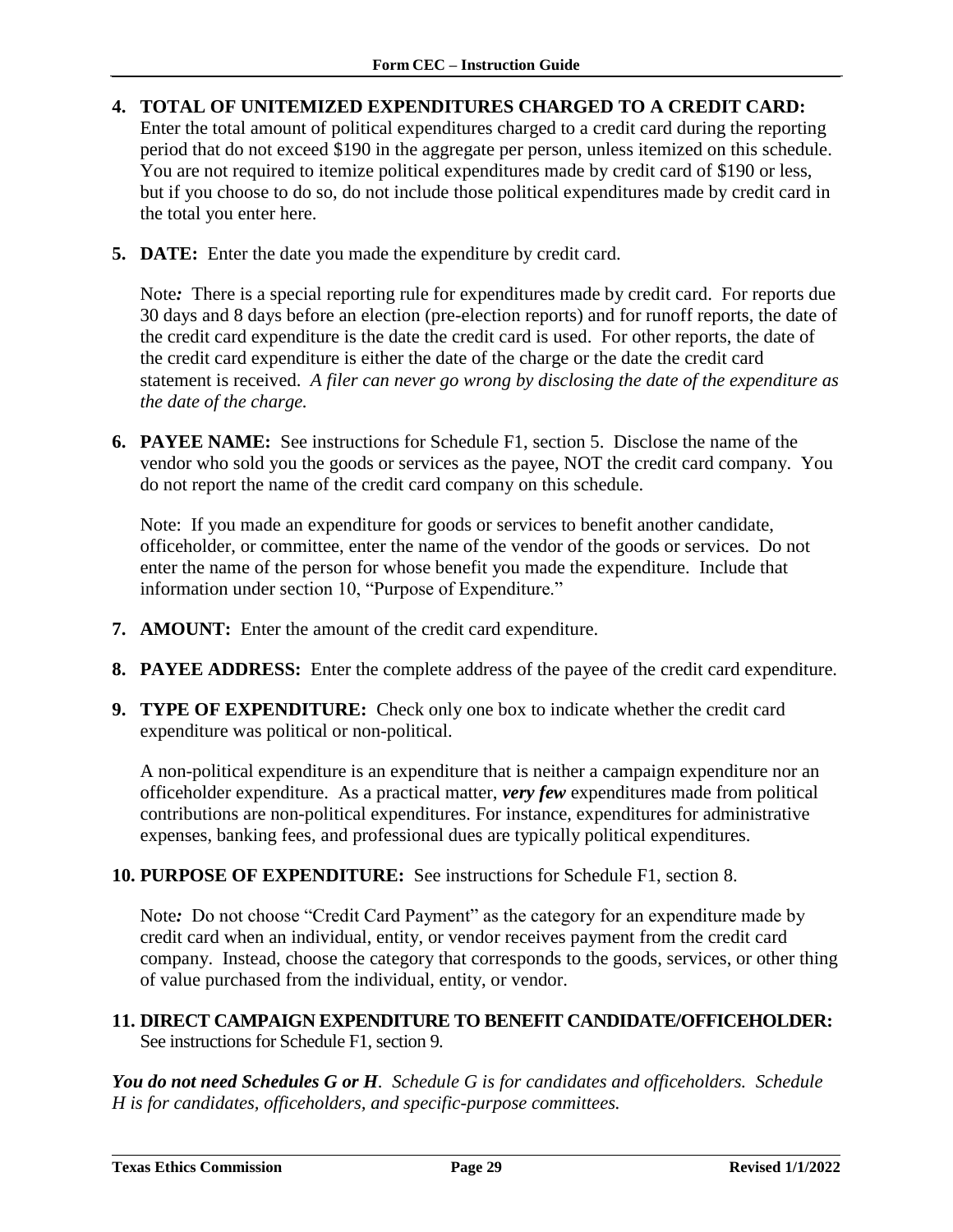### <span id="page-31-0"></span>**SCHEDULE I: NON-POLITICAL EXPENDITURES MADE FROM POLITICAL CONTRIBUTIONS**

#### *These instructions are for county executive committee campaign treasurers filing under the regular filing schedule.*

Use this schedule to disclose information about non-political expenditures from political contributions that were made during the reporting period. Do not enter other types of outgoing funds or activity, such as political expenditures, investment purchases, unpaid incurred expenditure obligations, or expenditures made by credit card. (Report political expenditures, unpaid incurred obligations, investment purchases, or non-political expenditures made by credit card on Schedules F1, F2, F3, or F4, respectively.)

Expenditures Made by Credit Card**:** You must disclose non-political expenditures charged to a credit card on Schedule F4 and *not* on this schedule. When you pay the credit card bill, you must disclose the payment to the credit card company on Schedule F1 (used for political payments from political contributions) or Schedule I (used for nonpolitical payments from political contributions), as applicable. See instructions for Schedule F4: Expenditures Made by Credit Card for more information.

**Itemization**: You must enter all non-political expenditures from political contributions on this schedule, regardless of the amount. If your committee made two or more payments to the same payee, enter each payment separately. A non-political expenditure is an expenditure that is neither a campaign expenditure nor an officeholder expenditure. As a practical matter, *very few* expenditures made from political contributions are non-political expenditures. For instance, expenditures for administrative expenses, banking fees, and professional dues are typically political expenditures.

*Each numbered item in these instructions corresponds to the same numbered item on the form.*

- **1. TOTAL PAGES SCHEDULE I**: After you have completed Schedule I, count the total number of pages. Each side of a two-sided form counts as one page.
- **2. FILER NAME**: Enter the committee's full name.
- **3. FILER ID**: See instructions for Cover Sheet, page 1, section 1.
- **4. DATE**: Enter the date the expenditure was made. See instructions for Schedule F1, section 4.
- **5. PAYEE NAME**: See instructions for Schedule F1, section 5.
- **6. AMOUNT:** Enter the exact amount of the expenditure.
- **7. PAYEE ADDRESS**: Enter the complete address of the person to whom the expenditure was made.
- **8. PURPOSE OF EXPENDITURE:** See instructions for Schedule F1, section 8.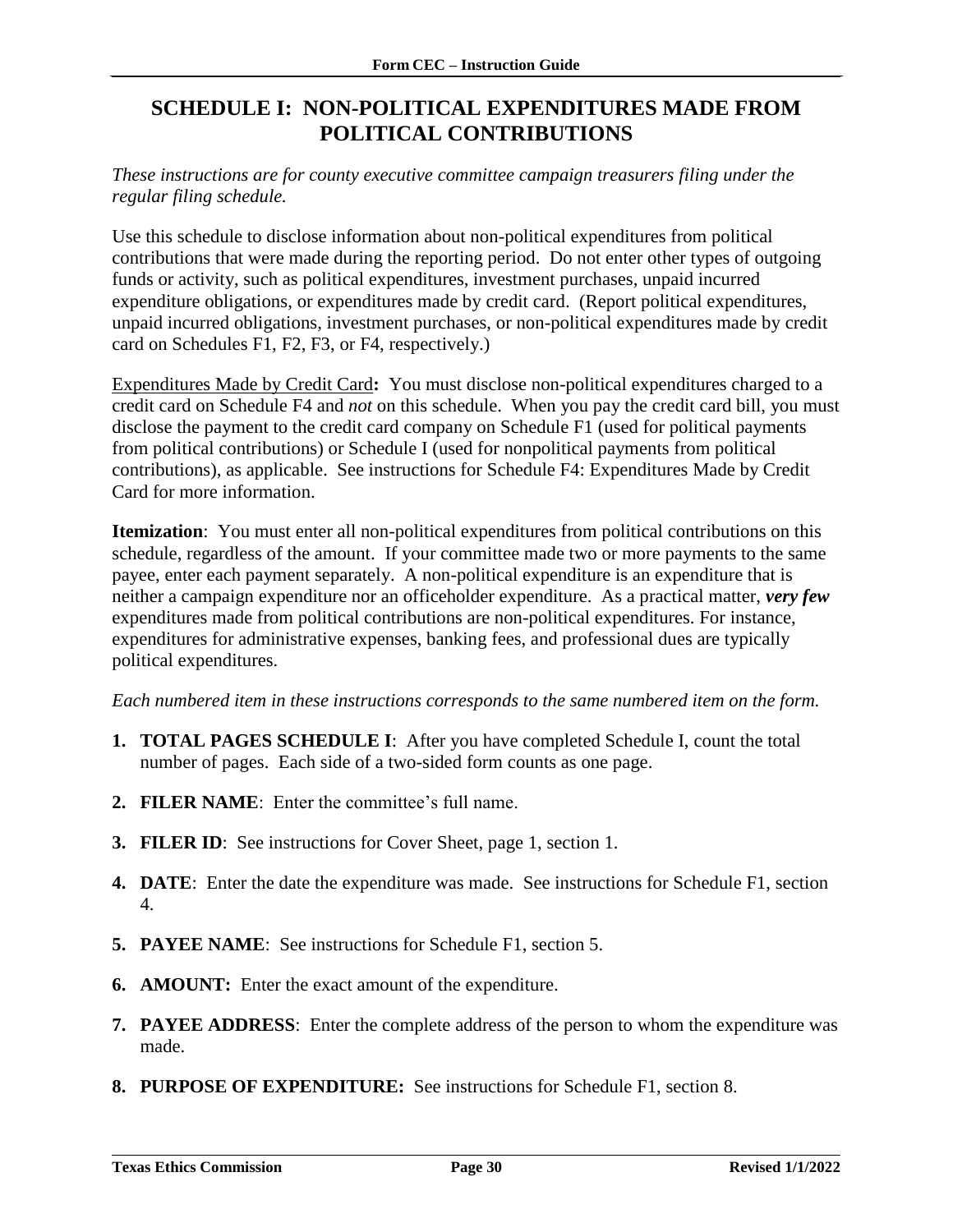### <span id="page-32-0"></span>**SCHEDULE K: INTEREST, CREDITS, GAINS, REFUNDS, AND CONTRIBUTIONS RETURNED TO FILER**

Use this schedule to report information regarding any credit, interest, rebate, refund, reimbursement, or return of a deposit fee resulting from the use of a political contribution, any proceeds of the sale of an asset purchased with a political contribution, any other gain from a political contribution, or any political contribution returned to the committee during the reporting period.

**Itemization:** You must enter any credit, interest, rebate, refund, reimbursement, or return of a deposit fee resulting from the use of a political contribution; any proceeds of the sale of an asset purchased with a political contribution, the amount of which exceeds \$120; any other gain from a political contribution, the amount of which exceeds \$120; and any political contributions previously made to a candidate, officeholder, or another political committee that were returned to your committee during the reporting period. Contributions returned to your committee must be itemized regardless of the amount of the contribution. Although you are not required to do so, you may also itemize on Schedule K a credit, gain, refund, or interest that does not exceed \$120 for the reporting period.

*Each numbered item in these instructions corresponds to the same numbered item on the form.*

- **1. TOTAL PAGES SCHEDULE K:** After you have completed Schedule K, count the total number of pages. Each side of a two-sided form counts as one page.
- **2. FILER NAME:** Enter your full name.
- **3. FILER ID:** See instructions for Cover Sheet, page 1, section 1.
- **4. DATE:** Enter the date the credit/gain/refund/returned contribution was received or the interest was earned, as applicable.
- **5. NAME OF PERSON FROM WHOM AMOUNT IS RECEIVED:** Enter the full name of the person or business from whom the credit/gain/refund/returned contribution or interest was received. If the person is an individual, enter the full name, first, last, and suffix (Jr., III, etc.) if applicable (title is optional). If the person or business is an entity, enter the full name of the entity.
- **6. ADDRESS OF PERSON FROM WHOM AMOUNT IS RECEIVED:** Enter the complete address of the person or business from whom the credit/gain/refund/returned contribution or interest was received.
- **7. PURPOSE FOR WHICH AMOUNT IS RECEIVED:** Enter a brief statement or description of the purpose for which the amount was received (for example, "phone service deposit return" "returned contribution" or "interest on savings account").

**"Check if political contribution returned to filer" box:** If the incoming credit/gain was originally made by you in the form of a political contribution to a candidate or other political committee and was returned to you in this reporting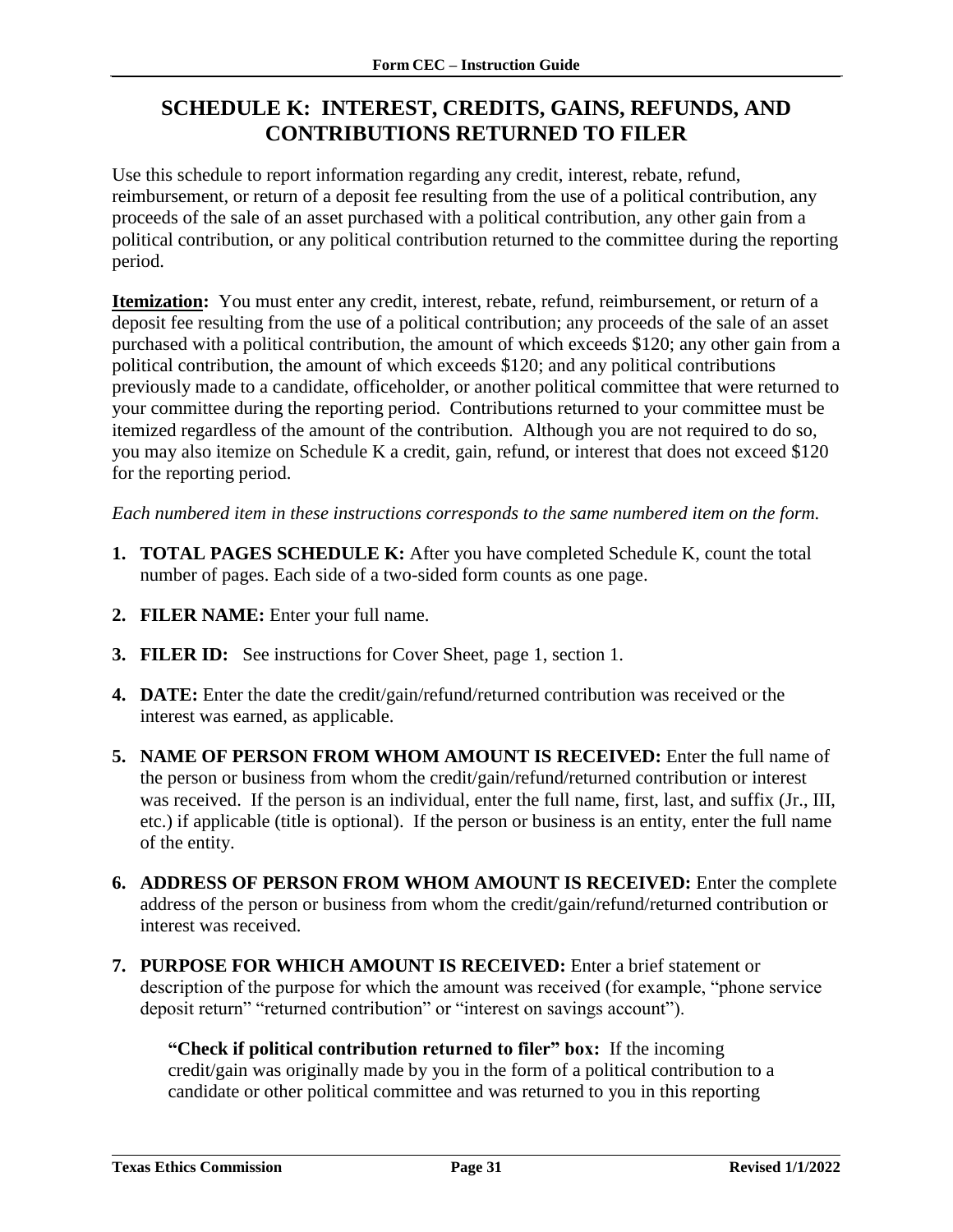period, check this box. Contributions returned to your committee must be itemized regardless of the amount of the contribution.

**8. AMOUNT:** Enter the exact dollar amount of the credit/gain/refund/returned contribution or interest.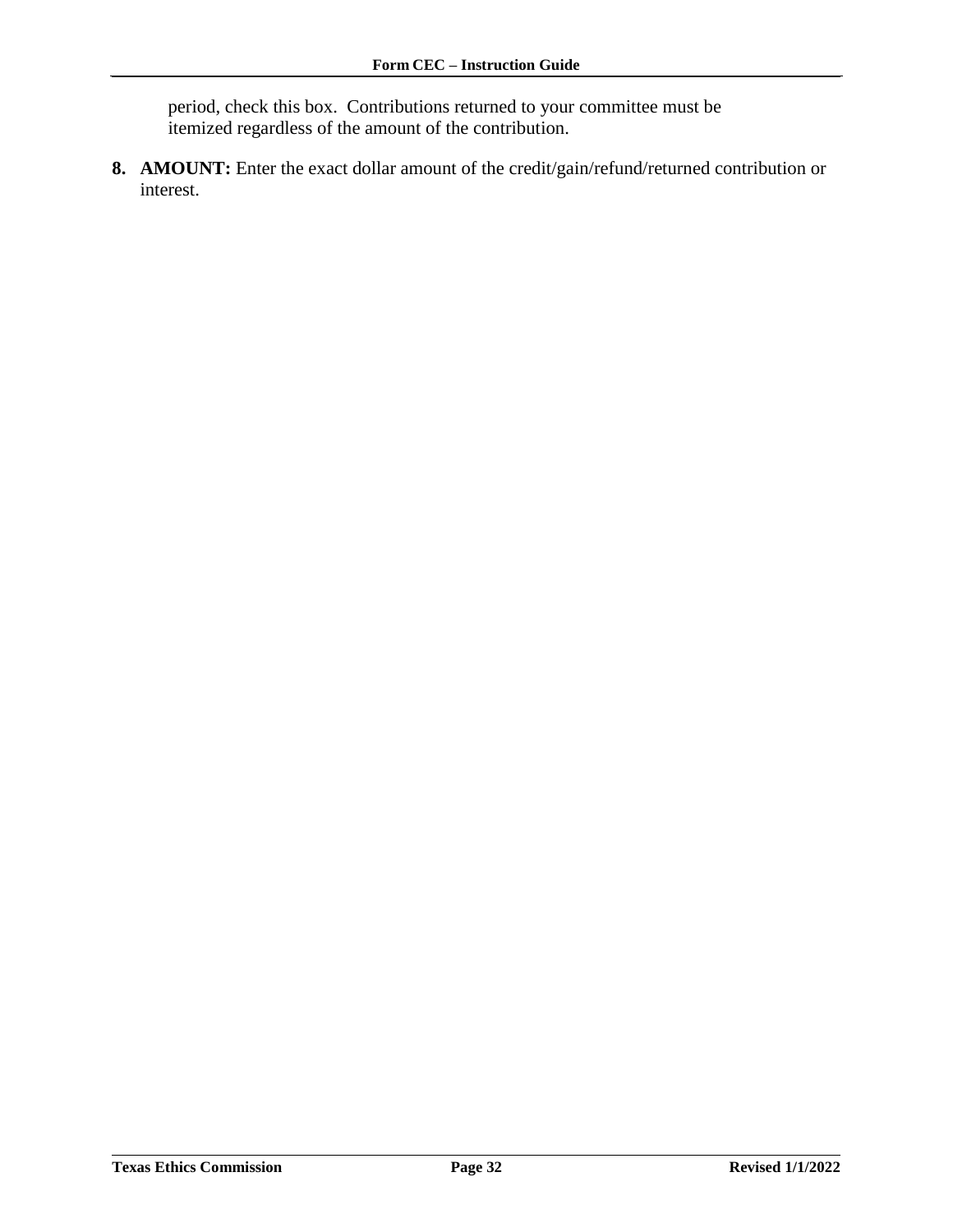### <span id="page-34-0"></span>**SCHEDULE T: IN-KIND CONTRIBUTIONS OR POLITICAL EXPENDITURES FOR TRAVEL OUTSIDE OF TEXAS**

*These instructions are for candidates, officeholders, committees, or political parties using SCHEDULE T: IN-KIND CONTRIBUTIONS OR POLITICAL EXPENDITURES FOR TRAVEL OUTSIDE OF TEXAS.*

Use this schedule to disclose information about contributions accepted or expenditures made for travel outside of the state of Texas during the reporting period. In addition to completing this schedule, you must also report the actual contribution or expenditure on the appropriate schedule or form. The law requires detailed information regarding in-kind contributions or political expenditures for travel outside of the state of Texas.

*Each numbered item in these instructions corresponds to the same numbered item on the form.*

- **1. TOTAL PAGES SCHEDULE T**: After you have completed Schedule T, count the total number of pages. Each side of a two-sided form counts as one page.
- **2. FILER NAME**: Enter the full name of the candidate, committee, or party on whose report you are including this schedule.
- **3. FILER ID**: If you are filing with the Commission, enter your filer identification number. If you do not file with the Commission, you are not required to enter a filer identification number.
- **4. NAME OF CONTRIBUTOR / CORPORATION OR LABOR ORGANIZATION / PLEDGOR / PAYEE:** Enter the full name of the contributor / corporation or labor organization / pledgor / payee as it appears on the schedule or form on which you reported the actual contribution or expenditure.
- **5. CONTRIBUTION / EXPENDITURE REPORTED ON:** Check the appropriate box for the schedule or form on which you reported the actual contribution or expenditure.
- **6. DATES OF TRAVEL**: Enter the dates on which the travel occurred.
- **7. NAME OF PERSON(S) TRAVELING**: Enter the name of the person or persons traveling on whose behalf the travel was accepted or on whose behalf the expenditure was made.
- **8. DEPARTURE CITY OR NAME OF DEPARTURE LOCATION**: Enter the name of the departure city or the name of each departure location.
- **9. DESTINATION CITY OR NAME OF DESTINATION LOCATION**: Enter the name of the destination city or the name of each destination location.
- **10. MEANS OF TRANSPORTATION**: Enter the method of travel (e.g., airplane, bus, boat, car, etc.).
- **11. PURPOSE OF TRAVEL:** Enter the campaign or officeholder purpose of the travel, including the name of a conference, seminar, or other event.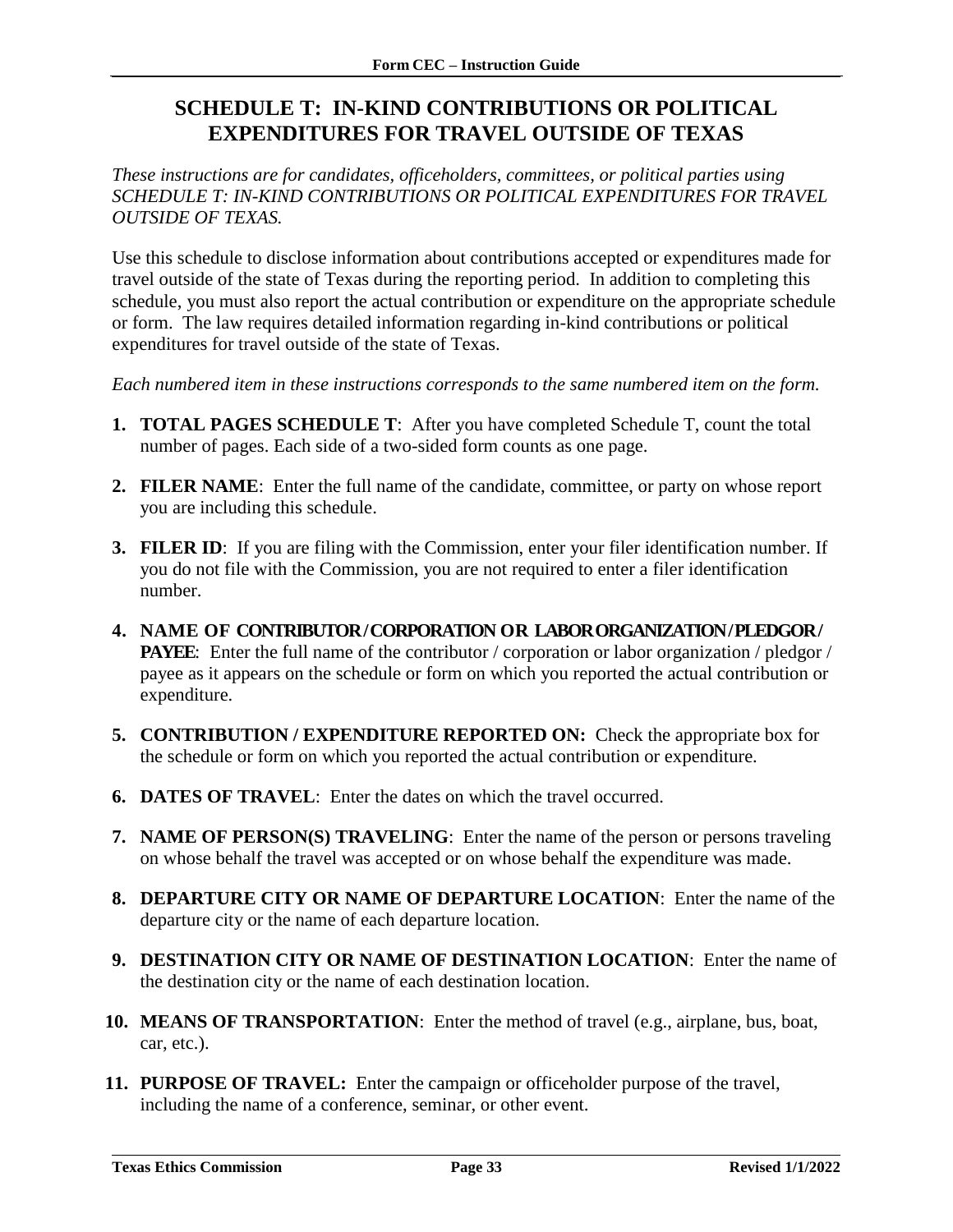### <span id="page-35-0"></span>**ADDITIONAL INFORMATION REGARDING EXPENDITURES**

### <span id="page-35-1"></span>**REPORTING TIPS TO AVOID COMMON PITFALLS: OUTGOING EXPENDITURES**

*You can never go wrong by disclosing the date the credit card was charged as the expenditure date*. For 30-day and 8-day pre-election reports, the expenditure date is the date of the credit card charge, not the date of the credit card bill. For all other reports, the expenditure date may be *either* the date of the charge *or* the date of receipt of the credit card bill that includes the expenditure.

*If you make an expenditure for goods or services to benefit another candidate, officeholder, or committee, disclose the vendor who sold you the goods or services as the payee*. DO NOT disclose as the payee the name of the candidate, officeholder, or committee that benefitted from the expenditure. Include that person's name under the purpose description.

*Did a staff worker make political payment(s) out of his or her personal funds?* **How you** disclose the payment(s) depends on two things: 1) the aggregate total of those payments in the reporting period; and 2) whether or not you reimburse the staff worker in the same reporting period.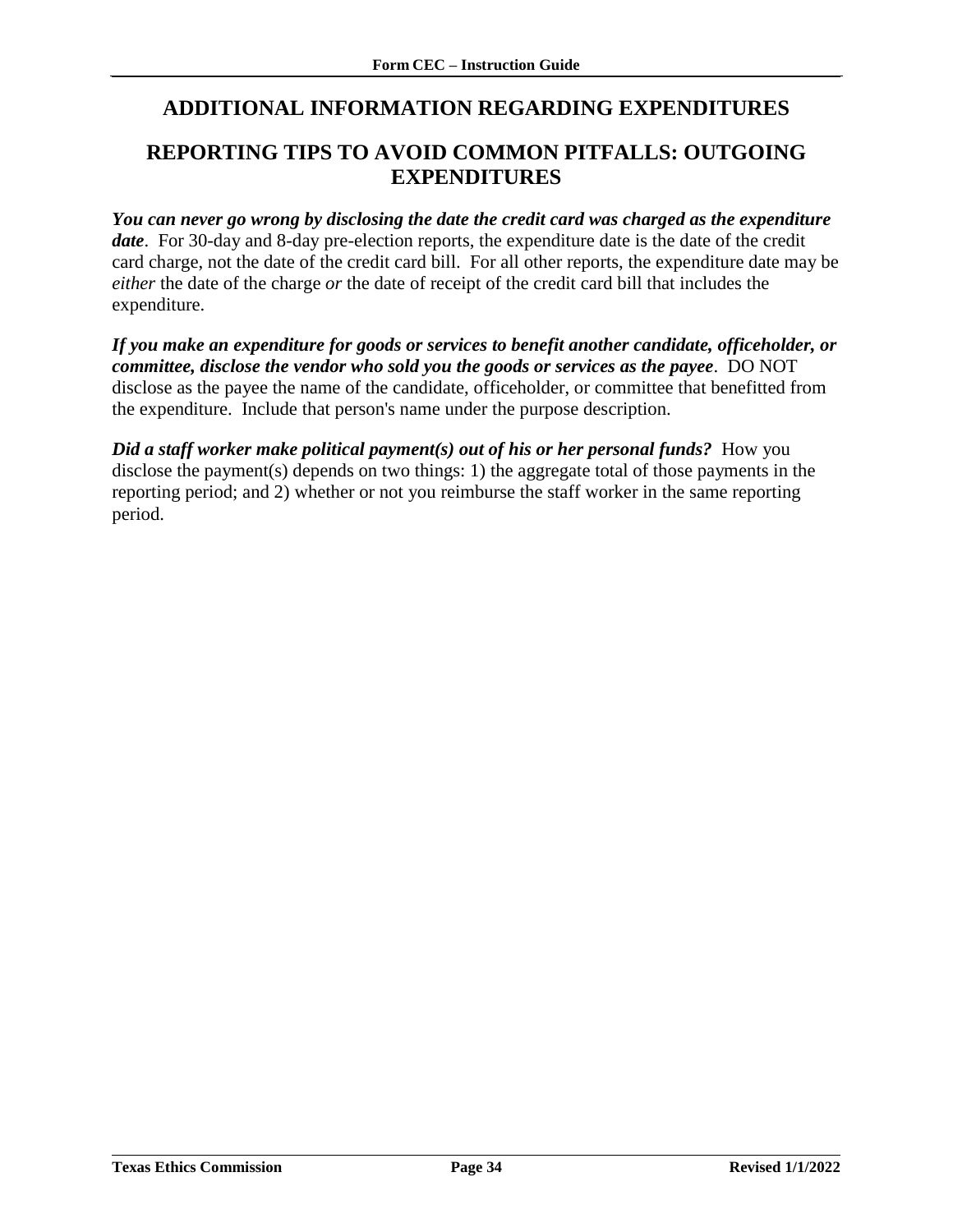### <span id="page-36-0"></span>**EXAMPLES: REPORTING EXPENDITURES MADE BY CREDIT CARD**

*This list is for illustrative purposes only. It is intended to provide helpful information and to assist filers in reporting expenditures made by credit card and payments made to credit card companies.*

#### **Example #1: Candidate Using Credit Card to Make Political Expenditures and Using Political Contributions to Pay the Credit Card Bill in the Same Reporting Period**

A candidate for office uses her credit card to buy \$1,000 in campaign office supplies from an office store. During the same reporting period, the candidate uses her credit card to buy \$500 in political advertising signs from a sign company. During the same reporting period, the candidate makes a single payment from her political contributions account to pay the \$1,500 credit card bill.

To report that activity, the candidate would report all of the following on a campaign finance report (Form C/OH) covering the period in which she made the credit card charges and sent the payment to the credit card company:

- 1. For the credit card charges: a \$1,000 expenditure on the "Expenditures Made by Credit Card" Schedule (F4). The schedule identifies the office store as the payee of the expenditure and includes the address, date, amount, a category of the expenditure as "Office Overhead/Rental Expense," and a description as "Campaign Office Supplies." In Section 9 of the schedule, the box for "Political" is also checked. The candidate also reports the \$500 expenditure on the "Expenditures Made by Credit Card" Schedule and identifies the sign company as the payee of the expenditure and includes the address, date, amount, a category of the expenditure as "Advertising Expense," and a description as "Political Advertising Signs." In Section 9 of the schedule, the box for "Political" is also checked.
- 2. For the payment to the credit card company: a \$1,500 expenditure on the "Political Expenditures from Political Contributions" Schedule (F1). The schedule identifies the credit card company as the payee of the expenditure and includes the address, date, amount, a category of the expenditure as "Credit Card Payment," and a description as "Payment of credit card bill for credit card expenditures."
- 3. Both \$1,500 amounts reported on each schedule will also be included in the appropriate totals sections of Cover Sheet Pages 2 and 3.

#### **Example #2: Candidate Using Credit Card to Make a Political Expenditure and Using Personal Funds to Pay the Credit Card Bill in the Same Reporting Period**

A candidate for *non-judicial* office uses his credit card to purchase \$3,000 in political advertising materials from a print shop. During the same reporting period, the candidate makes a payment from his personal funds account to pay the \$3,000 credit card bill.

To report that activity, the candidate would report all of the following on a campaign finance report (Form C/OH) covering the period in which he made the credit card charge and sent the payment to the credit card company: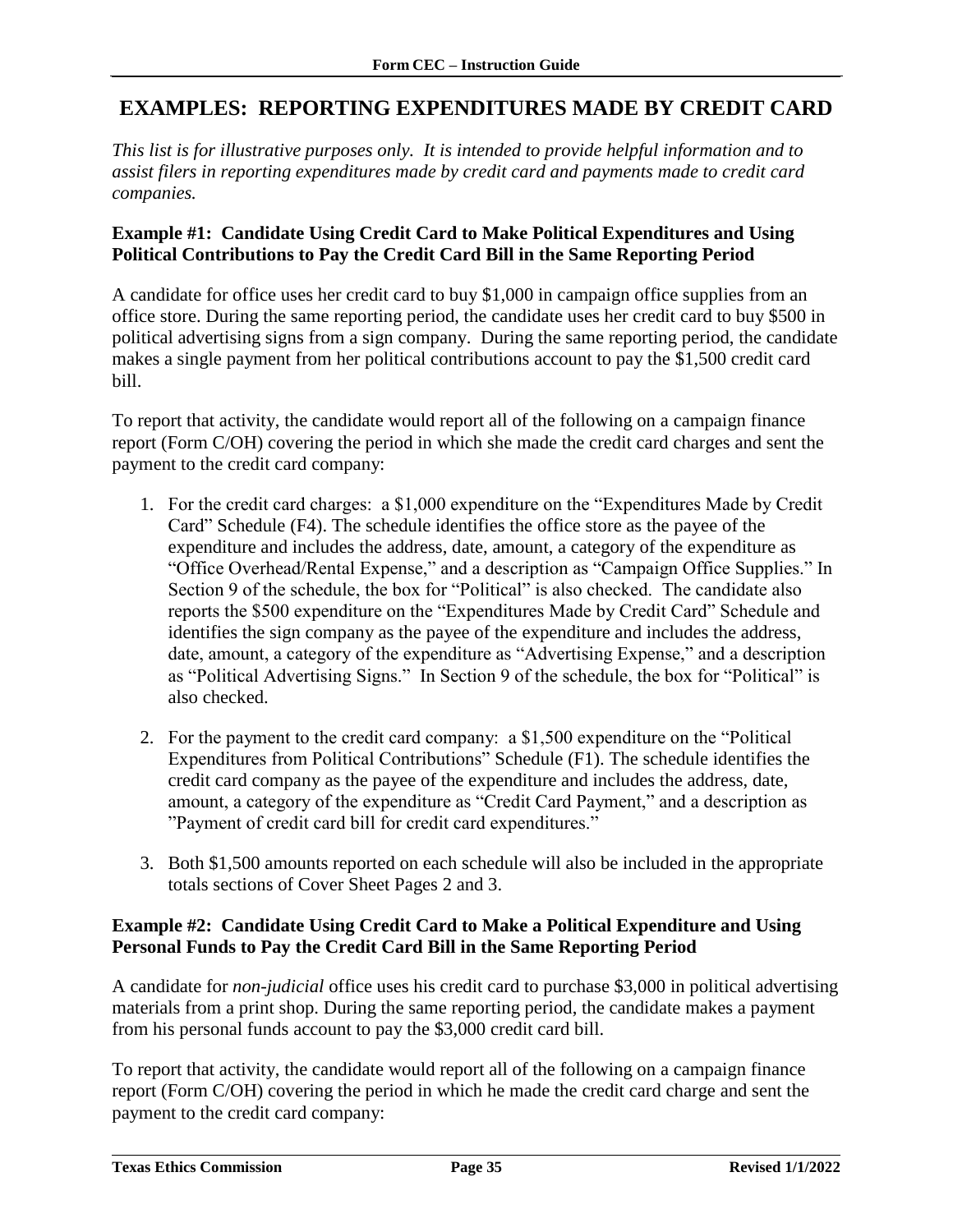- 1. For the credit card charge: a \$3,000 expenditure on the "Expenditures Made by Credit Card" Schedule (F4). The schedule identifies the print shop as the payee of the expenditure and includes the address, date, amount, a category of the expenditure as "Advertising Expense," and a description as "Political Advertising Materials." In Section 9 of the schedule, the box for "Political" is also checked.
- 2. For the payment to the credit card company: a \$3,000 expenditure on the "Political Expenditures Made from Personal Funds" Schedule (G). The schedule identifies the credit card company as the payee of the expenditure and includes the address, date, amount, a category of the expenditure as "Credit Card Payment," and a description as "Payment of credit card bill for political advertising materials." If the candidate intends to seek reimbursement from political contributions, the candidate may also check the appropriate box in Section 6.
- 3. Both \$3,000 amounts reported on each schedule will also be included in the appropriate sections of Cover Sheet Pages 2 and 3.

#### **Example #3: Political Committee Using Credit Card to Make a Political Expenditure and Using Political Contributions to Pay the Credit Card Bill in Different Reporting Periods**

A general-purpose committee uses its credit card to buy \$500 in political advertising in a newspaper. The committee receives the statement from the credit card company but does not send a payment until after the reporting period ends. When the committee sends a payment to the credit card company, it makes a \$500 payment from its political contributions account.

To report the credit card charge, the committee's campaign treasurer would report all of the following on a campaign finance report (Form GPAC) covering the period in which it made the credit card charge:

- 1. A \$500 expenditure on the "Expenditures Made by Credit Card" Schedule (F4). The schedule identifies the newspaper as the payee of the expenditure and includes the address, date, amount, a category of the expenditure as "Advertising Expense," and a description as "Political Advertising." In Section 9 of the schedule, the box for "Political" is also checked.
- 2. The \$500 amount reported on the "Expenditures Made by Credit Card" Schedule (F4) will also be included in the appropriate sections of Cover Sheet Pages 2 and 3.

To report the payment to the credit card company, the committee's campaign treasurer would also report all of the following on a campaign finance report (Form GPAC) covering the period in which it made the payment to the credit card company:

1. A \$500 expenditure on the "Political Expenditures from Political Contributions" Schedule (F1). The schedule identifies the credit card company as the payee of the expenditure and includes the address, date, amount, a category of the expenditure as "Credit Card Payment," and a description as "Payment of credit card bill for political advertising."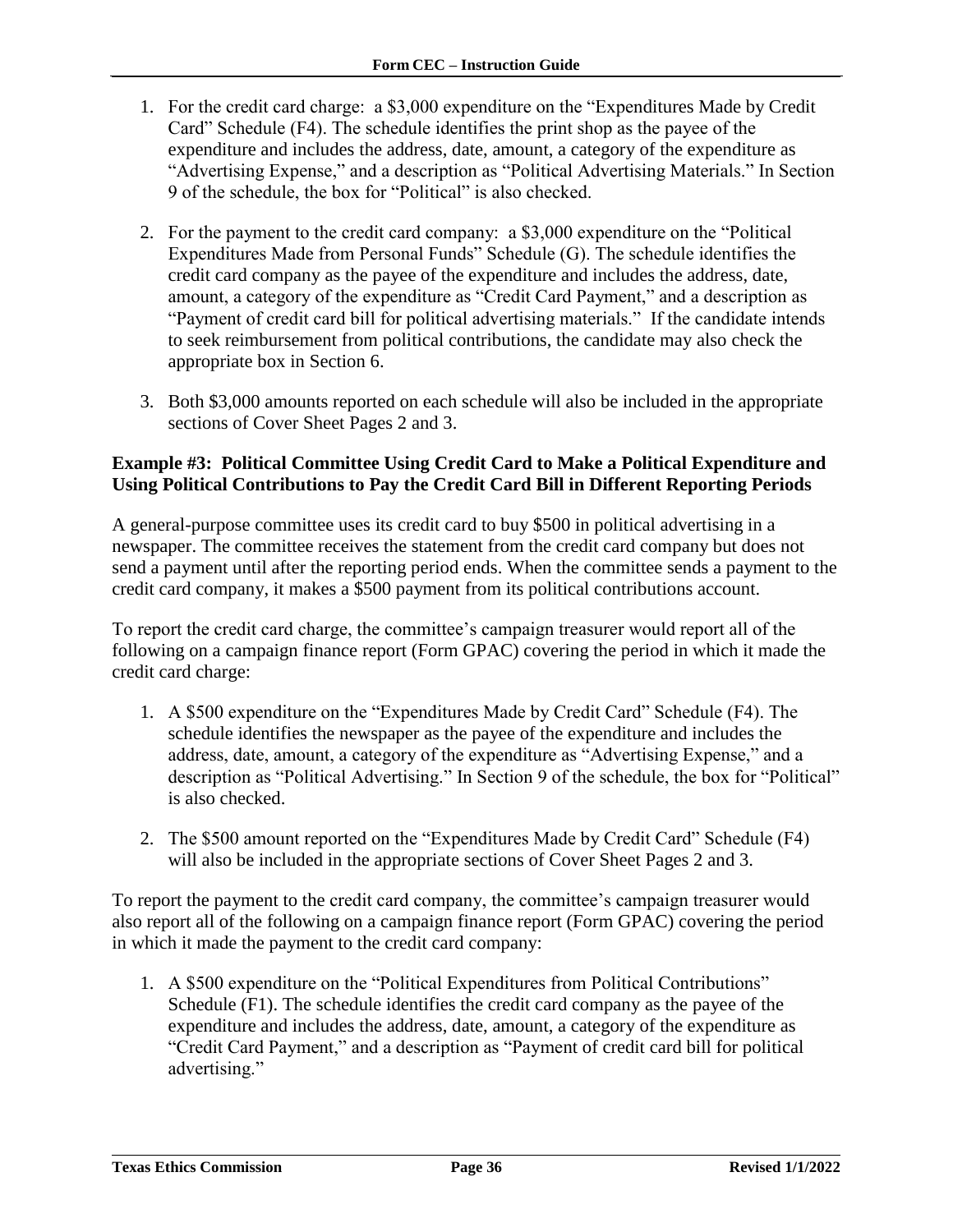2. The \$500 amount reported on the "Political Expenditures from Political Contributions" Schedule (F1) will also be included in the appropriate sections of Cover Sheet Pages 2 and 3.

#### **Example #4: Candidate Using Credit Card to Make a Political Expenditure and Using Political Contributions to Pay the Credit Card Bill in Different Reporting Periods**

A candidate for *judicial* office uses her credit card to buy \$500 in political advertising in a newspaper. The candidate receives the statement from the credit card company but does not send a payment until after the reporting period ends. When the candidate sends a payment to the credit card company, she makes a \$500 payment from her political contributions account.

To report the credit card charge, the candidate would report all of the following on a campaign finance report (Form JC/OH) covering the period in which she made the credit card charge:

- 1. A \$500 expenditure on the "Expenditures Made by Credit Card" Schedule (F4). The schedule identifies the newspaper as the payee of the expenditure and includes the address, date, amount, a category of the expenditure as "Advertising Expense," and a description as "Political Advertising." In Section 9 of the schedule, the box for "Political" is also checked.
- 2. The \$500 amount reported on the "Expenditures Made by Credit Card" Schedule (F4) will also be included in the appropriate sections of Cover Sheet Pages 2 and 3.

To report the payment to the credit card company, the candidate would also report all of the following on a campaign finance report (Form JC/OH) covering the period in which the payment to the credit card company was made:

- 1. A \$500 expenditure on the "Political Expenditures from Political Contributions" Schedule (F1). The schedule identifies the credit card company as the payee of the expenditure and includes the address, date, amount, a category of the expenditure as "Credit Card Payment," and a description as "Payment of credit card bill for political advertising."
- 2. The \$500 amount reported on the "Political Expenditures from Political Contributions" Schedule (F1) will also be included in the appropriate sections of Cover Sheet Pages 2 and 3.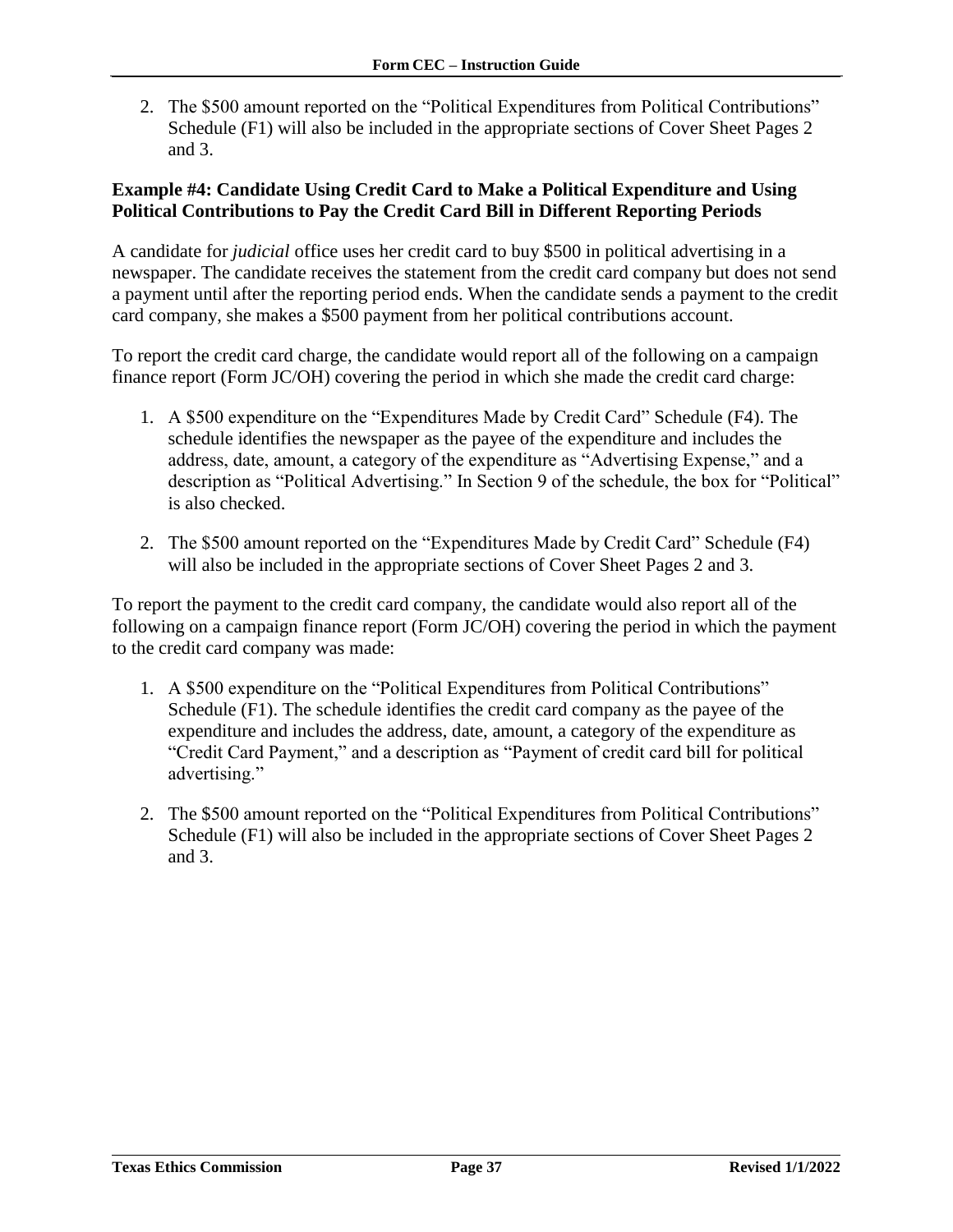### **EXAMPLES: REPORTING STAFF REIMBURSEMENT**

<span id="page-39-0"></span>*This list is for illustrative purposes only. It is intended to provide helpful information and to assist filers in reporting staff reimbursements.* 

When a staff member makes political payment(s) out of his or her personal funds, how you disclose the payment(s) depends on two things: 1) the aggregate total of those payments in the reporting period; and 2) whether or not you reimburse the staff worker in the same reporting period.

**Example #1:** The payment(s) out of the staff worker's personal funds do not exceed \$5,000 in the reporting period AND you reimburse the staff worker from political funds in the same reporting period – You will simply itemize the payment (if over the \$100 itemization threshold) on Schedule F1 as if you made the expenditure directly to the vendor out of your political funds, with the name of the vendor who sold the goods or services as the payee for the expenditure. *Do not* disclose as the payee the name of your staff worker.

**Example #2:** The payment(s) out of the staff worker's personal funds are over \$5,000 in the aggregate in the reporting period AND you reimburse the staff worker from political funds in the same reporting period – You will use a 3-step process, disclosing everything on the same report: (1) On Schedule E, disclose the total amount paid from the staff worker's personal funds as a loan from the staff worker to your campaign; (2) On Schedule F1, itemize the payments made by your staff worker separately, with the names of the vendors who sold the goods or services to your staff worker as the payees for the expenditures. DO NOT disclose as the payee the name of your staff worker; and (3) On Schedule F1, disclose the payment to your staff worker for the reimbursement of the loan.

**Example #3:** The payment(s) out of the staff worker's personal funds do not exceed \$5,000 in the aggregate in the reporting period BUT you reimburse the staff worker from political funds in a different reporting period – You will use a 3-step process, disclosing steps 1 and 2 on the same report and step 3 later, when the reimbursement occurs: (1) On Schedule E, disclose the total amount paid from the staff worker's personal funds as a loan from the staff worker to your campaign; (2) On Schedule F1, itemize the payments made by your staff worker separately, with the names of the vendors who sold the goods or services to your staff worker as the payees for the expenditures. *Do not* disclose as the payee the name of your staff worker; and (3) When you reimburse your staff worker, if ever, disclose on Schedule F1 of the report covering the period in which the reimbursement occurs the payment to your staff worker for the reimbursement of the loan.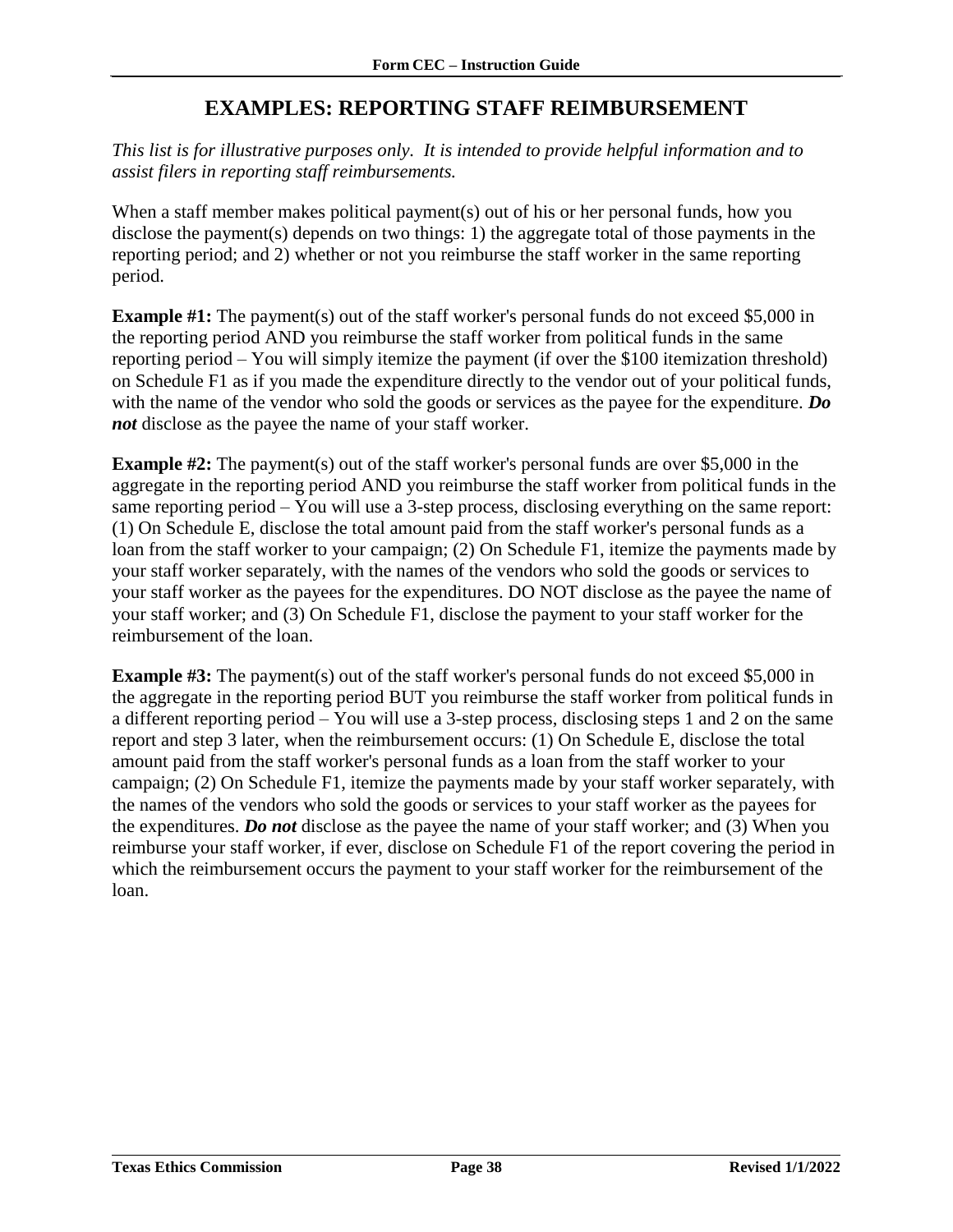### **EXAMPLES: PURPOSE OF EXPENDITURES**

<span id="page-40-0"></span>*This list is for illustrative purposes only. It is intended to provide helpful information and to assist filers in reporting the purpose of an expenditure. However, it is not, and is not intended to be, an exhaustive or an exclusive list of how a filer may permissibly report the purpose of an expenditure.*

(1) Example: Candidate X is seeking the office of State Representative, District 2000. She purchases an airline ticket from ABC Airlines to attend a campaign rally within District 2000. The acceptable category for this expenditure is "travel in district." The candidate activity that is accomplished by making the expenditure is to attend a campaign rally. An acceptable brief statement is "airline ticket to attend campaign event."

(2) Example: Candidate X purchases an airline ticket to attend a campaign event outside of District 2000 but within Texas, the acceptable category is "travel out of district." The candidate activity that is accomplished by making the expenditure is to attend a campaign event. An acceptable brief statement is "airline ticket to attend campaign or officeholder event."

(3) Example: Candidate X purchases an airline ticket to attend an officeholder related seminar outside of Texas. The acceptable method for the purpose of this expenditure is by selecting the "travel out of district" category and completing the "Schedule T" (used to report travel outside of Texas).

(4) Example: Candidate X contracts with an individual to do various campaign related tasks such as work on a campaign phone bank, sign distribution, and staffing the office. The acceptable category is "salaries/wages/contract labor." The candidate activity that is accomplished by making the expenditure is to compensate an individual working on the campaign. An acceptable brief statement is "contract labor for campaign services."

(5) Example: Officeholder X is seeking re-election and makes an expenditure to purchase a vehicle to use for campaign purposes and permissible officeholder purposes. The acceptable category is "transportation equipment and related expenses" and an acceptable brief description is "purchase of campaign/officeholder vehicle."

(6) Example: Candidate X makes an expenditure to repair a flat tire on a campaign vehicle purchased with political funds. The acceptable category is "transportation equipment and related expenses" and an acceptable brief description is "campaign vehicle repairs."

(7) Example: Officeholder X purchases flowers for a constituent. The acceptable category is "gifts/awards/memorials expense" and an acceptable brief description is "flowers for constituent."

(8) Example: Political Committee XYZ makes a political contribution to Candidate X. The acceptable category is "contributions/donations made by candidate/officeholder/political committee" and an acceptable brief description is "campaign contribution."

(9) Example: Candidate X makes an expenditure for a filing fee to get his name on the ballot. The acceptable category is "fees" and an acceptable brief description is "candidate filing fee."